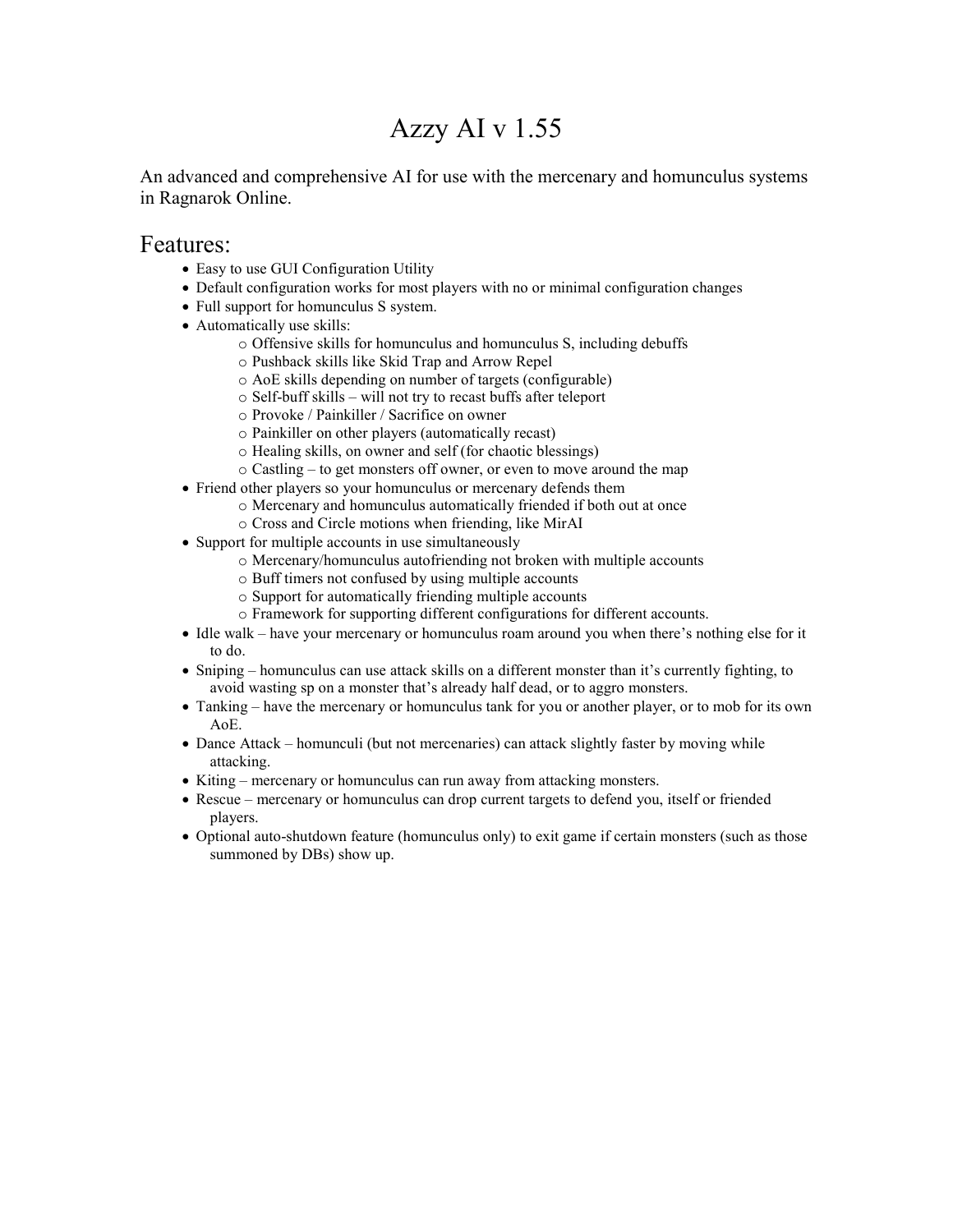## **Table of Contents**

|    | 22 |
|----|----|
|    |    |
|    |    |
|    |    |
| 23 |    |
|    |    |
|    |    |
|    |    |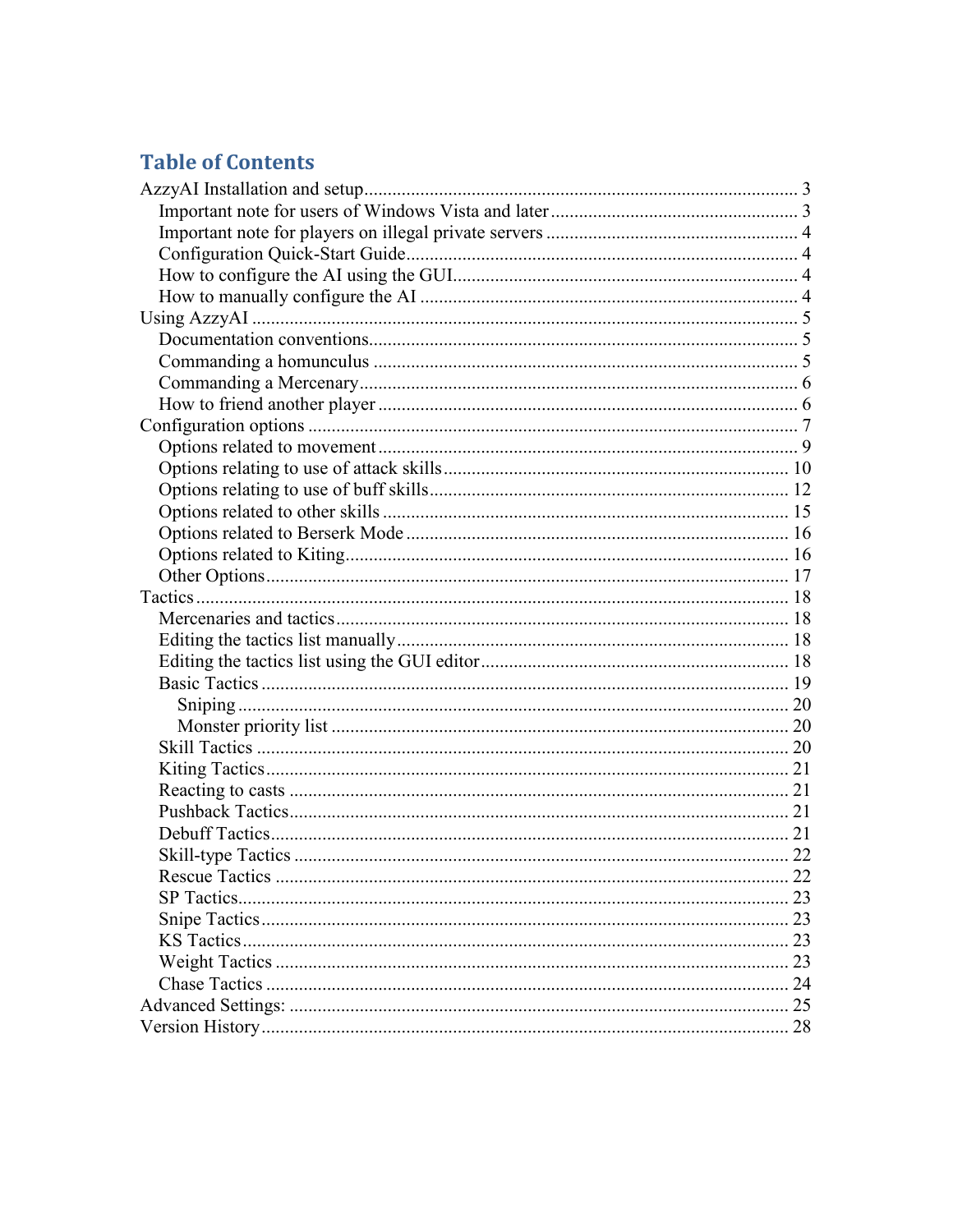## **AzzyAI Installation and setup**

1.If you are using Windows Vista or Windows 7, please see below.

2.Download and extract the AzzyAI 1.50 package.

- 3.Copy all files inside the AI package into the USER\_AI folder (inside the AI folder in RO folder). The files must be placed in the USER\_AI folder, not a folder inside it.
	- a. If you already have a homunculus AI and do not want to replace it with AzzyAI, do not copy over AI.lua
	- b. If you already have a mercenary AI and do not want to replace it with AzzyAI, do not copy over AI\_M.lua.
- 4. If needed, edit the configuration to meet your needs, either manually or using the included GUI configuration utility, AzzyAIConfig.
- 5. Start Ragnarok Online
- 6. Type /merai until it says your mercenary soldier AI has been customized, or /hoai until it says that the homunculus AI has been customized, as appropriate.
- 7. Summon mercenary/homunculus (or relog if it's already out, or vap/recall for homunculus) and have fun.
- 8. A file named AAIStartH.txt or AAIStartM.txt will be created in the RO folder when the AI is used in game. This file contains full version information, as well as record of certain error conditions. If this file is not created when using the AI in game, the AI is not installed correctly.

## *Upgrading from a previous version*

When upgrading from a previous version, you should retain the file A Friends.lua – this contains the list of people who you have 'friended'. For other configuration files:

- No configuration files from 1.4x can be used with 1.50 or later.
- Config files from 1.50 dev 4 or earlier are not compatible with 1.50 dev 5 and later, including the final version of 1.50.
- Tactics and Extra files from 1.50 dev versions can be used with all 1.50 versions.

## *Important note for users of Windows Vista and later*

Due to the UAC feature of these operating systems, it is extremely difficult to make a mercenary or homunculus AI work when Ragnarok Online is installed in a protected folder (of which Program Files is one). We recommend that you move the entire Ragnarok Online folder to an unprotected location, such as C:/Games. After doing this, delete the contents of USER\_AI and reinstall the AI. Note that these steps are unnecessary if UAC is disabled.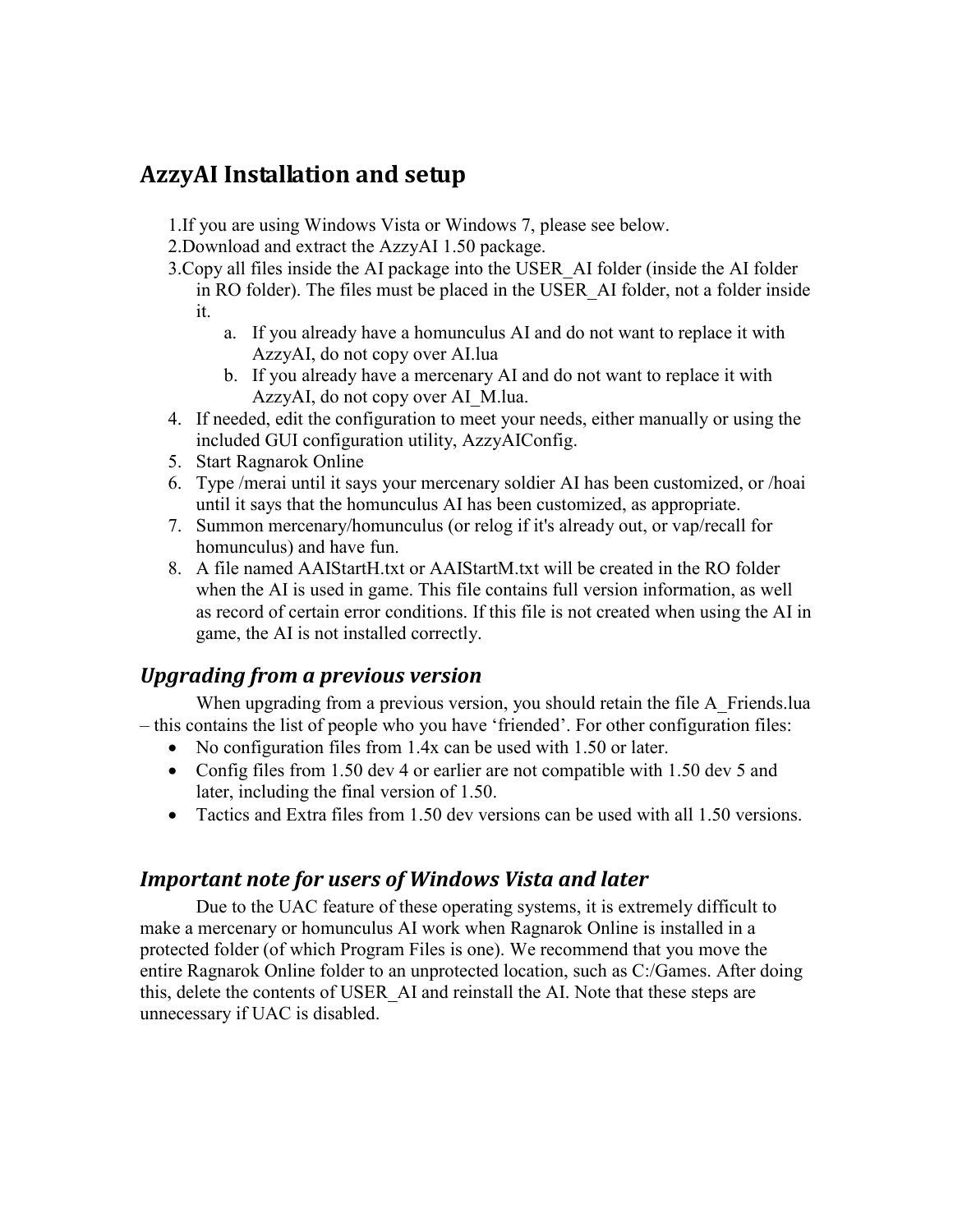### *Important note for players on illegal private servers*

 Illegal private servers are not supported by AzzyAI. The technical challenges are considerable; there are a number different server emulators, and each of these behaves differently. AzzyAI relies on the idiosyncratic behavior of the official server software with regard to the allocation of actor IDs compensate for deficiencies in the API. It is known and expected that AzzyAI will have targeting problems on most illegal private servers. There are no plans to support these servers in future releases.

### *Configuration Quick-Start Guide*

If you are using AzzyAI with a homunculus S that previously was something other than a Vanilmirth or Filir, you must set OldHomunType in the configuration.

Other than that, AzzyAI 1.50 should be usable out-of-the-box most users. Using default settings, it will be aggressive when its HP is above 60% (and below that it will only fight in defense of itself or the owner. To make it non-aggressive, set AggroHP to 100. It should use any offensive skills available to it when fighting a monster, and when chasing a monster (if the skill has longer range than normal attacks, ie, homunculus bolts). It will attempt to use any self-buff skills available to it except homunculus S skills, including ones that affect the owner. This can be changed in the skill options.

### *How to configure the AI using the GUI*

Open the program AzzyAIConfig in your in your USER\_AI folder. There are 8 tabs, 4 each for homunculus and mercenary: Configuration, Tactics, PVP Tactics, and Extra Options. More information will be added when I get the new GUI in my hands.

### *How to manually configure the AI*

The AI configuration is controlled by three files each for mercenary and homunculus AI, a config file, a tactics file, and an extra components file. For the homunculus, these files are H\_Config.lua, H\_Tactics.lua, and H\_Extra.lua respectively.

For the mercenary, these files are M\_Config.lua, M\_Tactics.lua, and M\_Extra.lua respectively.

These files can be edited with any text editor. To easily edit them in windows, double click the file, and when you get the message saying that windows cannot open this file, choose "Select the program from a list", and choose Notepad, or a similar program (I recommend Notepad++ ). Check the box "always use this program to open files of this type", and click okay.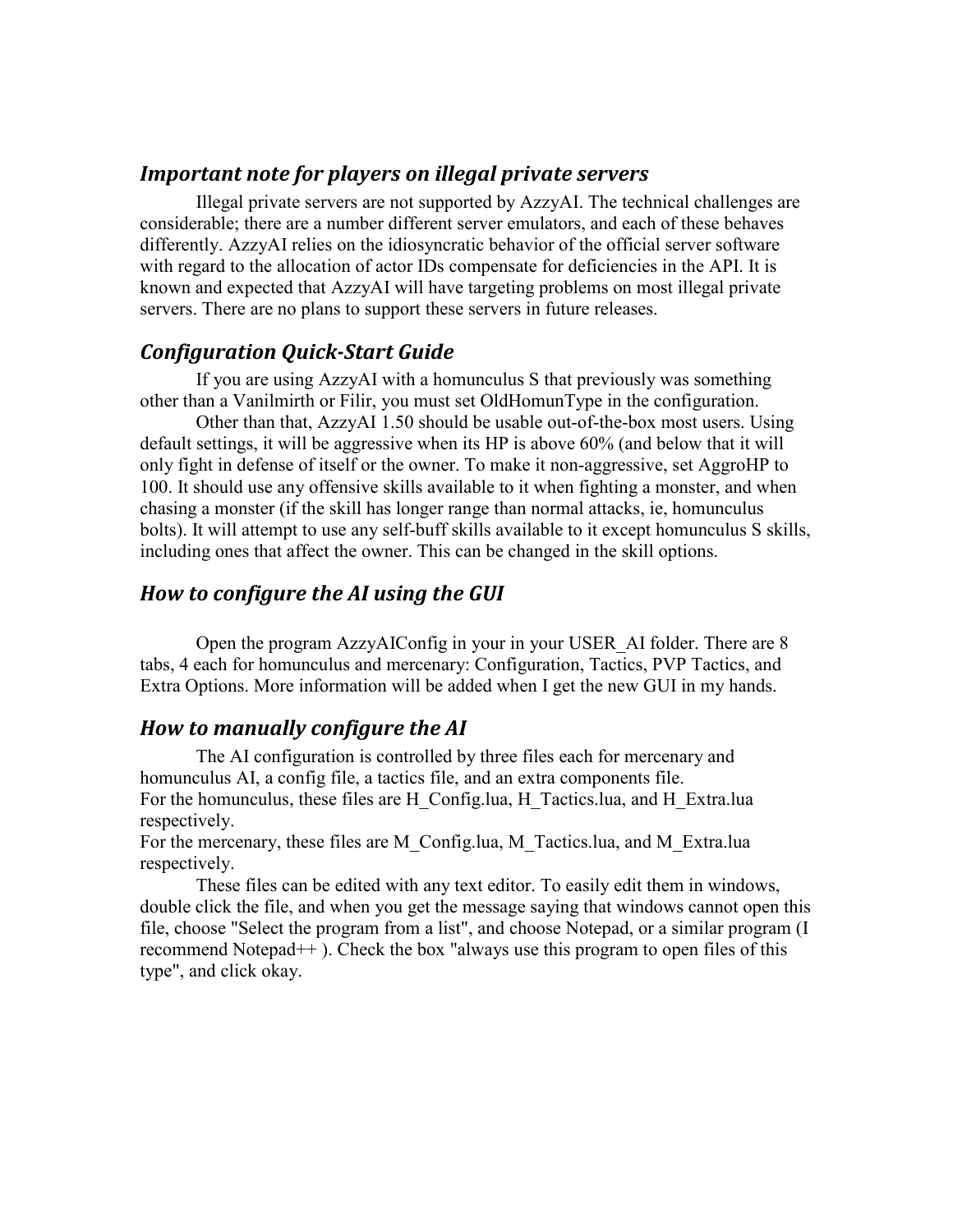# **Using AzzyAI**

## *Documentation conventions*

 Regardless of which method is used to configure the AI, refer to the following chapters for details on the settings available. In the next sections, when the GUI Configuration tool and the config files use a different name for an option, the name used in the GUI is written first, followed by the name used in the config files, in parentheses. In many cases, the config file uses a numeric value for an option, while the GUI uses a word or check box; where it is not obvious what an option in the GUI refers to, that will be noted under that option. Except where otherwise noted, all functions work for both mercenaries and homunculi.

## *Commanding a homunculus*

 From within the game, the client provides for a means of giving a limited number of commands to your homunculus

- **Alt + R**: Enter standby mode. During this mode, the homunculus will become non-aggressive. If *DefendStandby* is enabled, it will defend you while in this state. If *StickyStandby* is enabled, it will return to this mode after it finishes fighting something. Press  $Alt + R$  again to exit standby mode.
- **Alt + Right click:** Move to this location. See *MoveSticky* and related options. Also used for friending.
- **Alt + Double right click, on monster:** Drop everything, and attack this monster. You can configure the homunculus to use skills more aggressively when commanded to attack via Berserk Mode
- **Using monster/player targeted homunculus skill:** If the target is a player in a non-PVP situation, move into range and attempt to use the skill on them. Otherwise, attack the target, opening with the specified skill. You can configure the homunculus to use skills more aggressively when commanded to use a skill via Berserk Mode.
- **Using an untargeted or ground targeted homunculus skill:** This uses the skill without notifying the AI. This can result in the AI getting confused about skill delays, durations, and similar.
- **Sit:** When you sit, the homunculus will become non-aggressive unless *DoNotUseRest* is disabled.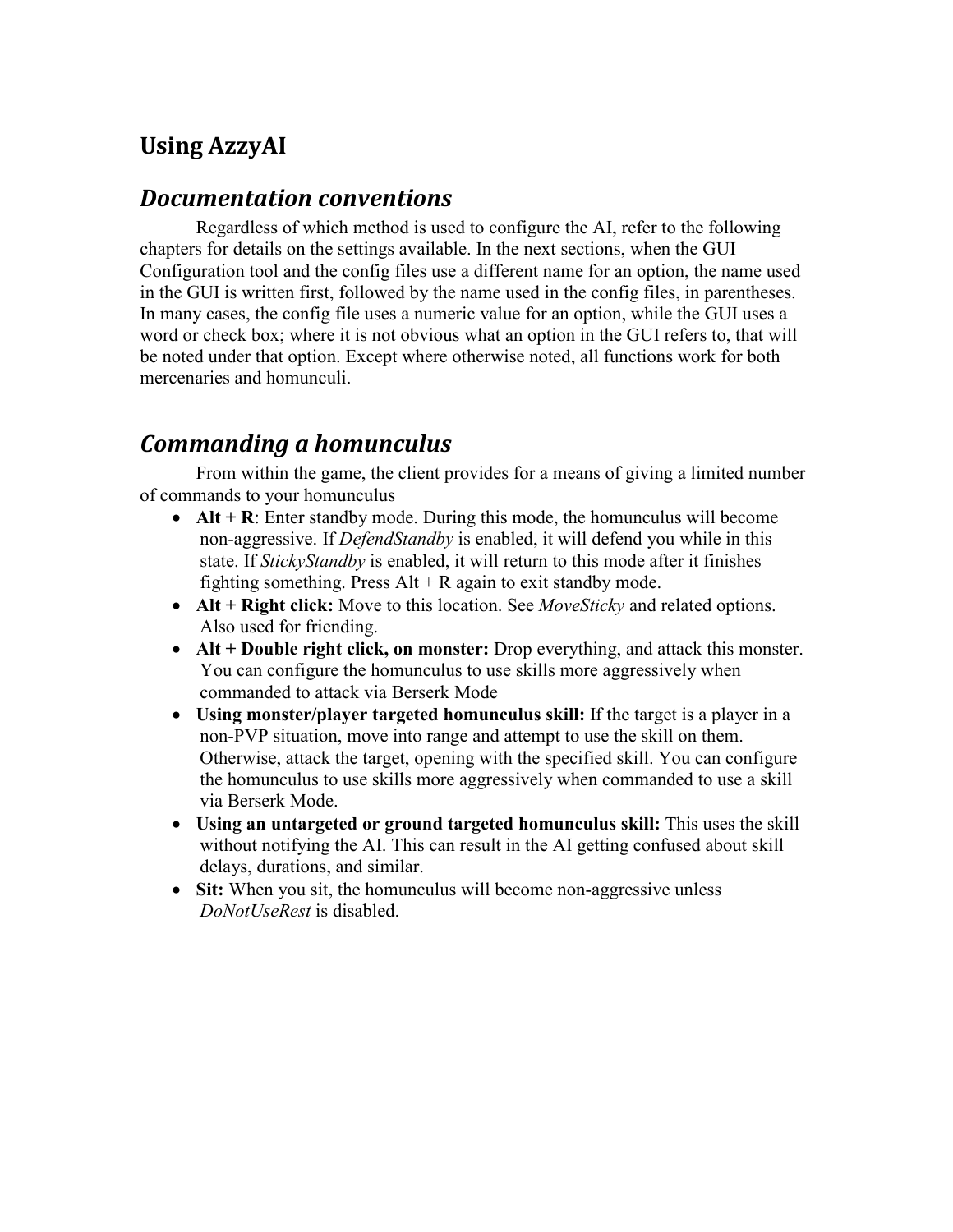## *Commanding a Mercenary*

 From within the game, the client provides for a means of giving a limited number of commands to your mercenary.

- **Ctrl + R:** Enter standby mode. During this mode, the mercenary will become non-aggressive. If *DefendStandby* is enabled, it will defend you while in this state. If *StickyStandby* is enabled, it will return to this mode after it finishes fighting something. Press  $Alt + R$  again to exit standby mode.
- **Ctrl + Right click:** Move to this location. See *MoveSticky* and related options. Also used for friending.
- **Ctrl+ Double right click, on monster:** Drop everything, and attack this monster. You can configure the mercenary to use skills more aggressively when commanded to attack via Berserk Mode
- **Using monster/player targeted mercenary skill:** If the target is a player in a non-PVP situation, move into range and attempt to use the skill on them. Otherwise, attack the target, opening with the specified skill. You can configure the homunculus to use skills more aggressively when commanded to use a skill via Berserk Mode.
- **Using an untargeted or ground targeted mercenary skill:** This uses the skill without notifying the AI. This can result in the AI getting confused about skill delays, durations, and similar.
- **Sit:** When you sit, the mercenary will become non-aggressive unless *DoNotUseRest* is disabled.

## *How to friend another player*

 Friended players will be defended by the mercenary or homunculus as if they were the owner. Friending will last until unfriended. Although it is possible to friend other players' mercenary or homunculus, the ID of a mercenary or homunculus changes each time the user relogs, teleports, or summons the homunculus – as a result, friending another players mercenary or homunculus will last only until they do one of those things.

- 1. Command mercenary/homunculus to walk to 1 cell north or south from the player.
- 2. Mercenary/homunculus will walk a circle around the target if the friend was added, or move back and forth in a straight line if the friend was removed.

Alternately, friends can be added by directly editing A\_Friends.lua, using the account ID of the player from ROPD or other sources. To add a friend, add a line: MyFriends[(account number)]=1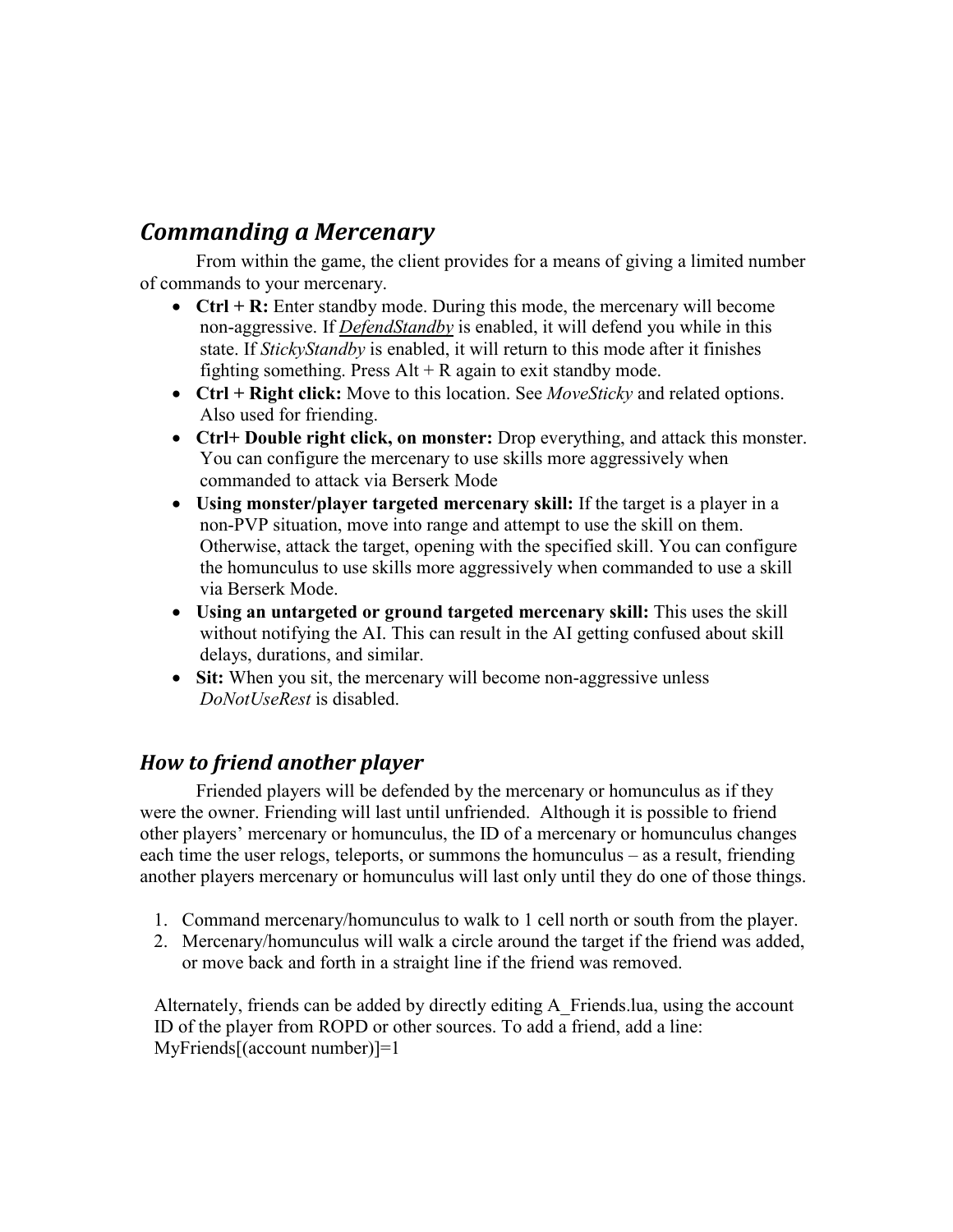# **Configuration options**

These options control both the basic and advanced behavior of the homunculus.

**OldHomunType** - For homunculus S, this value is used to determine what the homunculus was in its past life. For your convenience, the three possibilities are listed in H Extra.lua, and you need only comment out the incorrect option (by adding "--" in front of it) and uncomment the correct option (by removing the "--" in front of it). This setting is ignored if your homunculus was previously a Vanilmirth; Vanilmirth-ness can be automatically detected.

**LagReduction** – On some servers, a peculiar type of lag is observed on crowded or heavily loaded maps, where both the player and homun lag when the homunculus is out, but lag is not observed with the homun not out. Setting this to 1 (true) will try to reduce the number of commands the homun sends; this has the disadvantage of reducing responsiveness on servers that don't lag. *This setting is recommended for all users with homun and merc out at same time!* 

As of AzzyAI version 1.55, this can be set to a number larger than 1. In this case, after sending a command, the homun will wait one or more AI cycles before sending further commands. This will dramatically lower responsiveness, but it should make use of the homunculus practical even on very poorly performing servers.

### **Options related to engaging and fighting enemies**

Your homunculus will normally engage (ie, seek out and attack, without having been attacked) monsters which it is configured to *attack* (see: Tactics) when they are near the mercenary or homunculus.

**StationaryAggroDist, MobileAggroDist** – This is the distance from the owner, in cells, within which the homunculus will attack targets while the owner is stationary or moving. respectively. These options replace *AggroDist* in 1.35 and earlier. These do not control how far the homunculus will move from owner, nor to what distance it will return to (see *MoveBounds* and *FollowStayBack*).

**AggroHP**, **AggroSP** – The homunculus will engage monsters only when it has **more** than this percentage of its HP or SP. If you set either to 100, it will never engage targets and will only attack when homunculus/owner/friend is attacked.

**AttackLastFullSP** – For monsters where the tactic is set to ATTACK\_LAST, if this is enabled, these monsters will be attacked only if the homunculus has 100% SP (this is a good setting for event monsters and plants, where you don't want them sacrificing any SP regen to kill them, but might as well kill them when at full SP.

**DoNotAttackMoving** – Set to 1 to not attack moving monsters. This may help prevent wasted time against fast moving targets, kill-stealing from people mobbing monsters, and so on. Obviously, it is unsuitable for use while AFK leveling in OD2 for example.

**SuperPassive** – If set to true (1), the homunculus will never fight another monster unless directly commanded to.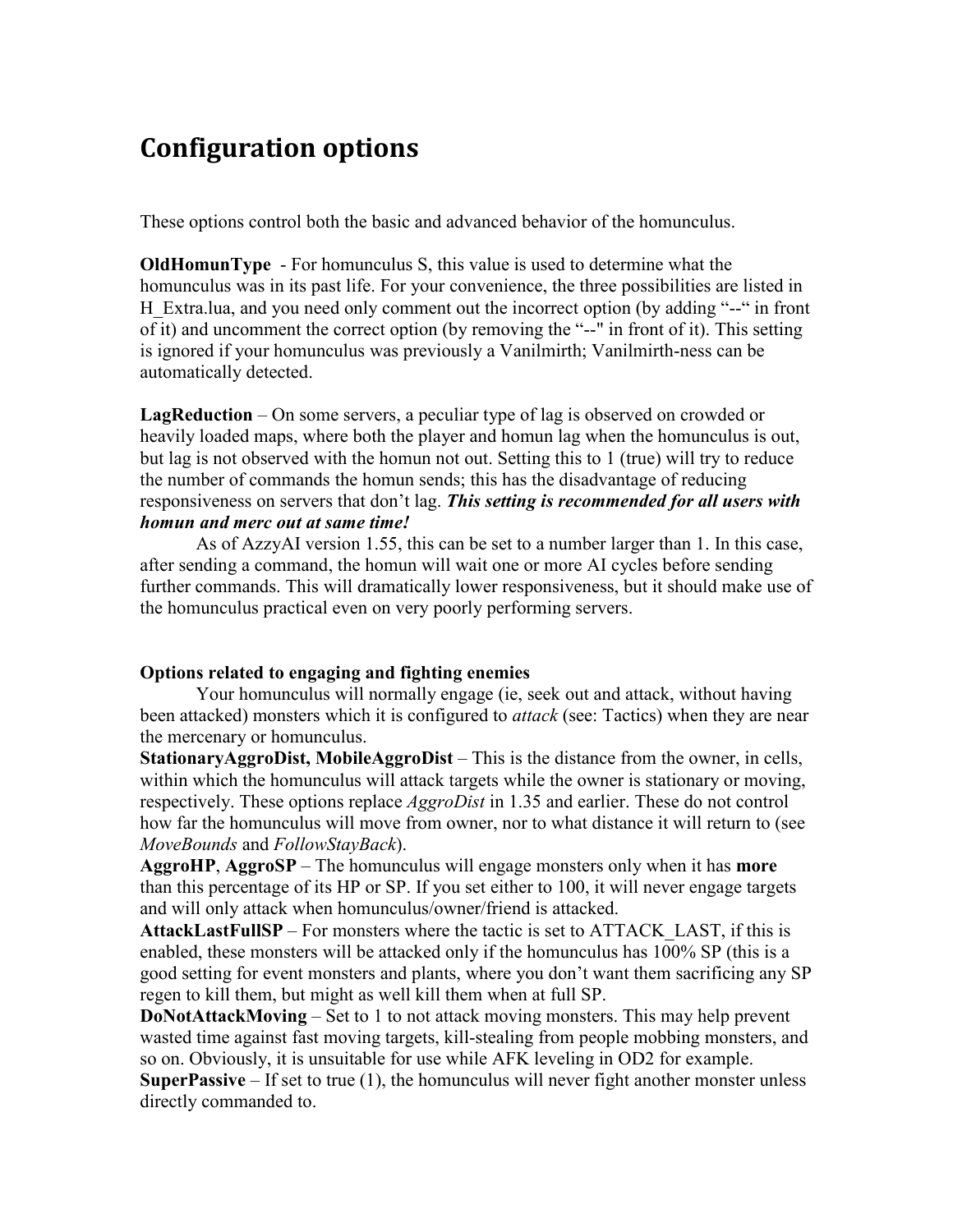**DoNotChase** – If set to true (1), the homunculus will never move to attack a monster. It will still engage monsters at range if it has access to a ranged attack and is configured to use it.

**DefendStandby** – If set to 1, when homunculus is placed in standby mode using alt+t, it will continue to defend the owner.

**StickyStandby** – If set to 1, when homunculus defends owner while in standby, it will return to standby afterwards. If set to 2, this will be remembered even if the owner teleports or relogs. Recommend setting to 1 or 2 when *DefendStandby* is in use.

**UseDanceAttack** – If set to 1, when homunculus is attacking with normal attacks, it will "dance" to increase it's effective attack speed. homunculus only (dancing no longer increases the attack speed of mercenaries). Note that dancing prevents the homunculus from regenerating SP while fighting monsters – if your homunculus has an active attack skill, you are likely better off NOT using dance attack.

**TankMonsterLimit** – Set this to the maximum number of monsters that the homunculus should attempt to tank for another killer using the *TACT\_TANK* tactic.

**AutoDetectPlant** *(mercenary only)*– When this is set to 1, the mercenary will assume that all monsters that it has not seen move or attack are plants/mushrooms, and should be treated differently (ignored, by default, see Tactics). This setting should be set to 0 if you are fighting stationary monsters (such as Geographers).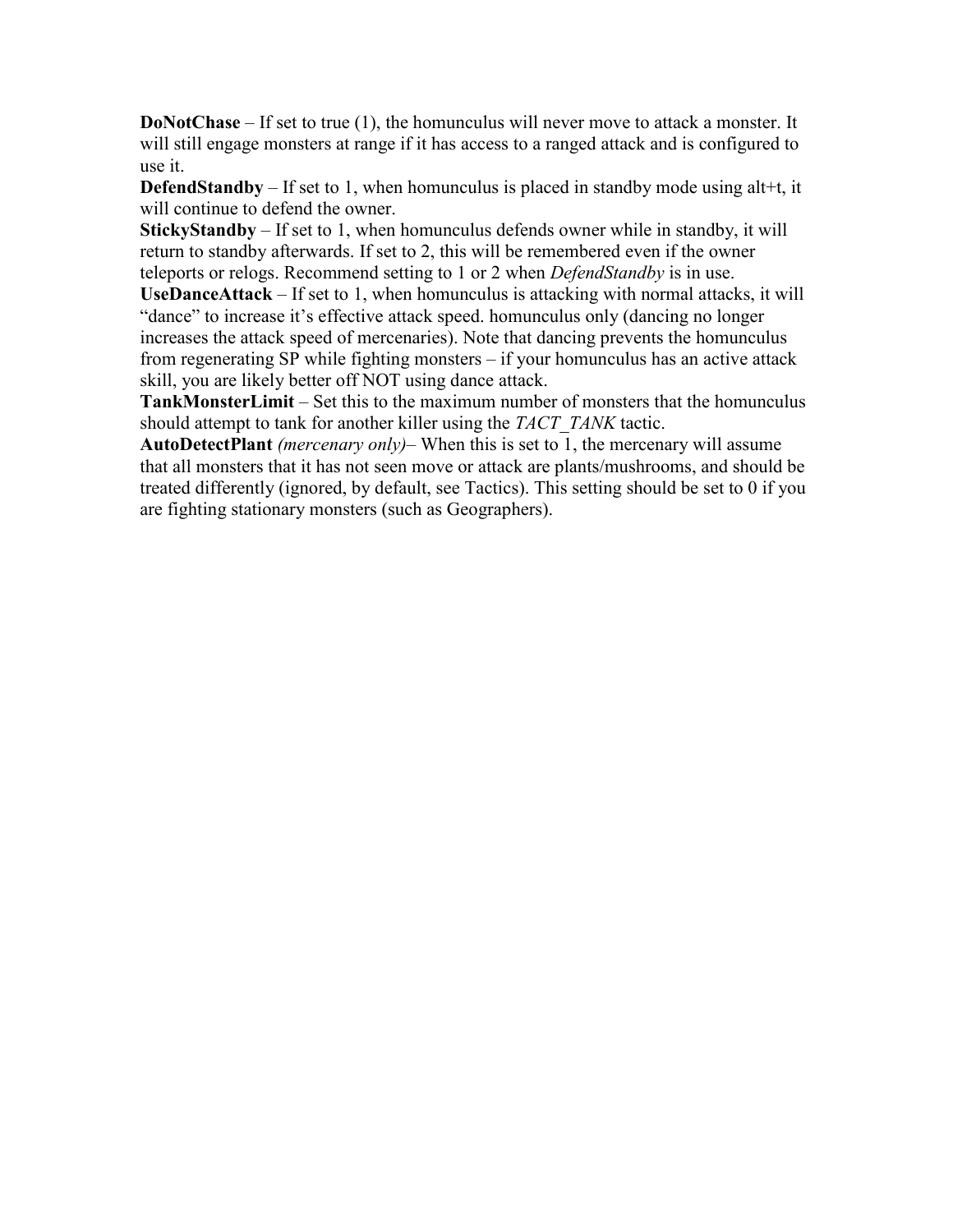## *Options related to movement*

**FollowStayBack** – Your homunculus will stay this many cells behind you when following you.

**StationaryMoveBounds, MobileMoveBounds** – This is the distance from the owner, in cells, within which the homunculus may move, for example, to respond to attacks, while the owner stationary or moving, respectively. If it finds itself beyond this distance, it will drop everything to try to get back to you. These options should be set no higher than 15. To control the distance at which it will attack monsters, use the *AggroDist* options. To set how close to the owner it will return to after killing, use *FollowStayBack* This replaces *MoveBounds* in 1.35 and earlier.

**MoveSticky** – If set to 1, if you command your homunculus to move, it will stay there, and not return to you, until you tell it to move again.

**MoveStickyFight** – If set to 1, when your homunculus is in the above "sticky move" state, it will still fight normally.

**UseIdleWalk** – Set this to a value other than 0 to enable walking motions while idle and when HP and SP are over AggroHP/SP, and SP is *IdleWalkSP*. The options are:

- 1. Circle, around owner.
- 2. Cross, around owner.
- 3. Square, around owner.
- 4. Random
- 5. Route Linear (see Route Walk in advanced options)
- 6. Route Circular (see Route Walk in advanced options)

**IdleWalkDistance** – For circle, cross, square, or random idle-walk, move this far from owner.

**IdleWalkSP** – When SP (as a percentage) is lower than this, do not use IdleWalk. **RelativeRoute** – Route is specified in relative terms (see Route Walk in advanced options)

**RestXOff**, **RestYOff** – When you sit down, your mercenary/homunculus will go nonaggressive, and if it isn't doing anything else, it will move close to you. This is the x and y offset it from the players position that it will move to. Can be positive or negative.

**DoNotUseRest** – When this is set to 1, the homunculus will not "rest" when the owner sits.

**ChaseSPPause** – When this is set to 1, the homunculus will delay chasing monsters and following of the owner immediately before an SP-regen tick, and will wait until that SP regen tick occurs before moving. This can be overridden on a per-monster basis by TACT CHASE; if set to CHASE\_ALWAYS for a monster, it will disregard this consideration.

**ChaseSPPauseSP** – If *ChaseSPPause* is enabled, it will be used when the homunculus has less than this much SP. If specified as a negative number, it will be treated as a percentage.

**ChaseSPPauseTime** – If *ChaseSPPause* is enabled, this is the maximum time (in milliseconds) that the homunculus will wait for an SP tick (if an SP tick is farther away than this, it will not try to wait for it).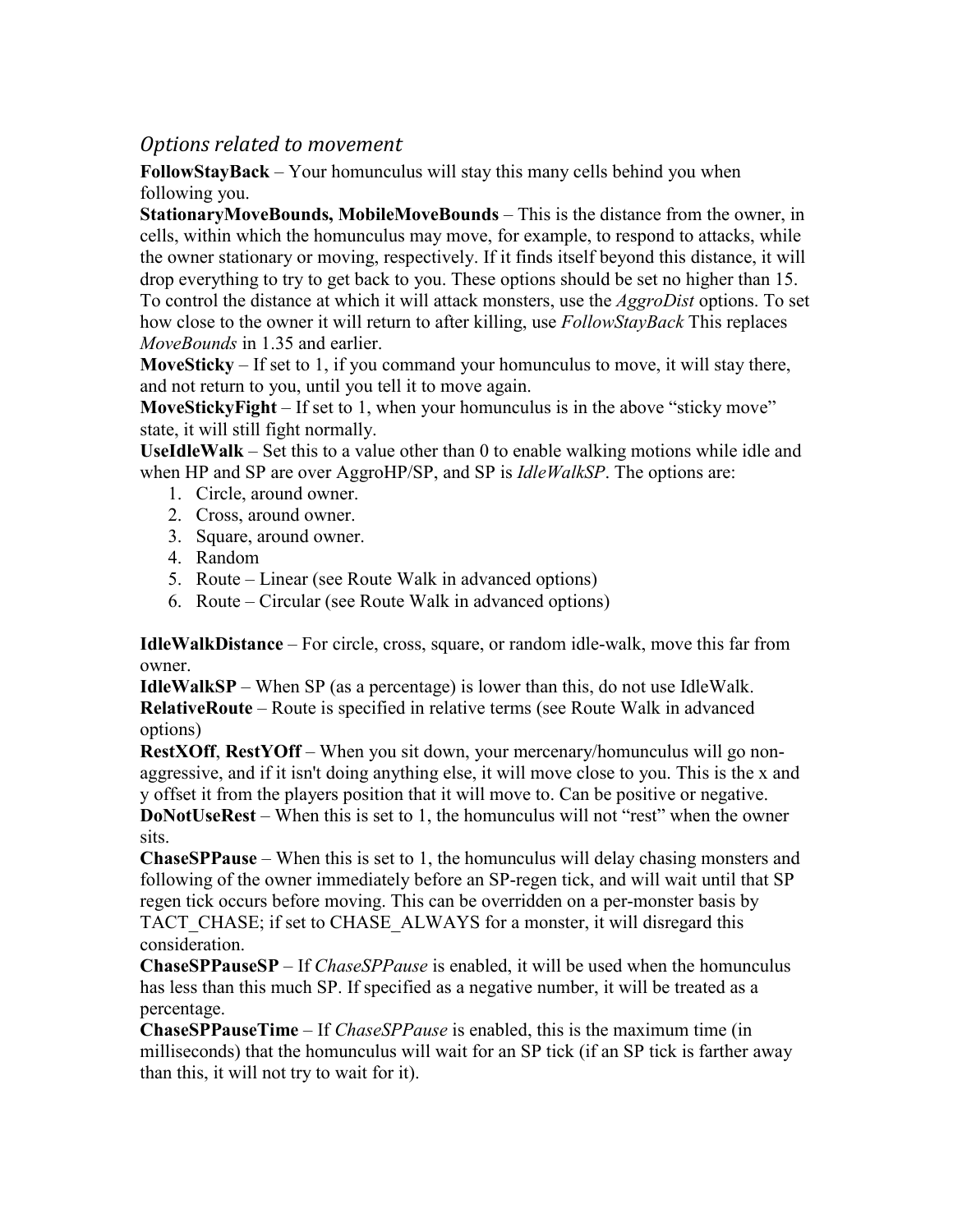## *Options relating to use of attack skills*

**UseAttackSkill** – Set this to 1 to enable automatic use of offensive skills.

**UseSkillOnly** – Set this to Skill Only (1) to only use skills to attack. Set this to While Attacking (0) to use skills while attacking, but not while chasing a monster. Set this to Chase (-1) to use while chasing or attacking. The key difference between using while chasing+attacking vs attacking only is that if set to attacking only (1), it will not use

ranged attack skills until it is within melee range. *Chase (-1) is the recommended setting, and is the correct setting for most users – Do not change this unless you understand why you are doing so!*

**AutoMobCount** – If the mercenary/homunculus has a mob attack, it will use it only if there are at least this many targets attacking it. This is subject to the *Weight* tactic (see below)

**AoEFixedLevel** – If the homunculus has a mob attack, it will always use the level specified by the *(homunculus S type)(homunculus s skill name)Level* option, regardless of tactics skill level settings. homunculus only, defaults to 1.

**AutoSkillLimit** – Set this to a number to limit the number of times an offensive skill will be used on any target. This can be overridden by tactics settings.

**UseHomunSSkillChase** – Set to 1 (default) to use the homunculus S single target attack skills while chasing

**UseHomunSSkillAttack** – Set to 1 (default) to use the homunculus S single target attack skills while attacking.

The purpose of these two options is to give players a way to disable the skills while attacking or chasing. For example, many of the homunculus S skills have interruptible cast times – if you're on a map with monsters that your homunculus cannot flee, you probably do not want to use these skills while attacking – on the other hand, while chasing, the monster is not attacking the homunculus, and you can safely use interruptible attack skills on it.

**AttackSkillReserveSP** – The homunculus will not use offensive skills if they would leave it with less than this amount of SP. This is overridden on a per-monster basis by TACT SP. The purpose of this option is to keep a reserve of SP for emergencies (via BerserkMode and Berserk IgnoreMinSP), or particularly dangerous monsters (via TACT\_SP) and/or to ensure that homunculus reserves enough SP to maintain buffs. For limiting use of the buff skill Amistr Bulwark, see *UseSmartBulwark*

**UseEiraEraseCutter** – If set to 1, enable use of the Eira skill, Erase Cutter.

**UseEiraXenoSlasher** – If set to 1, enable use of the Eira skill, Xeno Slasher.

**UseBayeriStahlHorn** – If set to 1, enable use of the Bayeri skill, Stahl Horn.

**UseBayeriHailageStar** – If set to 1, enable use of the Bayeri skill, Hailage Star.

**UseDieterLavaSlide** – If set to 1, enable use of the Dieter skill, Lava Slide. See *LavaSlideMode*.

**UseSeraParalyze** – If set to 1, enable use of the Sera skill, Needle of Paralysis. **UseDieterVolcanicAsh** – If set to 1, enable use of the Dieter skill, Volcanic Ash, as a debuff skill.

**UseSeraPoisonMist** – If set to 1, enable use of the Sera skill, Poison Mist. See *PoisonMistMode*.

**UseSeraCallLegion** – If set to 1, enable use of the Sera skill, Call Legion. See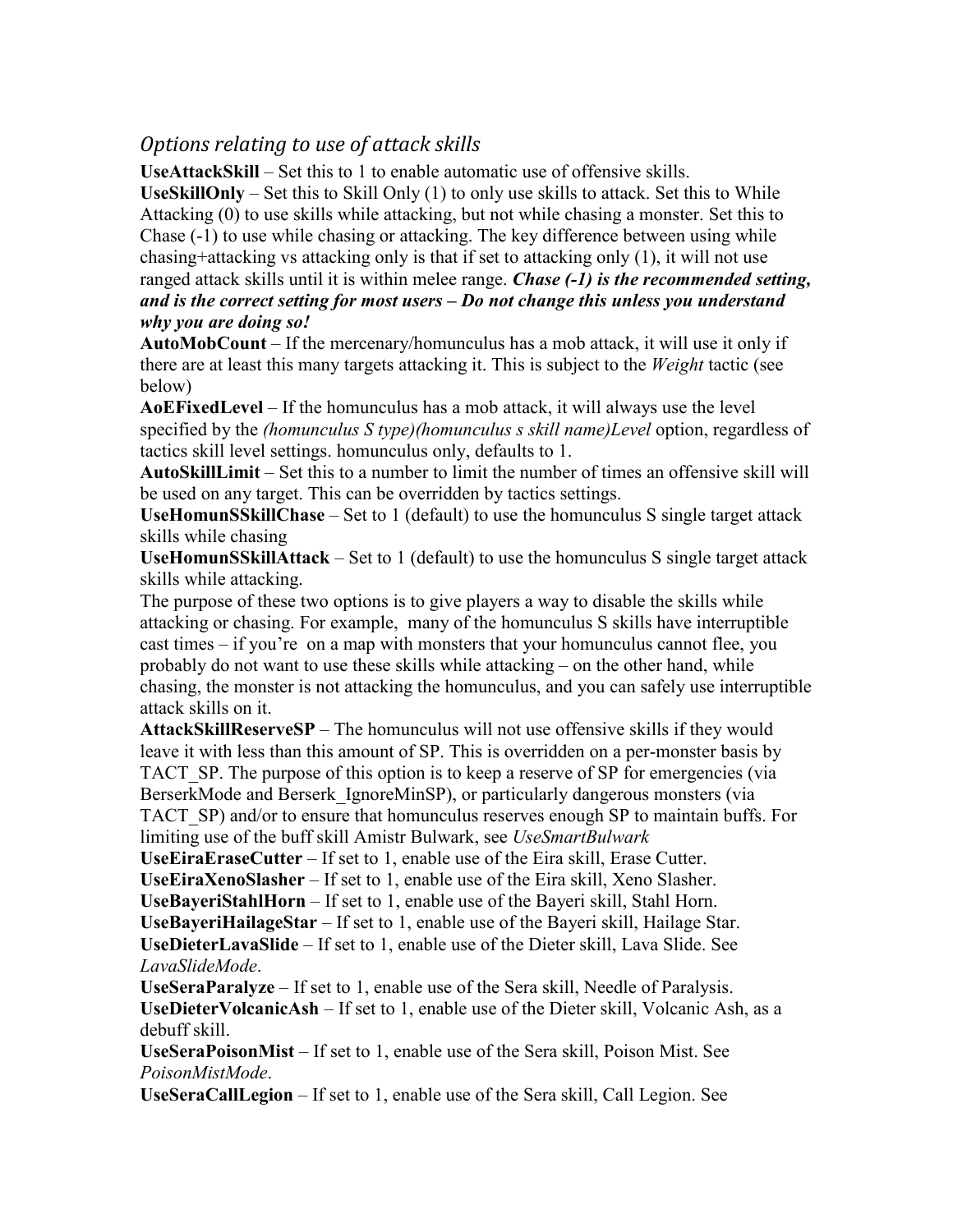### TACT\_SKILLCLASS.

**UseEleanorSonicClaw** – If set to 1, enable use of the Eleanor skill, Sonic Claw. **UseEleanorTinderBreaker** – If set to 1, enable use of the Eleanor skill, Tinder Breaker. **EleanorDoNotSwitchMode** – Normally, we try to track what mode we're in and correct it with Style Change. It has been found that this does not always provide acceptable behavior, due to challenges in determining what mode the homunculus is in. If *EleanorDoNotSwitchMode* is set to 1, we instead assume we are always in the right mode, and will never autocast Style Change – it is up to the owner to make sure it is in the right mode.

**EiraEraseCutterLevel** – Use this level of the Eira skill, Erase Cutter. **EiraXenoSlasherLevel** – Use this level of the Eira skill, Xeno Slasher. **BayeriStahlHornLevel** – Use this level of the Bayeri skill, Stahl Horn. **BayeriHailageStarLevel** – Use this level of the Bayeri skill, Hailage Star. **DieterLavaSlideLevel** – Use this level of the Dieter skill, Lava Slide. See *LavaSlideMode*.

**SeraParalyzeLevel** – Use this level of the Sera skill, Needle of Paralysis. **SeraPoisonMistLevel** – Use this level of the Sera skill, Poison Mist. See *PoisonMistMode*.

**SeraCallLegionLevel** – Use this level of the Sera skill, Call Legion. **EleanorSonicClawLevel** – Use this level of the Eleanor skill, Sonic Claw. **EleanorSilverveinLevel** – Use this level of the Eleanor skill, Silvervein Rush. **EleanorMidnightLevel** – Use this level of the Eleanor skill, Midnight Frenzy. **EleanorTinderBreakerLevel** – Use this level of the Eleanor skill, Tinder Breaker.

**EleanorCBCLevel** – Use this level of the Eleanor skill, C. B. C.

**EleanorEQCLevel** – Use this level of the Eleanor skill, E. Q. C.

**AoEFixedLevel** – If set to 1 (the default) the AI will always use the level specified by the *(homunculus S type)(homunculus s skill name)Level* directive when using AoE skills – if this is set to 0, the level used can be overridden by the monster-specific tactics settings. Usually you want to leave this at 1, so your homunculus will, for example, use a low level of bolts on an enemy (to save SP), but use the max level of the AoE skill in order to maximize the size of the AoE. homunculus only (as mercenaries can only use max level of their skills).

**AoEMaximizeTargets** – Set this to 1 to try to hit as many targets as possible with AoE attacks, at the risk of aggroing additional monsters and not hitting the original target (for example, if there are a large number of monsters stacked up on the northeast side of the homunculus, as it attacks a solitary monster to the southwest, using a skill with a 3x3 AoE – if this was 0, it will not use an AoE (as it would only hit 1 target). If this was 1, it would use the skill on the stack of monsters to the northeast, resulting in it not hitting it's current target, but hitting the whole stack of monsters).

**AoEReserveSP** – If this is set to 1, attack skills will not be used if doing so would leave the homunculus without enough SP to use it's AoE skill

**AllowSBR44** – If this is set to 0 (the default), the AI will block any attempt to manually cast SBR44. This is to help prevent accidental use of the skill. Unfortunately I can't find a way to do the same thing for Self Destruct, which is much easier to accidentally use.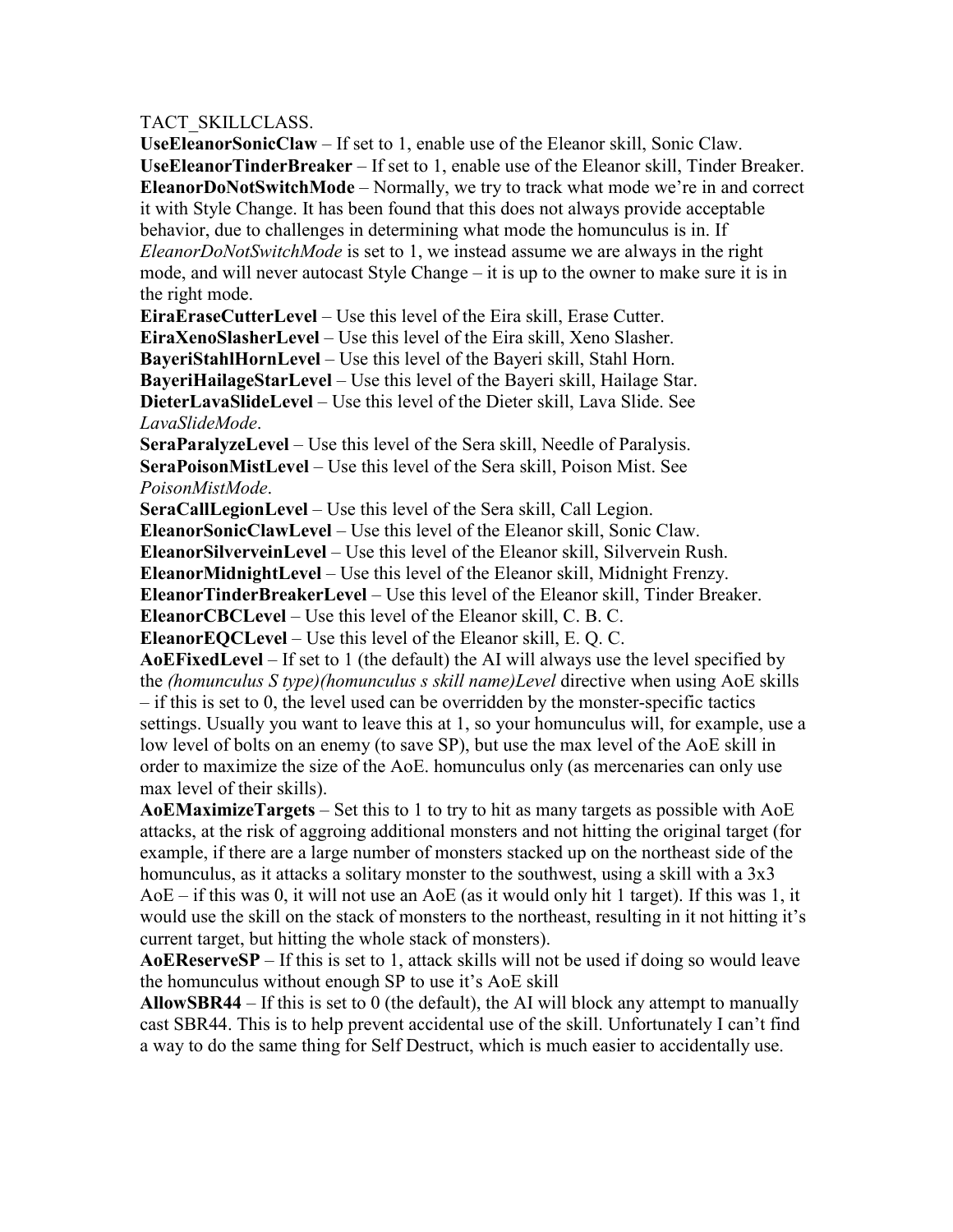## *Options relating to use of buff skills*

 For each buff skill, you can set it to be used at different times depending on what you set the option to. The options are:

-2: When idle, if nothing else to do

-1: While chasing (so it won't waste the skill when nothing else to kill)

0: Do not use this skill.

1: While idle

2: While chasing or attacking in berserk mode (see Berserk Mode options below)

 3: As soon as possible, interrupting other actions. This will not result in the target being dropped EXCEPT in the case of Painkiller and Provoke.

For homunculus S buff skills, no facility is provided to set the level, on the grounds that the higher levels of those skills are all-around better to use. For non-S homunculus skills, there is an option to set the level, because the higher levels have longer cooldowns; as a result the lower levels are more useful in many situations. **UseOffensiveBuff** – This controls use of offensive self-buff skills:

- Flitting
- Mental Charge
- Weapon Ouicken
- Bloodlust

**UseDefensiveBuff** – This controls use of defensive self-buff skills, if it has one:

- Amistr Bulwark
- Accelerated Flight
- Guard
- Parrying
- Urgent Escape

**UseAutoSight** *(mercenary only)* – This controls use of Sight.

**UseAutoMag** *(mercenary only)* – This controls use of Magnificat.

**UseDieterGraniticArmor** – This controls use of the Dieter skill Granitic Armor.

**UseDieterMagmaFlow** – This controls use of the Dieter skill Magma Flow.

**UseDieterPyroclastic** – This controls use of the Dieter skill Pyroclastic.

**UseEiraOveredBoost** – This controls use of the Eira skill Overed Boost.

**UseSeraPainkiller** – This controls use of the Sera skill Painkiller on the owner.

**UseBayeriGoldenFerse** – This controls use of the Bayeri skill Golden Ferse.

**UseBayeriAngriffModus** – This controls use of the Bayeri skill Angriff Modus.

**UseBlessingOwner** – This controls use of the GM Support Mercenary skill Blessing on the owner.

**UseBlessingSelf** – This controls use of the GM Support Mercenary skill Blessing on the mercenary.

**UseKyrieOwner** – This controls use of the GM Support Mercenary skill Kyrie Eleison on the owner.

**UseKyrieSelf** – This controls use of the GM Support Mercenary skill Kyrie Eleison on the mercenary.

**UseIncAgiOwner** – This controls use of the GM Support Mercenary skill Increase Agility on the owner.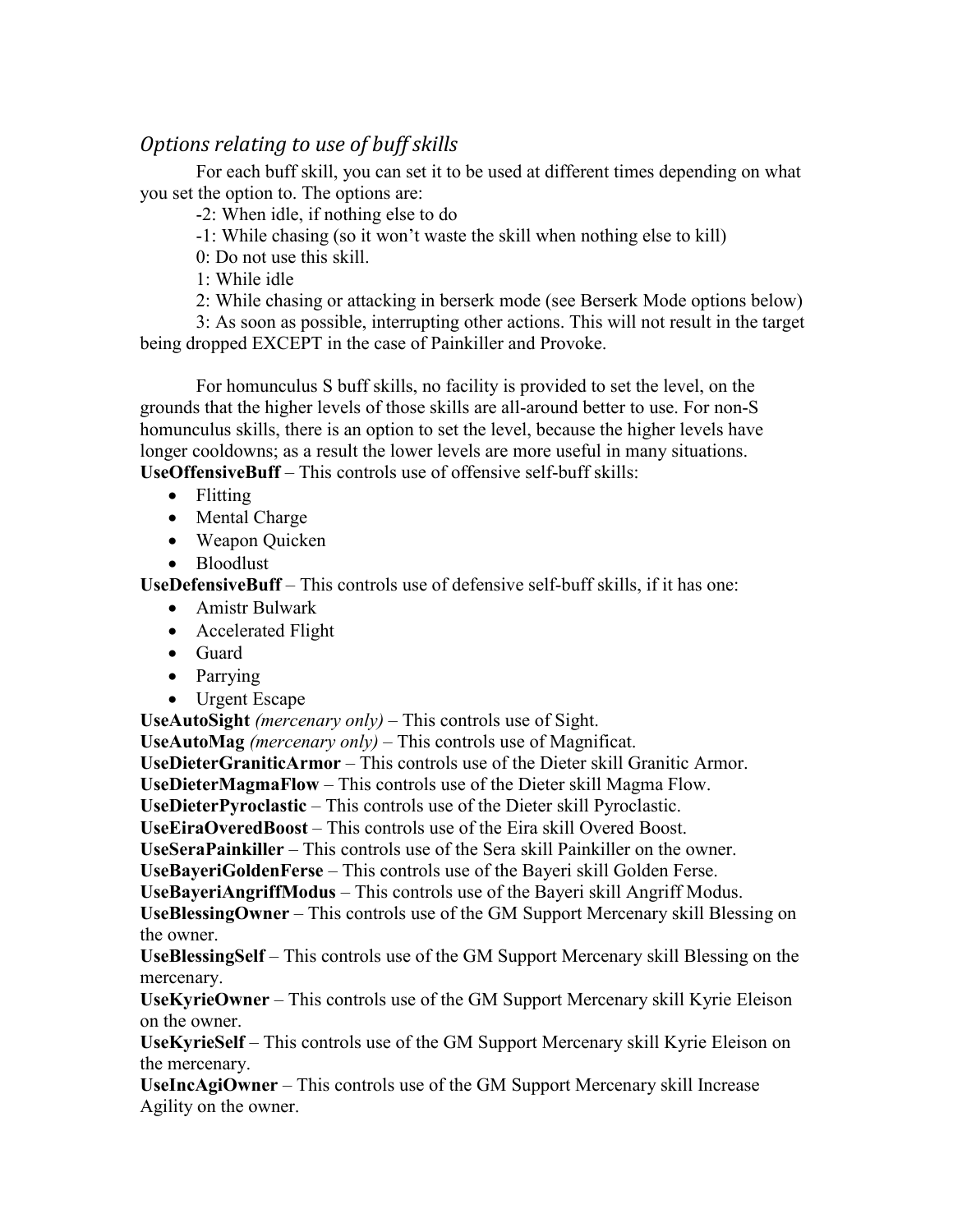**UseIncAgiSelf** – This controls use of the GM Support Mercenary skill Increase Agility on the mercenary.

**PoisonMistMode** – If set to 0, Poison Mist will be used as a normal AoE attack. Otherwise, it will be kept up centered on owner, in which case, this controls when to use it. It is recommended to set this to 1 when AFK leveling on crowded maps, as it will improve exp/hr and cause less disruption to other players on the map. Setting this to ASAP is not recommended.

**LavaSlideMode** – If set to 0, Lava Slide will be used as a normal AoE attack. Otherwise, it will be kept up centered on owner, in which case, this controls when to use it. It is recommended to set this to 1 when AFK leveling on crowded maps, as it will improve exp/hr and cause less disruption to other players on the map. Setting this to ASAP is not recommended.

**UseProvokeOwner** *(mercenary only)* – This controls use of Provoke on the owner. **ProvokeOwnerMobbed** – If this is set to a non-zero number, provoke or painkiller will not be used on the owner if there are less than this many monsters on the owner, AND the owner is below 90% hp. TACT\_WEIGHT applies here.

**DefensiveBuffOwnerMobbed** – If this is set to a non-zero number, Painkiller and Kyrie Eleison will not be used on the owner if there are less than this many monsters on the owner, AND the owner is below an HP threshold set by *DefensiveBuffOwnerHP*.

**DefensiveBuffOwnerHP** – If *DefensiveBuffOwnerMobbed* is set to a non-zero number, Painkiller and Kyrie Eleison if the owner's HP as a percentage is higher than *DefensiveBuffOwnerHP*.

**UseSacrificeOwner** – This controls use of Sacrifice on the owner. This only works if the mercenary is within 10 levels of the player, and the skill behaves inconsistently due to game bugs – under certain conditions which remain unclear, it is possible for the mercenary to enter a state where it is never able to cast Sacrifice, as if Sacrifice is still up, even though it is not. Mercenary only.

**AmiBulwarkLevel** – This is the level of Amistr Bulwark to use. Default is 5.

**FilerFlitLevel** – This is the level of Flitting to use. Default is 1.

**LifEscapeLevel** – This is the level of Urgent Escape to use. Default is 5. Zero (0) is not a valid value – disable use of Accelerated Flight using *UseAutoQuicken*.

**FilirAccelLevel** – This is the level of Accelerated Flight to use. Default is 1. Zero (0) is not a valid value – disable use of Accelerated Flight using *UseAutoGuard*.

**UseSmartBulwark** – For an Amistr type homunculus, if this is set to 1, Amistr Bulwark will only be cast if doing so would leave the homunculus with at least 120 SP, so that it will be able to use Bloodlust if/when the cooldown ends. This will be disregarded if the homunculus has less than 160 max SP or use of bloodlust is not enabled.

**UseAutoHeal** – Set this to 1 to enable automatic use of healing skills (chaotic blessing or healing hands). Set this to 2 to enable automatic use of healing skills, but only when idle (including the time between killing one target and selecting the next). Set this to 3 to enable use of healing skills only when otherwise idle if there's nothing else to do. This works only with Lif and Vanilmirth based homunculi.

**HealOwnerBreeze** – Set this to 1 to have the AI use Silent Breeze to heal it's owner (in accordance with above UseAutoHeal, HealOwnerHP) if available. This should only be enabled if you're on a server with the silent breeze nerf AND you have 100% silence resist.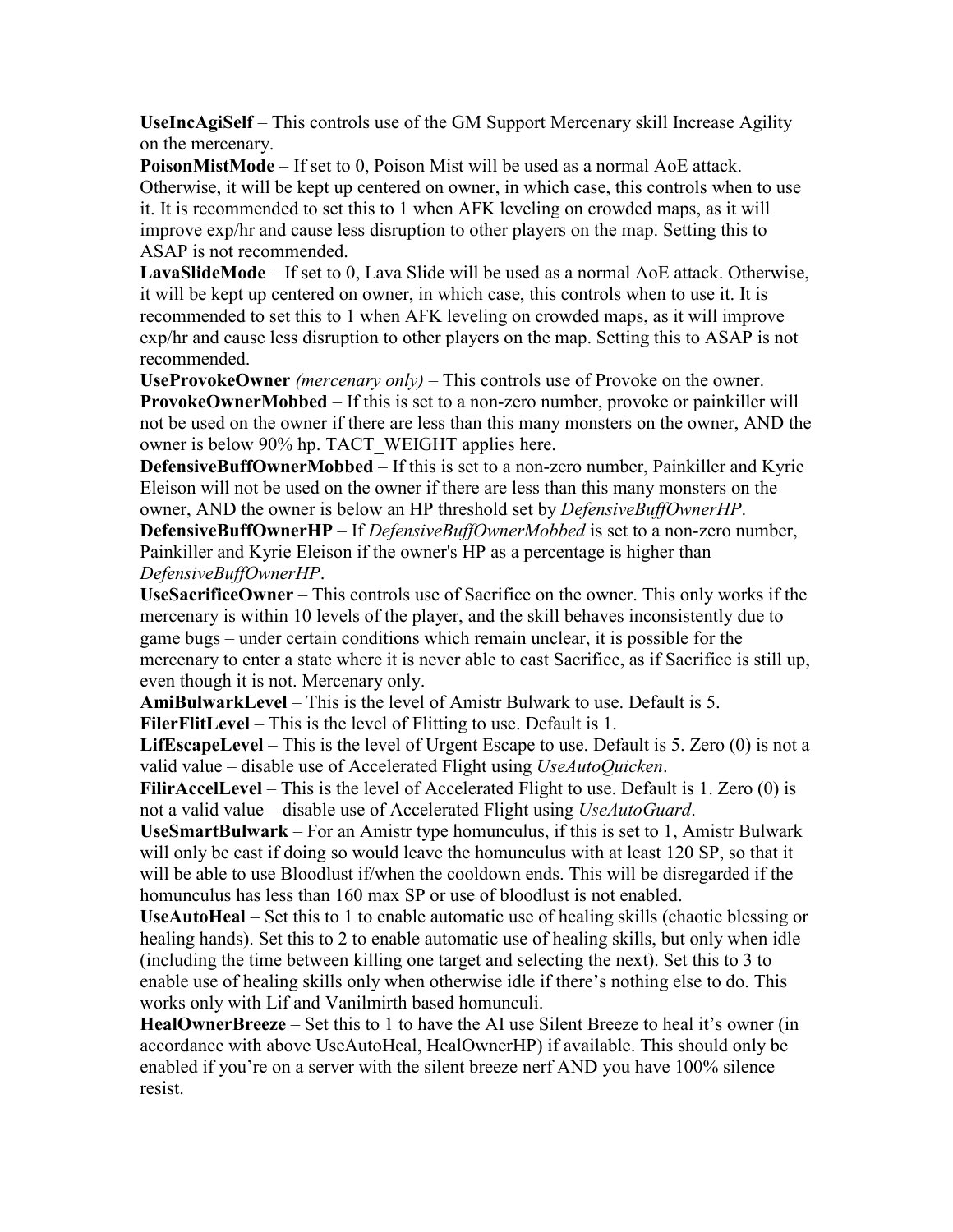**HealOwnerHP** – This is the owner's HP, as a percentage, below which the homunculus will attempt to use a healing skill to heal the owner (assuming *UseAutoHeal* is enabled). Lif will use level 5 of Healing Hands, while a Vanilmirth will use level 3 of Chaotic Blessings (unless it's HP is below *HealSelfHP* and it is currently idle (so it has no enemy to heal), in which case it will use level 5).

**HealSelfHP** – For a Vanilmirth with Chaotic Blessings, set this to the HP (as a percentage) at which the homunculus will use Chaotic Blessings (level 4, see note above for when it will use level 5) to heal itself. This does not work for Lif, as Healing Hands can only heal the owner.

**PainkillerFriends** – Set to 1 to auto-painkiller friended players. Players will be added to the painkiller list if you manually command the homunculus to use Painkiller on them **PainkillerFriendsSave** – Set to 1 if using *PainkillerFriends* to have homunculus remember players who you have prescribed painkillers to.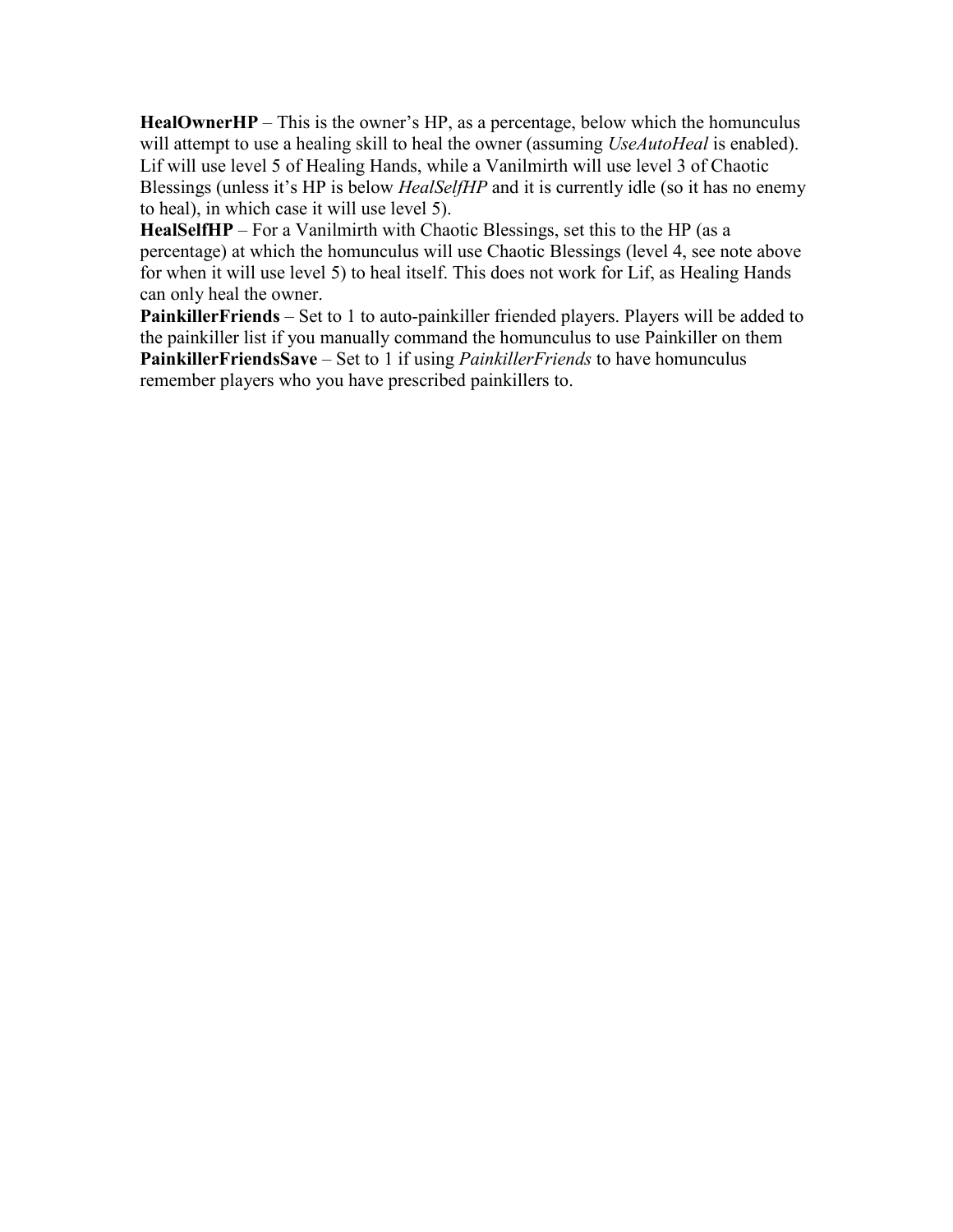### *Options related to other skills*

**UseAutoPushback** – Set this to 1 to enable automatic use of pushback skills to get monsters off of the mercenary. This is subject to override by the tactics list, but must be enabled here to use. This is most useful for archer mercenaries, particularly the level 6 one (with skid trap). Mercenary only.

**AutoPushbackThreshold** – This is the distance between the mercenary and target at which the mercenary will attempt to use a pushback skill on it. Mercenary only. **UseCastleDefend** – For an Amistr, enable this to use Castling if the owner is being attacked by enough monsters, and the Amistr is being attacked by fewer monsters than the owner.

**CastleDefendThreshold** – If *UseCastleDefend* = 1 then castling will be cast when there are at least this many monsters on the owner. The *Weight* tactic does apply to this. **UseCastleRoute** – For an Amistr, enable this to use Castling to walk the owner along a route; see *Route Walk* under advanced options.

**UseBayeriSteinWand** – Enable this option to use the Bayeri skill Stein Wand ("Stone Wall") when a sufficiently large mob is attacking the owner or homunculus.

**UseSteinWandOwnerMob** – Use steinwand when there are this many monsters attacking the owner (TACT\_WEIGHT applies here).

**UseSteinWandSelfMob** – Use steinwand when there are this many monsters attacking the homunculus (TACT\_WEIGHT applies here).

**BayeriSteinWandLevel** – Use this level of the Stein Wand.

**UseStienWandTele** – Use stienwand when you log in and when you land from teleport, but never any other time after a short delay. I'd suggest using this with *DoNotChase*, and use of Hailage Star enabled. The idea being that you teleport around, and if you see monsters, you stop teleporting, the Bayeri casts Stein Wand, and then blows the mob away with Hailage Star. This should not be used with *UseBayeriSteinWand,* as this may result in unexpected behavior.

**SteinWandTelePause** – Time to pause after landing (from teleport or summoning) before using Stein Wand if *UseSteinWandTele* is enabled.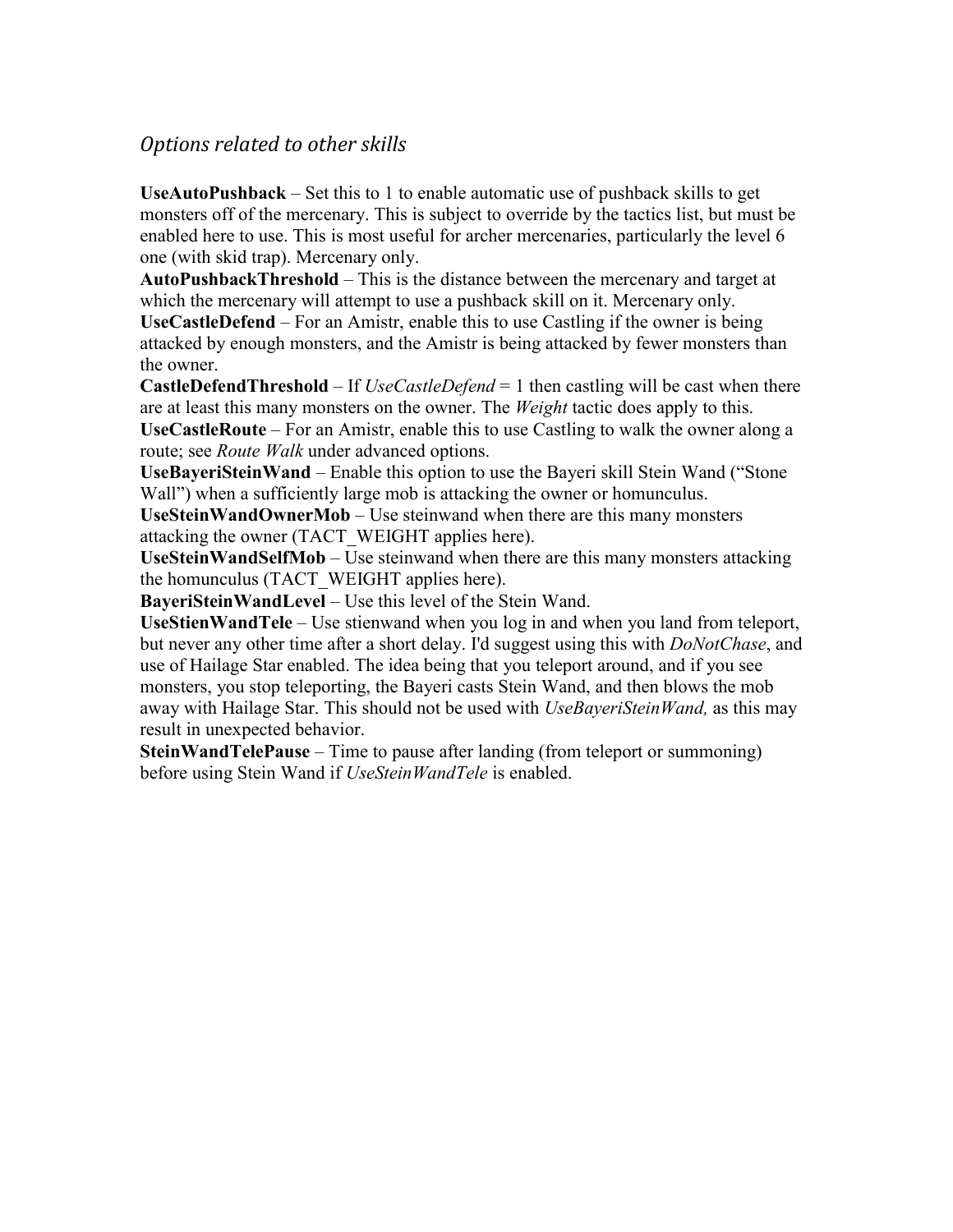### *Options related to Berserk Mode*

 Through this feature, you can have the homunculus attack more aggressively in response to commands or large mobs. In the case of responses to commands, it will leave berserk mode upon killing the target.

**UseBerzerkSkill** – Set to 1 to enter berserk mode when commanded to use an offensive skill.

**UseBerzerkAttack** – Set to 1 to enter berserk mode when commanded to attack.

**UseBerserkMobbed** – Set to 0 to disable, otherwise, when fighting this many or more monsters at once (total of monsters on homunculus and friends/owner), homunculus will go into berserk mode until there are fewer than this many monsters.

**Berzerk SkillAlways** – Set to 1 to always use offensive skills when in berserk mode. **Berzerk** Dance – Set to 1 to use dance attack when in berserk mode (homunculus only). **Berzerk** IgnoreMinSP – Set to 1 to ignore *AttackSkillReserveSP* when in berserk mode.

### *Options related to Kiting*

When using archer mercenaries, it is frequently advantageous for the mercenary to try to run away from monsters that try to attack it, while attacking them. This is called kiting (pronounced kite-ing). The default values for the kiting steps, thresholds, and bounds have been chosen empirically – you should not change them unless you have a good reason.

**KiteMonsters** – Set this to 1 to enable kiting.

**KiteParanoid** – Set this to 1 to default to kiting before being attacked. This can be overridden by tactics settings.

**KiteStep** – This is the number of cells that homunculus will move to kite. Leave at 5 unless you have good reason to change.

**KiteThreshold** – How close a monster has to be before triggering kiting, when monster has attacked homunculus. 3 works pretty well.

**KiteParanoidStep** – This is the number of cells that homunculus will move when kiting before being attacked. Leave at 2 unless you need the homunculus to be unusually fearful.

**KiteParanoidThreshold** – How close a monster has to be before triggering kiting without being attacked.

**KiteBounds** – This is the maximum distance the homunculus will move from owner to kite. Must be less than *MoveBounds*.

**FleeHP** – Only kite when below this much hp, as a percentage. Set to 0 to ignore this condition.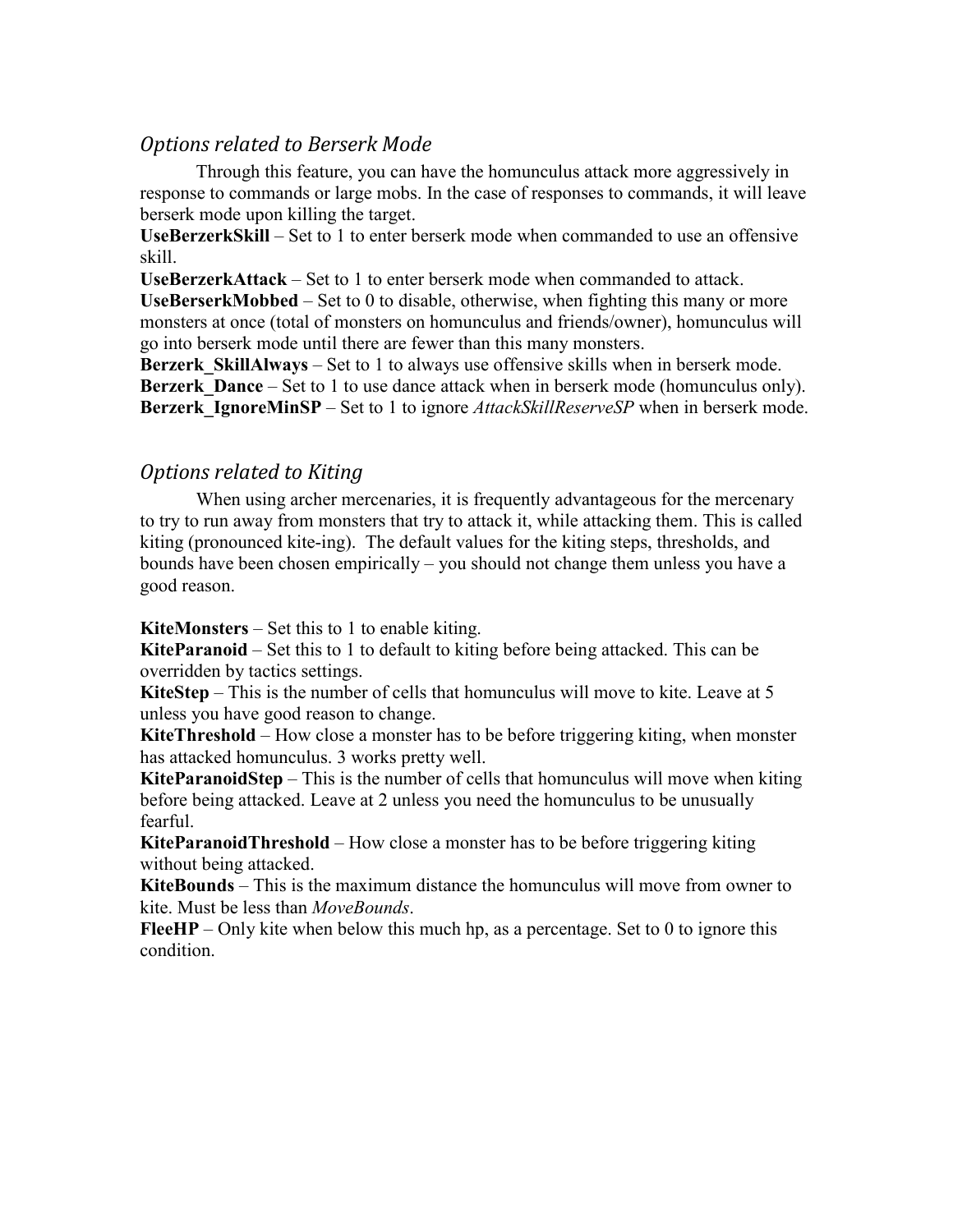### *Other Options*

These options may be used to tune behavior, particularly on laggy connection. **SpawnDelay** – After spawning, the homunculus will wait this long (in milliseconds) before trying to act. It is important to not allow the homunculus to act immediately; that can result in failure of killsteal prevention measures while teleporting.

**AutoSkillDelay** – homunculus will wait this long between trying to use skills, even those with no skill cooldown, to prevent problems like "double casting" of skills. This is the length of the delay in milliseconds.

**AssumeHomun** – With this set to 1, the homunculus will attempt to automatically friend the owner's mercenary (and vice-versa). Set to 0 only if you (for whatever reason) do not want your homunculus to "ks" your mercenary (or vice-versa)

**UseAvoid** – homunculus only. When this is set to 1, whenever the homunculus sees a monster of a type listed in H\_Avoid.lua, it will forcibly exit the RO client. H\_Avoid.lua comes populated with all MVPs that can be summoned from Bloody Branches, as well as several nasty DB monsters. You may customize it by following the examples in

H\_Avoid.lua. **It is recommended to test this before relying on it**, because on some versions of windows, os.exit() simply errors the client, without disconnecting you until you respond to the error message.

**PVPmode** – Set to 1 to enable PVP functionality

**StandbyFriending** – Set to 1 to use the old AzzyAI friending method.

**MirAIFriending** – Set to 1 (default) to emulate MirAI friending.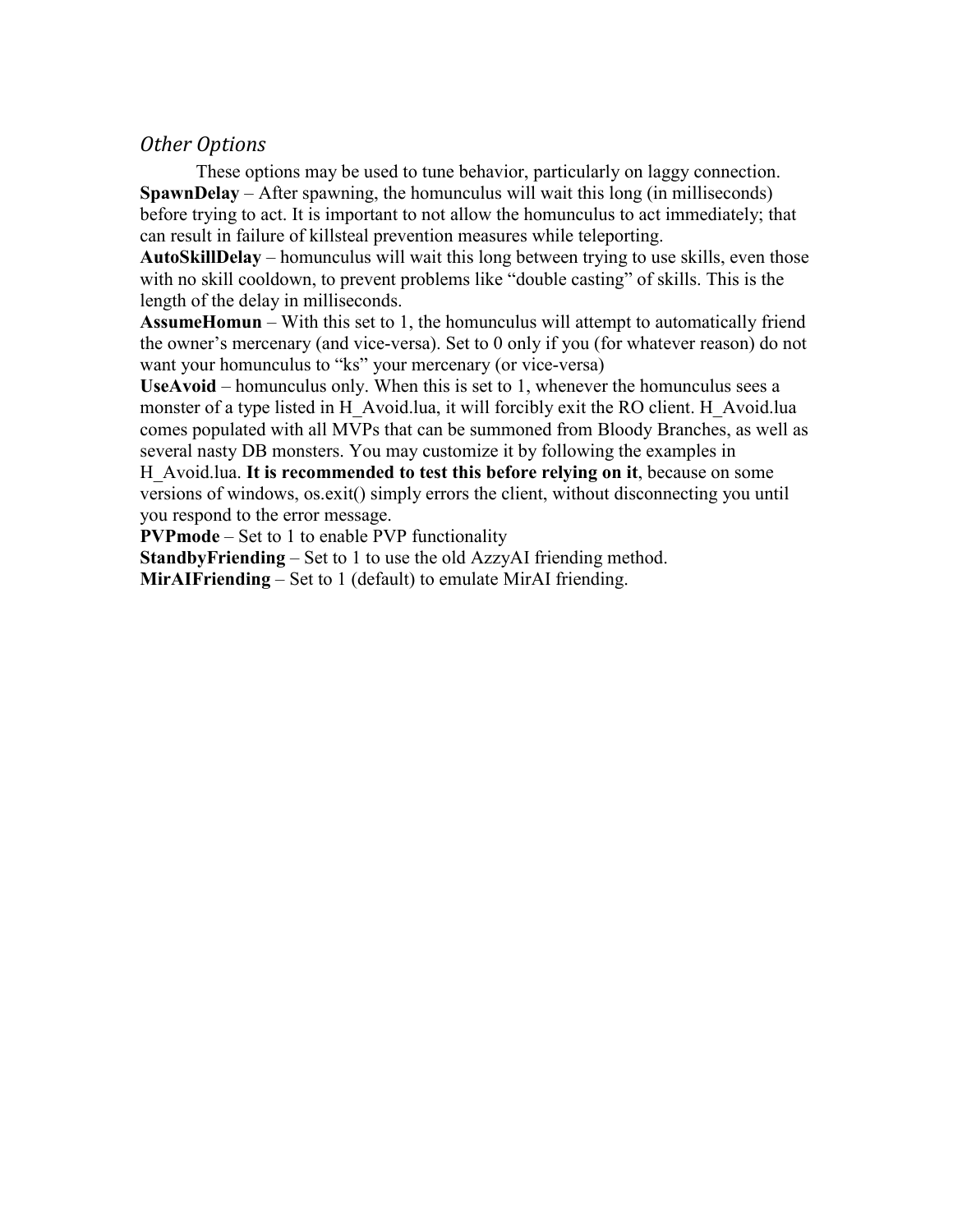# **Tactics**

Through the tactics system, it is possible to configure your mercenary or homunculus to treat different types of monsters differently – for example, prioritizing powerful monsters, and ignoring plants and mushrooms.

### *Mercenaries and tactics*

Mercenaries cannot identify monsters. In order for any entry other than the default entry to be used on a mercenary, you must have an updated MobID file for the map and server you are on. See the separate document describing the use and creation of MobID files. For mercenaries, only the default tactic, and the two others noted below, can be used without creating a MobID file.

There are two ways to create a MobID file.

The first is manually, using the AzzyAI Improved Data Gathering basic AI. See the documentation included with that AI for more information

The second way is to use the mercenary and a homunculus at the same time, with LiveMobID. See the section below under Advanced Features below. Whenever merc and homun are used simultaneously, it is recommended to enable LagReduction.

### *Editing the tactics list manually*

The tactics is stored in H\_Tactics.lua or M\_Tactics.lua, for mercenary and homunculus respectively. The file contains an entry for each kind of monster you plan to be fighting. For each entry, there are 7 fields for different settings. The format of a tactics list entry is:

MyTact[id]={TACT\_BASIC,TACT\_SKILL,TACT\_KITE,TACT\_CAST,TACT\_PUSH BACK,TACT\_DEBUFF,TACT\_SIZE,TACT\_RESCUE,TACT\_SP,TACT\_SNIPE,TAC T\_KS,TACT\_WEIGHT,TACT\_CHASE}

The 'id' is the type id of the monster (obtained from database site) In addition to the IDs of monsters, there are several IDs used for more general behavior: MyTact<sup>[0]</sup> is the default set of tactics the homunculus will use MyTact[10] is the default set of tactics used with monsters detected as being summoned MyTact<sup>[11]</sup> is the default set of tactics used for monsters that appear to be plants when AutoDetectPlants is turned on (mercenary only)

There is no limit to the number of tactics that can be added, however, there can only be one tactic for any given monster. See the notes in the Extras file for guidance on expanding the tactic system.

### *Editing the tactics list using the GUI editor*

Using the GUI, open the appropriate tactics tab.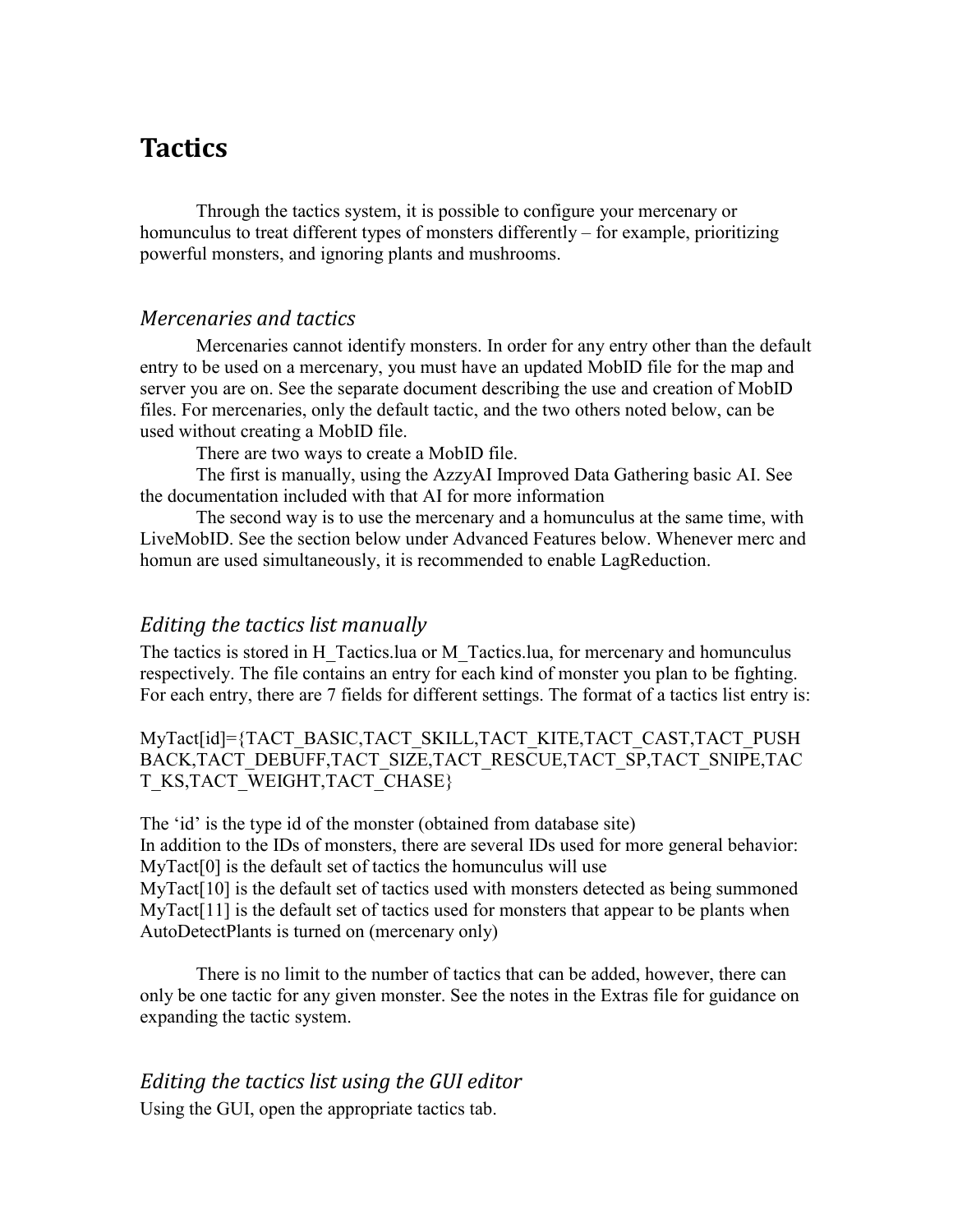- To add a new tactic, click the Add button, and fill in the monster name and id. The name is only cosmetic; the key value is the ID, which can be obtained from a database site. Select the tactics from the dropdown menus.
- To edit an existing tactic, click the tactic, and select the desired tactics from the dropdown menus.
- To remove a tactics entry, click the tactic, and click the remove button.
- When finished, click the Apply Settings button to save changes.

## *Basic Tactics*

This option controls when and if the homunculus or mercenary should attack this monster.

**Tank (TACT\_TANK):** Hit monster once, and then hold it until something kills it. **Tank & Mob (TACT TANKMOB):** Hit monster once, and then hold it until something kills it. If (when) there are enough targets attacking the homunculus or mercenary, attack one and use anti-mob skills to kill the mob.

**Ignore (TACT\_IGNORE):** Do not attack the monster, at all, unless manually commanded to do so

**Attack – Low (TACT\_ATTACK\_L)**: Seek out and attack this monster only if there are no higher priority targets, and do not prioritize attacking this monster if it is currently attacking the homunculus or owner/friend.

**Attack – Medium (TACT\_ATTACK\_M):** Seek out and attack this monster, unless there are higher priority targets.

**Attack – High (TACT\_ATTACK\_H)**: Seek out and attack this monster, assuming not busy responding to React monsters.

**Attack – Top (TACT\_ATTACK\_TOP)**: Seek out and attack this monster – top priority. **Attack – Last (TACT\_ATTACK\_LAST)**: Seek out and attack this monster only if there's nothing better to do. See *AttackLastFullSP*. This option is a good choice for plants/mushrooms, worthless event monsters, and similar.

**React – Low (TACT\_REACT\_L):** Attack this monster when self/owner/friend attacked, low priority. *Attack – Medium* and *Attack – High* take priority over this, and do not prioritize attacking this monster if it is currently attacking the homunculus or owner/friend.

**React – Medium (TACT\_REACT\_M):** Attack this monster when self/owner/friend attacked, medium priority.

**React – High (TACT\_REACT\_H):** Attack this monster when self/owner/friend attacked, high priority.

**React – Self (TACT\_REACT\_SELF):** Attack this monster when mercenary/homunculus only attacked, with top priority (excepting ATTACK TOP) – intended for use on things that would pose a threat to homunculus if they were attacking the homunculus, and hence need to be killed ASAP.

**Attack Low, React Medium (TACT\_ATK\_L\_REACT\_M):** As Attack – Low when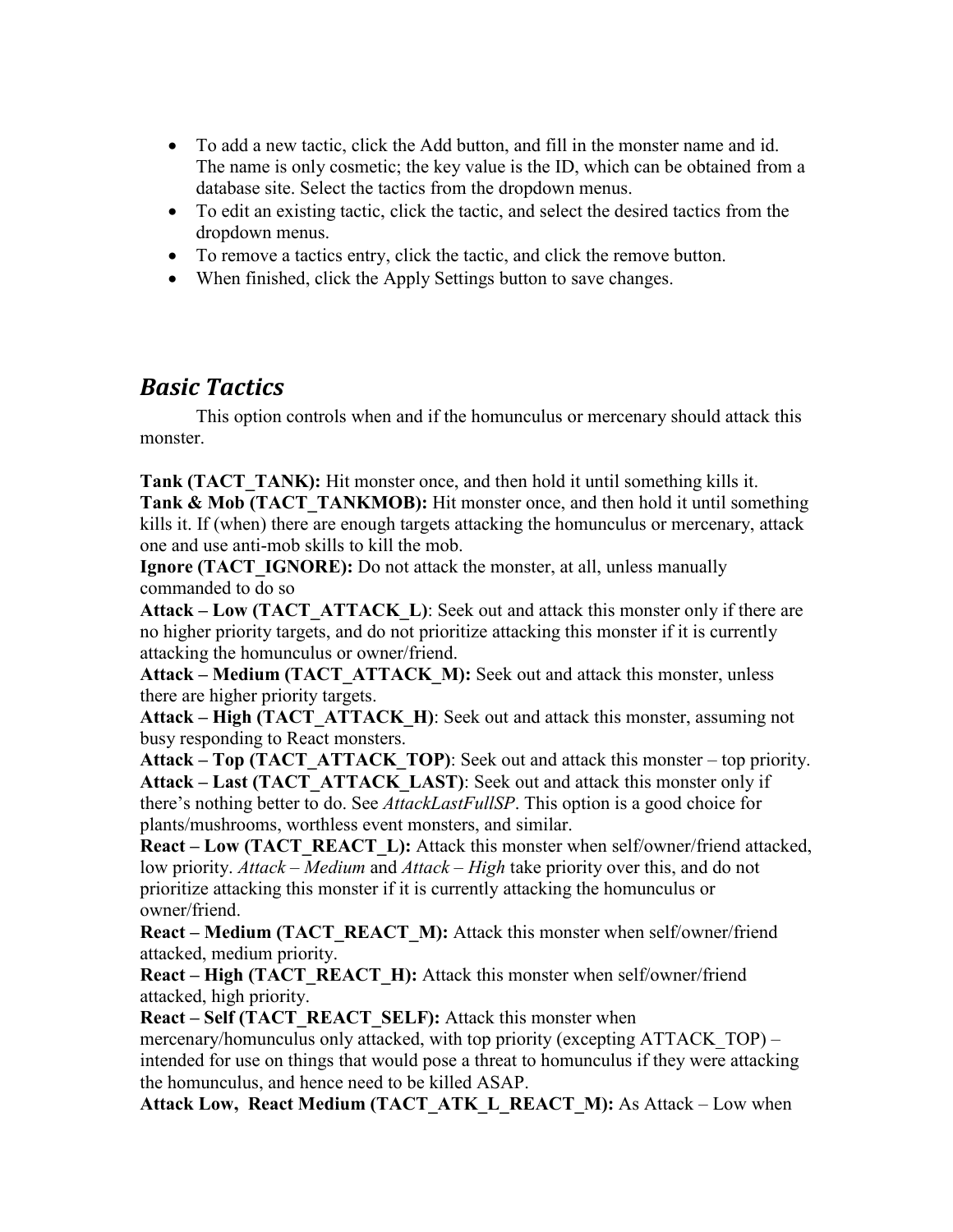the monster is not currently attacking the homunculus or owner/friend. Otherwise, as React – Medium. This is a particularly good choice for weak assist monsters, like steel chonchons in OD2, which are not a priority to kill, but can lead to dangerous mobs once aggro'ed.

### Sniping

Sniping tactics are treated like attack for the purpose of normal attacks, but if your homunculus is attacking another monster, and has an appropriate attack skill, and SP to use it, and would not otherwise use an anti-mob skill, it will use its attack skill on a nearby monster with the Snipe tactic *which it is not currently fighting*. This works best with Caprice. Take care that if the bolt does not 1-shot the monster, this will result in aggroing additional monsters on the homunculus.

**Snipe – Low (TACT\_SNIPE\_L):** Attempt to snipe this monster even while attacking other monsters, low priority

**Snipe - Medium (TACT\_SNIPE\_M):** Attempt to snipe this monster even while attacking other monsters, medium priority

**Snipe - High (TACT\_SNIPE\_H):** Attempt to snipe this monster even while attacking other monsters, high priority

### Monster priority list

- 1. Attack Top
- 2. React Self
- 3. React High
- 4. React Medium
- 5. Attack High or Snipe High
- 6. Attack Medium or Snipe Medium
- 7. React Low
- 8. Attack Low or Snipe Low
- 9. Tank or Tank & Mob
- 10. Attack Last

# *Skill Tactics*

This option controls if and how many times an offensive skill will be used on a target of this type:

- SKILL NEVER never use skills
- SKILL\_ALWAYS always use skills.
- Set to a positive integer to use a skill that number of times.
- Set to a negative number to use a level of the attack skill less than the maximum level. (homunculus only). This is the proper setting for SNIPE tactics.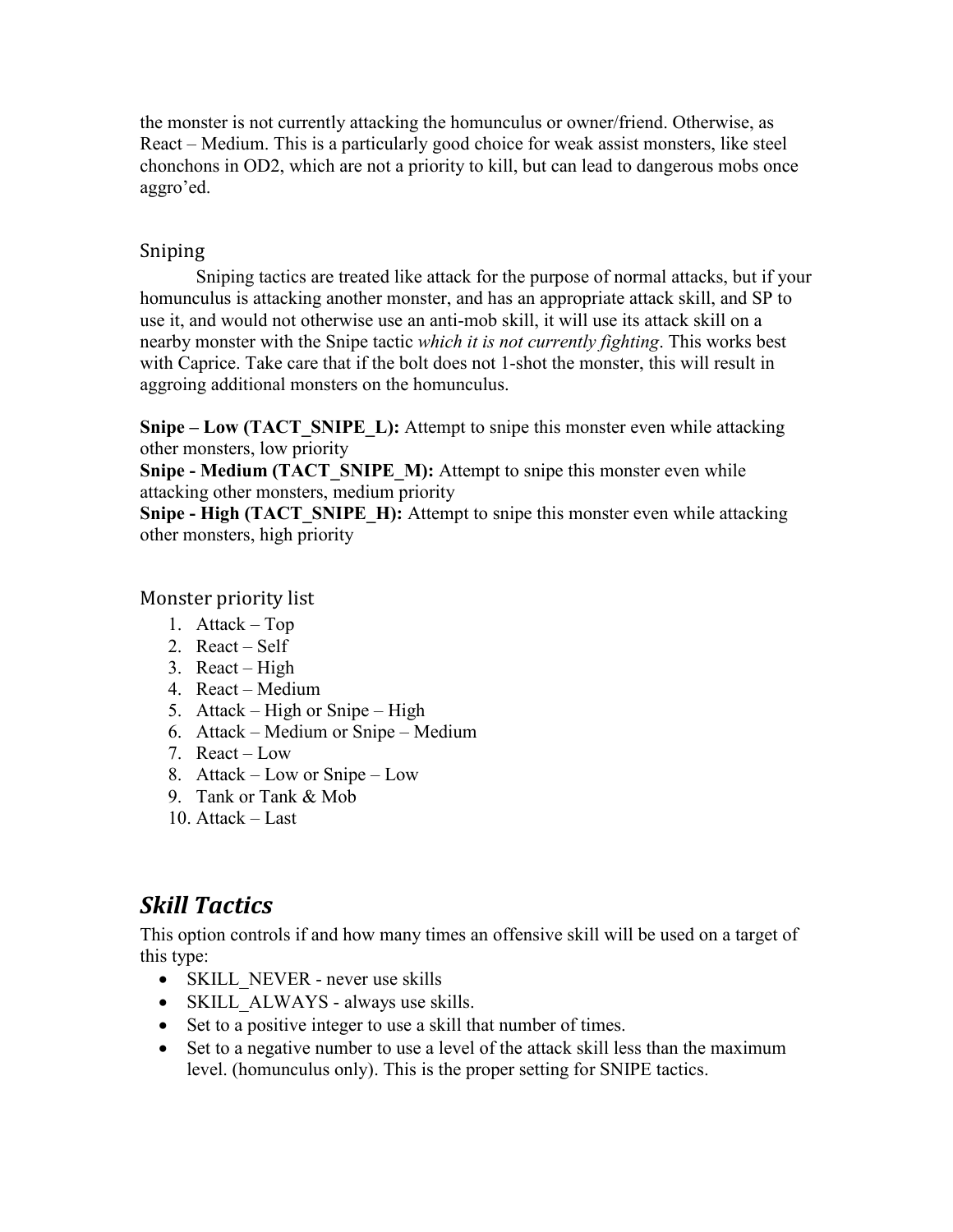# *Kiting Tactics*

This option controls whether to kite (run away from, generally rather clumsily) from this target, if kiting is enabled.

- KITE\_NEVER never kite from this kind of monster.
- KITE\_REACT kite from this kind of monster only if attacked.
- KITE ALWAYS always kite from this monster recommended for aggressive monsters.

# *Reacting to casts*

This option controls whether to assume casts from this monster are aggressive acts and react to them. Also, this includes options which will immediately use a skill on a monster targeting the homun or owner with a skill that has a cast bar. The options are:

- CAST PASSIVE do not treat casting as hostile.
- CAST\_REACT treat casting on self/player/friend as hostile
- CAST\_REACT\_ANY React to casts by immediately using any offensive skill
- CAST\_REACT\_BREEZE React to casts by immediately using Silent Breeze
- CAST\_REACT\_OLD React to casts by immediately using Moonlight or Caprice
- CAST\_REACT\_MOB React to casts by immediately using an anti-mob skill
- CAST\_REACT\_DEBUFF React to casts by using a debuff.
- CAST\_REACT\_MINION React to casts by dispatching minions (ie, Summon Legion)

# *Pushback Tactics*

This option controls whether to use pushback skills to try to push monsters off of the mercenary or owner. This is available for mercenaries with pushback skills only, as no homunculus skills have a pushback effect other than Stahl Horn, which is thoroughly ineffective for pushing monsters away due to its long cast time.

- PUSH NEVER do not use pushback skills on this monster.
- PUSH SELF Use pushback skills on this monster if mercenary is attacked
- PUSH\_FRIEND Use pushback skills on this monster if owner/friend is attacked

# *Debuff Tactics*

This option controls what, if any, debuff skills will be used (mercenary only):

- When using GUI, select the skill, and whether you want it to use it when attacking or chasing.
	- o Set to All to use any skill listed in BasicDebuffs[] (default: everything except traps and provoke) .
- When editing tactics file directly, Set to the ID of the skill (you can use the skill name, ex 'MER\_PROVOKE') to use that debuff – use a positive number to use it only while attacking, or a negative number (or, if using the skill name, ex: '-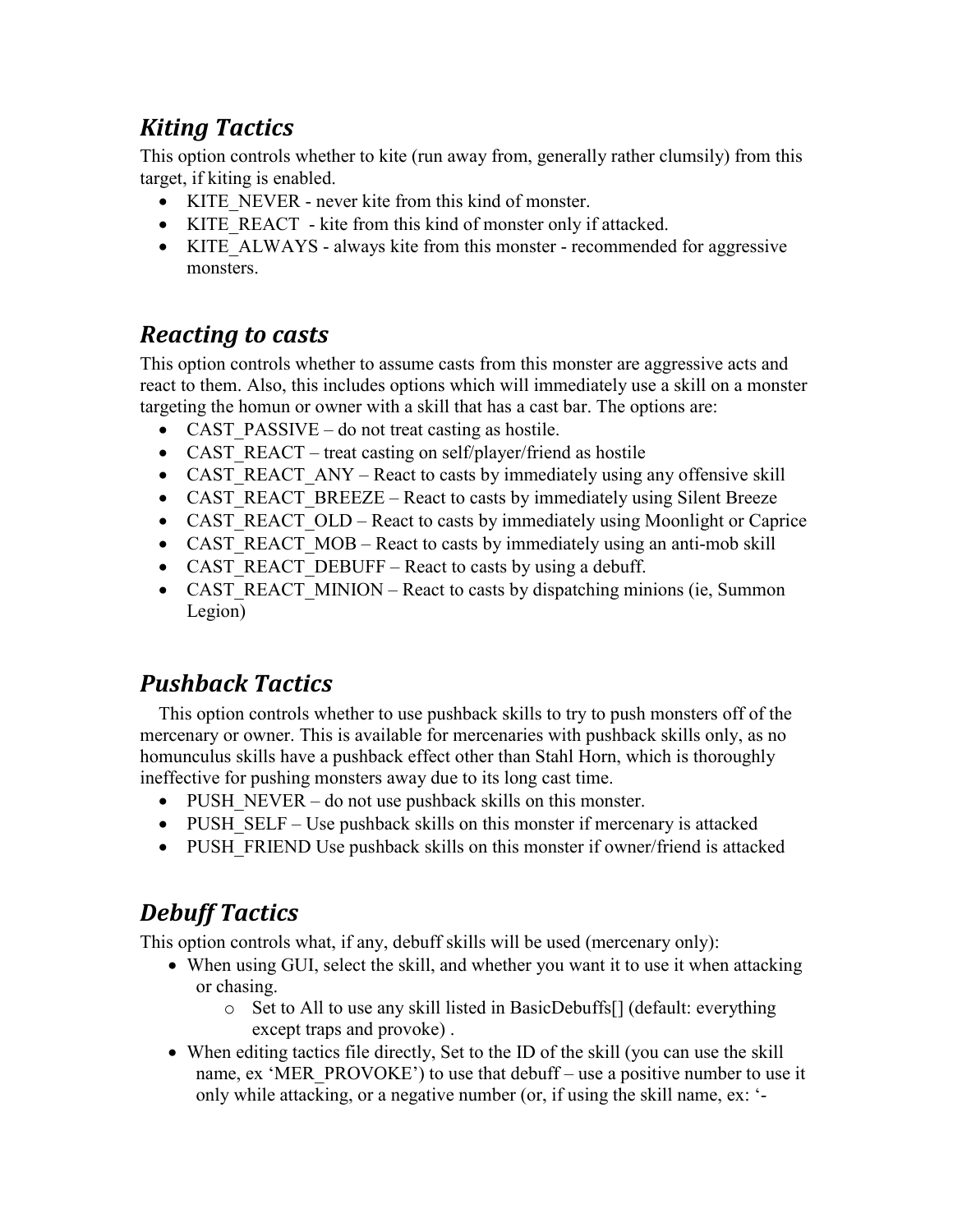1\*MER\_PROVOKE' to use it while chasing.

o Set to 1 or -1 to use whatever debuff the mercenary might have while attacking or while chasing, respectively

# *Skill-class Tactics*

This determines which kind of single-target attack skills to use against a given type of monster. This was intended for use with homunculi, but can be used for mercenaries; in that case, the only option that may be interesting is CLASS\_MOB, and even then, the mercenary tactics limitations may make this less than useful to mercenaries.

- CLASS BOTH Default use either type of skill on this monster.
- CLASS OLD Use only pre-S single target skills (ie, Moonlight and Caprice).
- CLASS  $S$  Use only homunculus S single target skills on a mercenary, this will result in no use of skills versus the monster; don't do it.
- CLASS MOB Use anti-mob skills against this target, even if there are not enough monsters around it to normally justify using an anti-mob skill.
- CLASS COMBO  $1 -$  When using combo skills, use the second combo skill after the first, but do not use the third. Note that Eleanor's combo skills do less damage than simply spamming sonic claw with 10 spheres, so this should be used only when another effect of the combo skills is desired.
- CLASS COMBO  $2$  When using combo skills, complete the combo. Note above caveat.
- CLASS MINION Summon minions to attack this monster. Presently the only applicable skill is the Sera skill Call Legion. This works well with a snipe tactic, as it will send it's minions off to attack the target, and then go attack something else while it's minions shred their target; this also seems to reduce the incidence of the bug wherein the summoned minions stop attacking their target.
- CLASS GRAPPLE Use Tinder Breaker against this monster (Eleanor only)
- CLASS GRAPPLE  $1 As$  above, only combo to QBC.
- CLASS GRAPPLE  $2 As above, but complete the combo.$
- CLASS MIN OLD Summon minions, AND use pre-S homunculus attack skills on this monster.
- CLASS MIN S Summon minions, AND use homunculus s attack skills this monster.

# *Rescue Tactics*

This option controls whether the homunculus or mercenary will drop everything to come to the rescue of the owner/friends/owner's other mercenary/homunculus if this monster is attacking them. See the configuration option *RescueOwnerLowHP* which can effect rescue behavior depending on owner's HP.

- RESCUE NEVER Do not rescue anything from this monster.
- RESCUE FRIEND Rescue friends, but not owner.
- RESCUE RETAINER Rescue the owner's other homunculus/mercenary.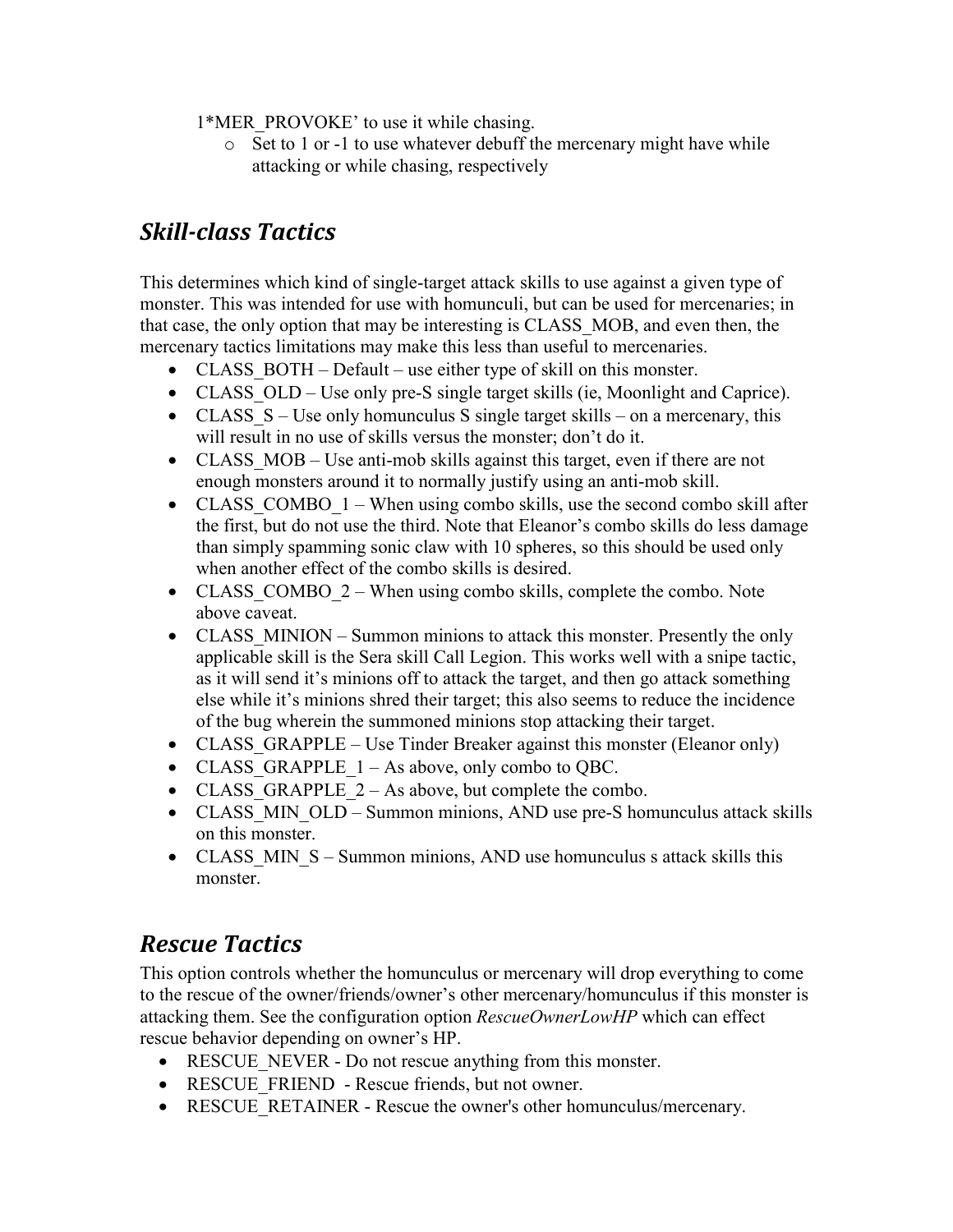- RESCUE OWNER Rescue the owner.
- RESCUE SELF Drop everything to defend self against this.
- RESCUE ALL All of the above except self.

## *SP Tactics*

If this value is set to a positive number, that value will be used instead of *AttackSkillReserveSP* when fighting this monster. Otherwise, *AttackSkillReserveSP* will be used normally. By setting a higher value for weak monsters, you can keep SP in reserve for the stronger monsters, without entirely disabling skill use on the weaker ones.

## *Snipe Tactics*

 This tactic allows you to turn off sniping when attacking a particular monster, so it will be killed faster.

- SNIPE  $OK -$  Snipe other monsters while attacking this monster.
- SNIPE DISABLE Do not snipe other monsters while attacking this monster.

## *KS Tactics*

 This tactic determines how polite the homunculus will be fighting this kind of monster.

- KS NEVER Do not attack this monster if it is attacking or being attacked by another player.
- KS POLITE Do not attack this monster if it is moving, which might indicate that it was chasing another player. Works like *DoNotAttackMoving*.
- KS ALWAYS Treat this monster as free-for-all, and attack it without regard for other players. Warning: Per the iRO terms of service, players are responsible for the actions of their homunculus. Accordingly, use of this option on monsters which are not FFA may result in temporary suspension of your account and/or acts of vigilantism. Use of this option on monsters that are not free-for-all is strongly discouraged.

# *Weight Tactics*

Set this to a positive number (decimals encouraged). The default is 1. In all cases where monsters are counted for some purpose (ex, determining whether to enter berserk mode or use mob skills), this monster will be counted as this many monsters. For example, if I have 2 monsters with a weight of 0.4 attacking me, 1 monster with a weight of 0.5 attacking me, and another with a weight of 1.2 attacking me, that will be counted as  $(2*0.4 + 0.5 + 1.2=)$  2.5 monsters.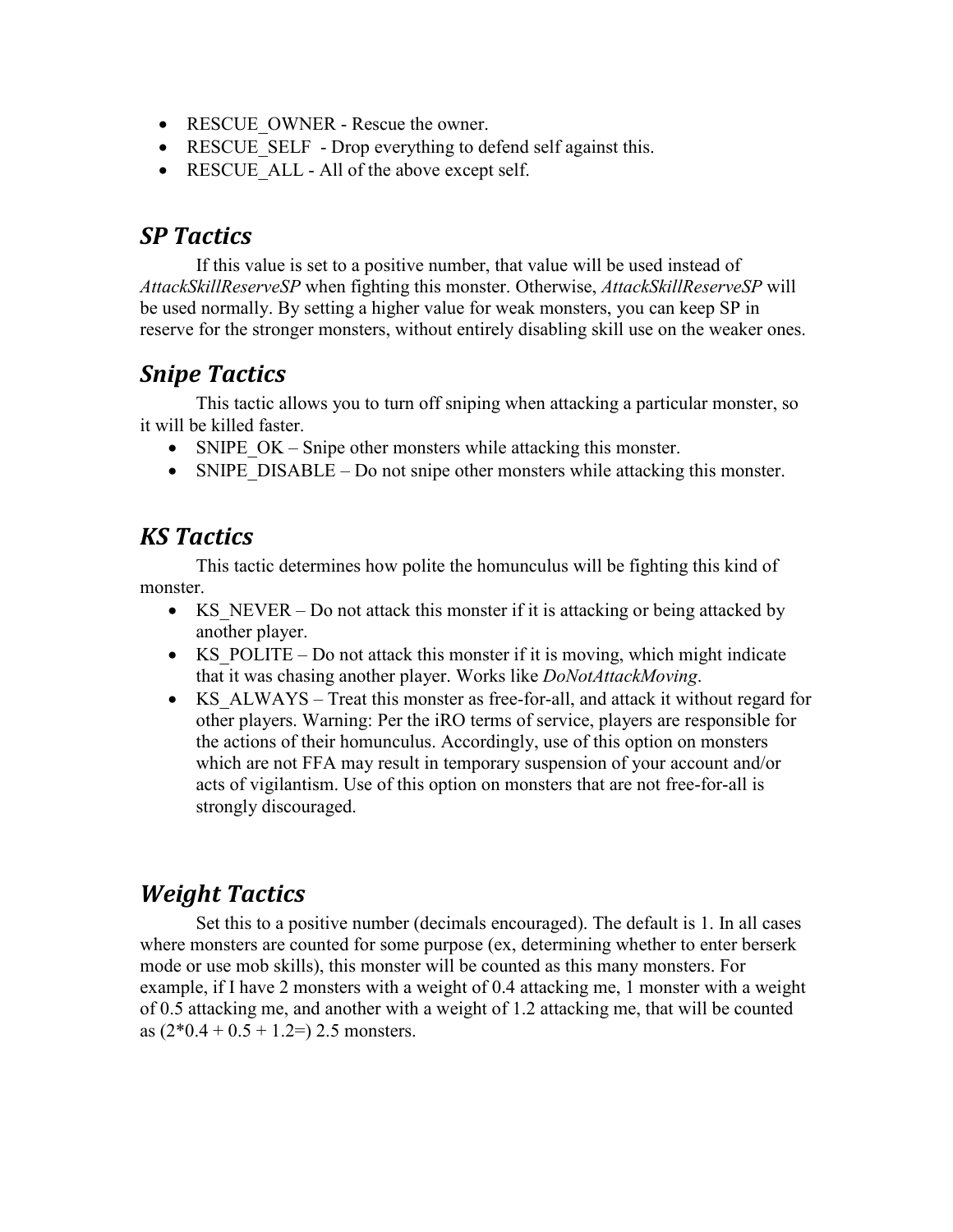# *Chase Tactics*

This option controls whether to move to chase after a target. This behaves similarly to *DoNotChase*, only for specific monster types.

- CHASE\_NORMAL Behave as per *DoNotChase*
- CHASE ALWAYS Chase this monster, even if  $DoNotChase=1$  this is a good choice for a vani in OD2 – set the orc archers to CHASE\_ALWAYS, and set *DoNotChase=1* to not chase anything else, so the homunculus doesn't move (and hence not regen sp) unless it has to in order to get to an archer.
- CHASE NEVER Do not chase this monster, even if  $DoNotChase=0$  this can lead to obvious undesirable behavior, as this does not prevent it from being targeted. It is the responsibility of the user to make sure that this is used in a manner that doesn't cause problems.
- CHASE CLEVER Wait for an SP regen tick (per *ChaseSPPause*) when chasing this monster, even if *ChaseSPPause* is not otherwise enabled.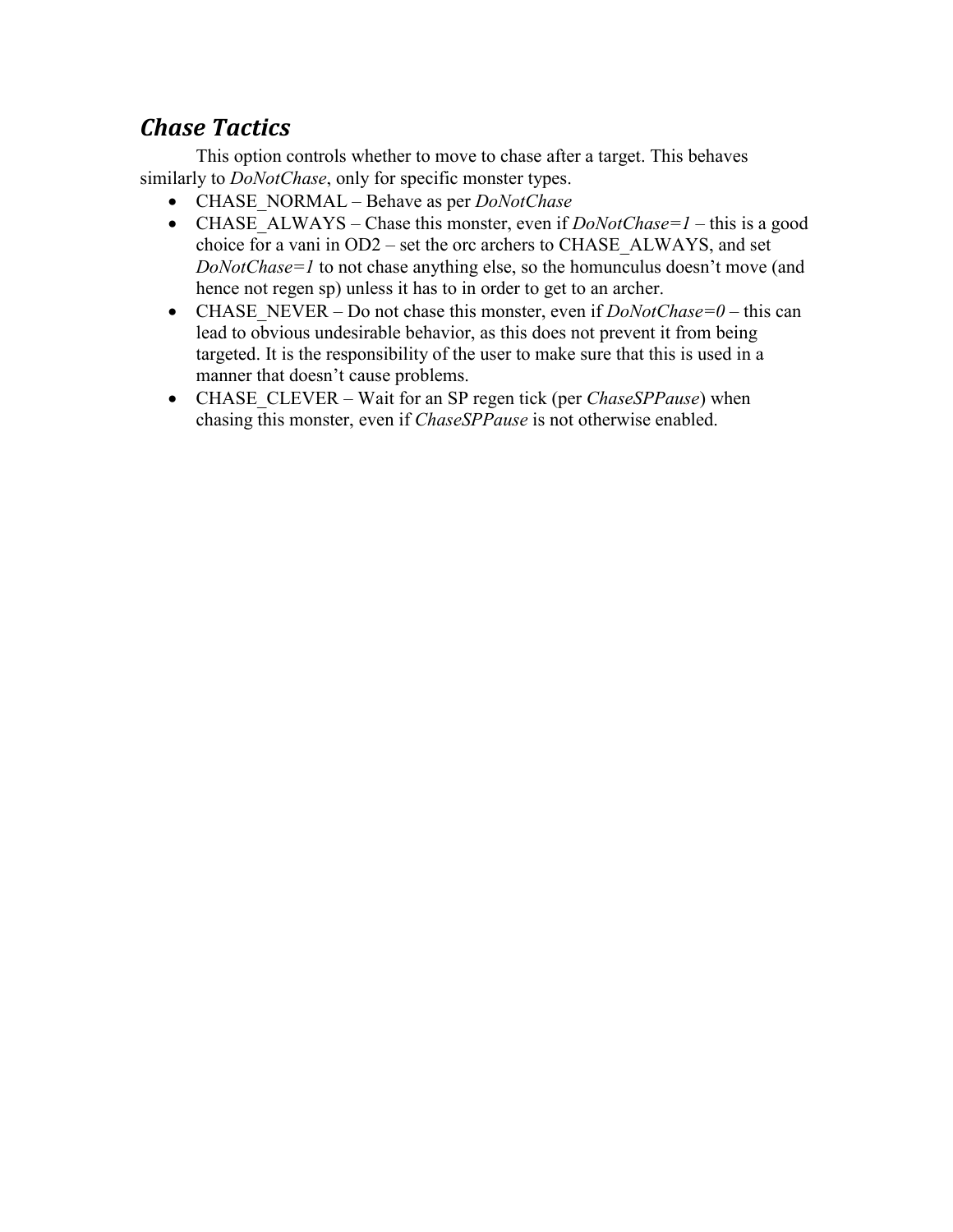# **Advanced Settings:**

These advanced settings are controlled by the Extras configuration. This extras file is a page of lua code that is imported after all other parts of the AI are loaded. The included Extras files contain instructions for using them for several advanced features, and even guidance on using it to expand the AI. See the developer guide for more details on the facilities available in the Extras configuration.

Three relevant options are included in the default Extras configuration:

**NewAutoFriend** – Uncomment the NewAutoFriend = 0 line if you are using an AI other than AzzyAI for your mercenary (if this is for the homunculus) or vise versa. If this option is used, you must summon your mercenary and homunculus, and then relog or teleport in order to trigger the friending.

**Autofriending** – If you have multiple accounts running on the same computer, and want their homuns to help each other, friend the players (this should be done by hand, due to race conditions, since friend list is shared by all homuns running from a specific locations - but if you insist on doing it through the game, only have one homunculus out at a time while friending). AzzyAI will attempt to detect their H\_ID/M\_ID files and automatically friend their homuns and mercs. To ensure that this behavior works, summon homuns on all accounts, and then walk the players off screen of each other and back.

**AggressiveAutofriend** – Additional option for Autofriending. This will much more aggressively synchronize friending between multiple accounts running on one computer you do not need to walk off screen, and resummoning homunculus will not confuse it. This relies on frequently checking H\_ID/M\_ID files, and may result in poor performance on slower machines. Set *AggressiveAutofriend* =1 in H\_Extra/M\_Extra to enable this behavior.

**FriendAttack** – In this section, you can configure which motions, on the part of the owner of a friend, should be interpreted as offensive acts, and hence a cue for the homunculus to attack the targeted monster. Set them to 1 to treat them as offensive acts.

**BasicDebuffs** – In this section, you can configure which debuffs will be used if debuffs are enabled, but no specific debuff is specified in Tactics. Set a debuff to 1 to enable use of it.

**LiveMobID** – If this is enabled, on both mercenary AND homun, both owned by same player and out simultaneously, the homunculus will record monster ID's continuously, while the mercenary loads it. It will be written to the *AggressiveRelogPath,* because this will generate a lot of disk activity. Whenever merc and homun are used simultaneously, it is recommended to enable LagReduction.

**AggressiveRelogTracking** – Uncomment this line to enable much more rigorous tracking of relog events for tracking of skill durations. This is done by repetitively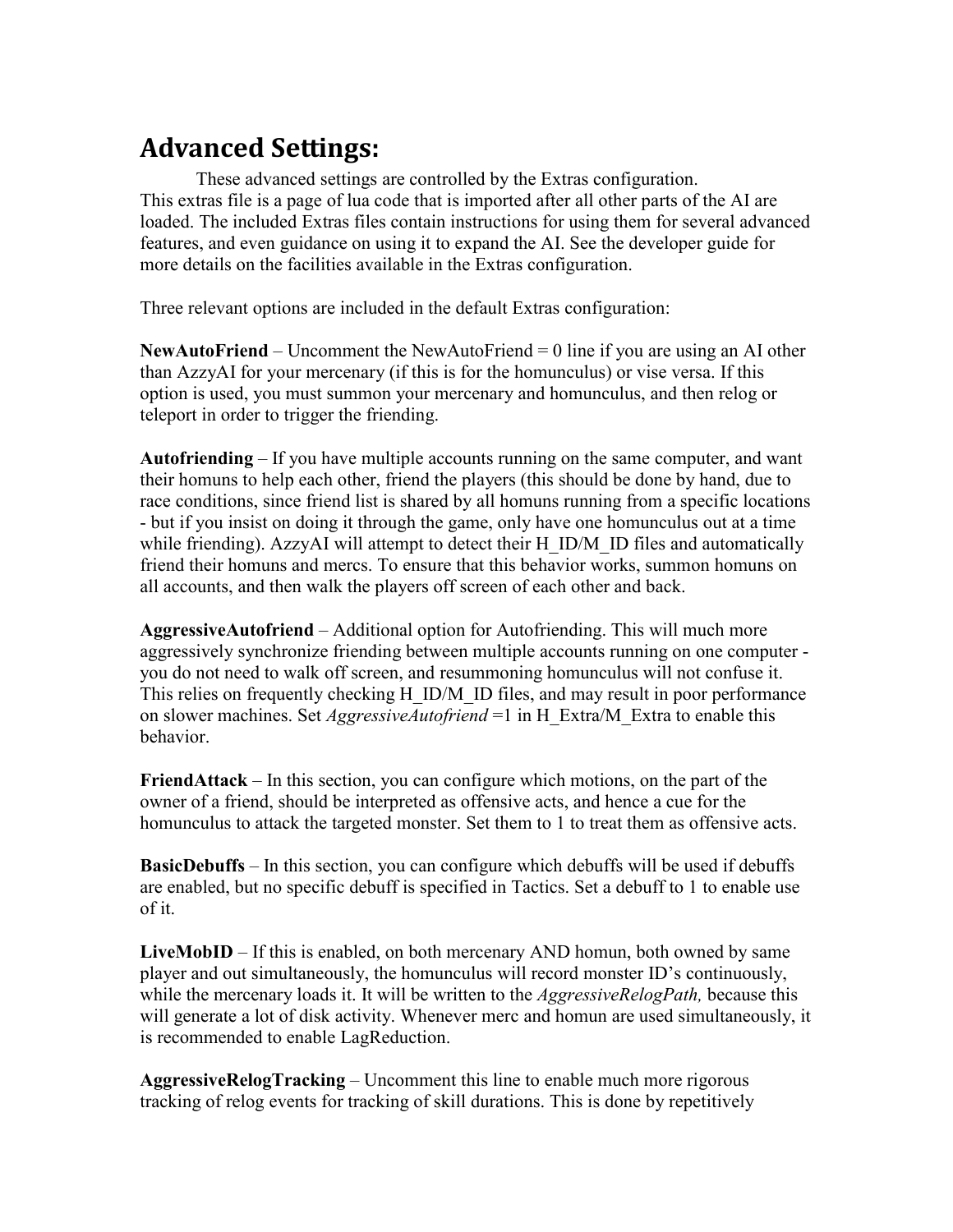writing a file to record when the homunculus is not logged in. This generates a large amount of disk activity, and may result in performance degradation on some systems. You can specify where to store this file using AggressiveRelogPath – if you have a particularly fast storage device, set the path to put the file on that device. The write activity generated by this is not so great as to cause a problem for a solid state drive, even when used for an extended period of time.

**Route Walk** – Route walk instructs the mercenary or homunculus to walk along a predefined route. On a mercenary, it is possible to auto-follow the mercenary, and let it drag you around te map, and on Amistr type homuns, it can be set to use Castling to have it move you around the map (see *UseCastleRoute* ). You can also define a "relative route" (see *RelativeRoute*), to provide a custom alternative to the usual options for IdleWalk (for example, it could be made to follow a heart-shaped pattern).

To enable it, set *UseIdleWalk* to 5 or 6 (Route\_Circle or Route\_Linear in the GUI)

To use this feature, you must also define a Route in H\_Extra or M\_Extra. This consists of a single line with the following format. MyRoute= $\{\{x1,y1\},\{x2,y2\},\dots \{xn,yn\}\}\$ 

These points should be no more than 8 cells distant from each other, and making a route for a map can be a laborious exercise.

In previous versions of AzzyAI, this was stored in the Route.lua file. It is now stored in M Extra.lua, with other advanced feature configuration.

Example – Relative route for heart-shaped idle walk: UseIdleWalk=6 (Route – Circular) RelativeRoute=1 MyRoute= $\{\{-5,0\},\{1,4\},\{3,2\},\{1,0\},\{-3,2\},\{-1,4\}\}\$ 

**Alternate Tactics –** the included (commented out) code serves as an example of switching between two tactics lists. See the Development documentation for more information.

### **PVP\_Tactics:**

The tactics used in PVPmode are stored in (H or M)\_PVP\_Tactics.lua. They are edited in the same way as normal tactics, however they are used only against other players. PVP tactics do not include the SP, Chase, Weight or KS tactics, because those are not appropriate options for PVP. There are two ways to mark players.

- Add a tactic to PVP Tactics using the player's account id number (from ROPD), and configure appropriately.
- Add a line to A Friends.lua for that player including one of the key words KOS, ENEMY, NEUTRAL, FRIEND or ALLY, and configure the PVP Tactics for those classes of target, eg: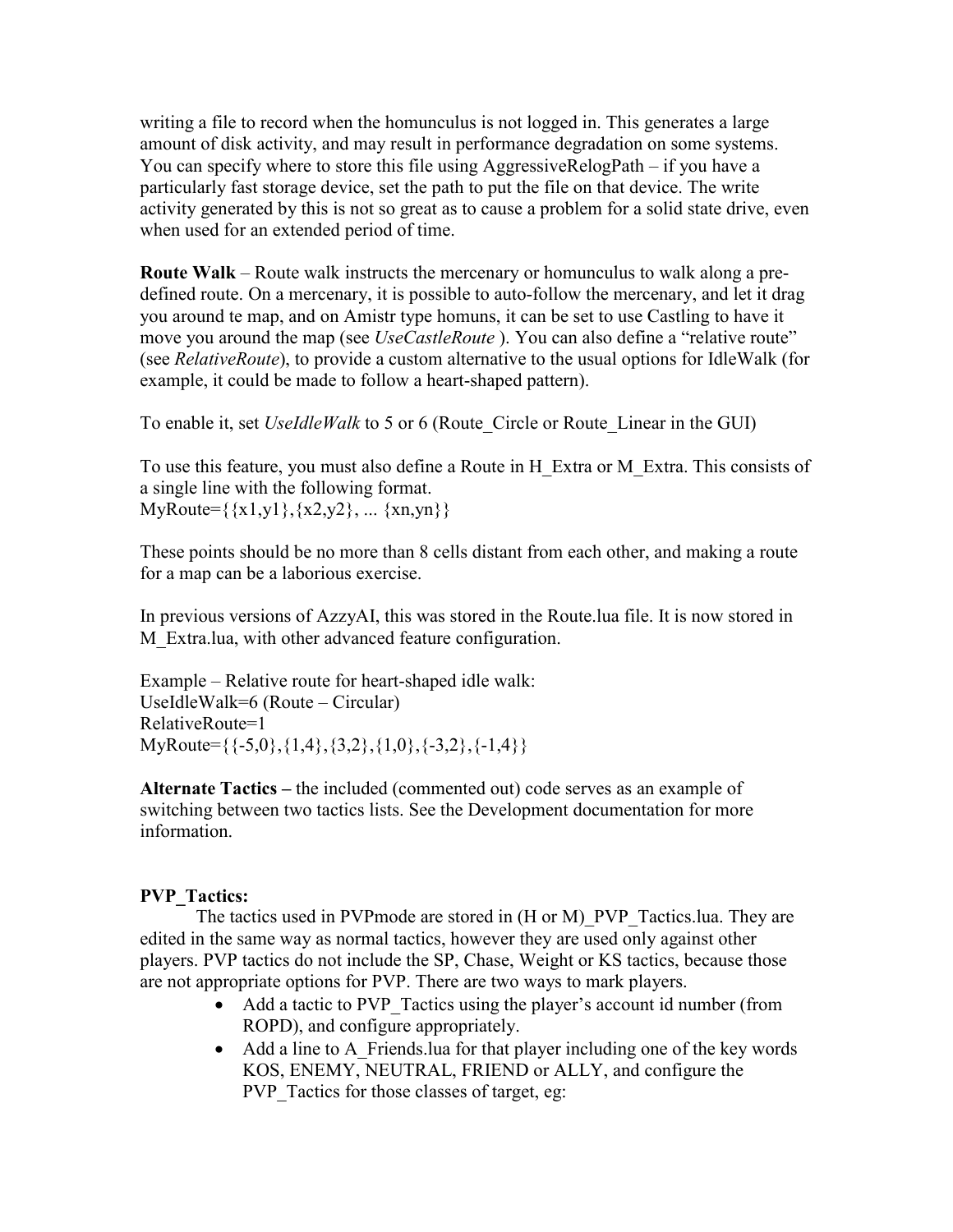### MyFriends[1234567]=ALLY

### **Expanded logging:**

 In addition to the built-in TraceAI logging, AzzyAI can keep several additional logs to record activity around general or specific events. These can be enabled by setting the *LogEnable* options in H\_Extra/M\_Extra to 1. Logged data is saved in the RO folder, in files named for that option, for example, the error log is saved in *AAI\_ERROR.log*. Log rotation is not performed – this can result in very large log files, particularly if SKILLFAIL and CLOSER logging are enabled.

- LogEnable<sup>["</sup>AAI\_ERROR"] Record error conditions. This is enabled by default. Contact support if you are getting a large number of messages recorded in AAI\_ERROR.
- LogEnable<sup>["</sup>AAI\_SKILLFAIL"] Record events involved with skill failure detection and recasting. This should be enabled when investigating issues involving skills being recast excessively, or interrupted skill casts not being recognized as such.
- LogEnable<sup>["</sup>AAI\_CLOSER"] Record the behavior of the Closer() function, which is used very frequently within the AI, and has often been involved in problems in the past.
- LogEnable<sup>["</sup>AAI\_DANCE"] Record the cells moved to and from when *UseDanceAttack* is enabled.
- LogEnable<sup>r</sup> AAI LAG"] Record lag reduction actions taken when *LagReduction* is enabled.
- LogEnable<sup>["</sup>AAI\_ACTORS"] Record all actors seen, their location, and their type IDs. This will produce huge log files very quickly on busy maps (>1MB/minute) and may result in client crashes due to the volume of data being recorded. Be prepared for this when using this logging option. This is intended for use when you need to find out the ID of a monster or player.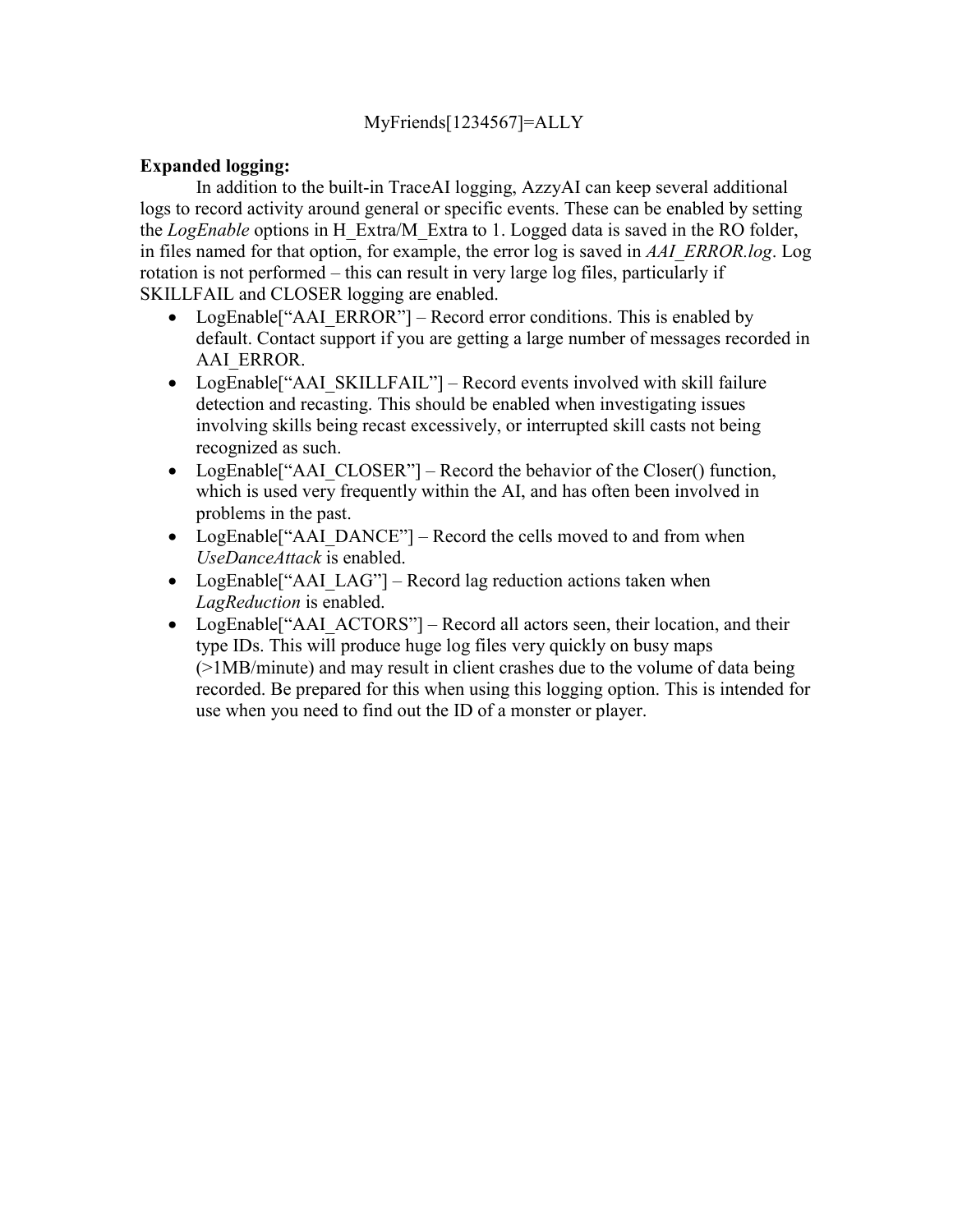# **Version History**

#### **1.55**

- ChaseSPPause, UseDieterLavaSlide/UseSeraPoisonMist message in GUI.
- Add UseDieterVolcanicAsh and associated tactics options to GUI.
- Add UseSmartBulwark to GUI for some reason it was missing.
- Add support for using Volcanic Ash as a debuff.
- LagReduction can now be set to values higher than 1, this further slows homun responses, in an effort to reduce homun-lag on busy zone servers.
- New logging option to log all actions of lag reduction mode in H\_Extra and M\_Extra.
- Change default LavaSlideMode and PoisonMistMode to 1 (Idle) by popular demand.
- Improve logging for config errors.
- Disable painkiller if sera doesn't have poison mist, since it can't have painkiller. It will
- still log complaint in AAIStartH.
- Handle case where owner is surrounded by monsters so painkiller is impossible.
- Improved logging in PROVOKE ST
- Correct issue with skill selection where tact skillclass is set to a combo or grappler option.
- Correct issue with grappler combos not working at all.
- Correct issue with sphere counting.
- Correct issue with AoEFixedLevel not being applied due to a typo.
- Added missing timeout globals to Const. lua

#### **1.541**

- Correct client crash issue.
- Tighten limit on movement to 14 cell from owner instead of 15.

**1.54**

- Reorganize Standpoint to simplify code and give us a place to check for occupied cells
- Record occupied cells in AI() data gathering.
- Check and correct for occupied cells on clients using Lua 5.1 only.
- AI no longer uses monster location as "last resort" for chasing, as this no longer works.
- New measures to prevent unwanted behavior from AttackTimeLimit
- Corrected two issues that resulted in spurious errors being logged.
- AoEMaximizeTargets is now checked for skills other than brandish spear and focused arrow strike.
- Corrected issue with debuffs obeying attack vs chasing tactic option.
- Added AttackDebuffWhenAttacked option if set, debuffs set to be used while attacking are only used if the monster is attacking the homun or owner.
- Corrected issue where skills could be erroneously determined to have failed, resulting in multicasting certain skills. This is not a perfect fix, but it should improve the matter.
- Specific changes to painkiller to address issues with the cast time of that skill not matching expected values.
- Corrected issue with monsters set React (Self) being attacked when they were attacking owner/friends, not just homun.
- Corrected error when using ATTACK\_LAST and AttackLastFullSP options
- Corrected issue with AoEMaximizeTargets counting targets set to 'ignore'
- Corrected range of spear mecenary skills and normal attacks to 2, Dec Agi to 9, Lex Div to 5.
- Corrected range and target mode of mercenary recovery skills.
- Added improved logging to Attack State
- Corrected issue with manually commanding merc to use ground targeted skills.
- Corrected cooldown of bloodlust. Added 10 sec grace time to bloodlust and mental charge to prevent it from missing the recast.
- Reworked obstacle avoiding and poslag detection.
- Documented AttackLastFullSP
- Add DoNotAttackMoving, LiveMobID to GUI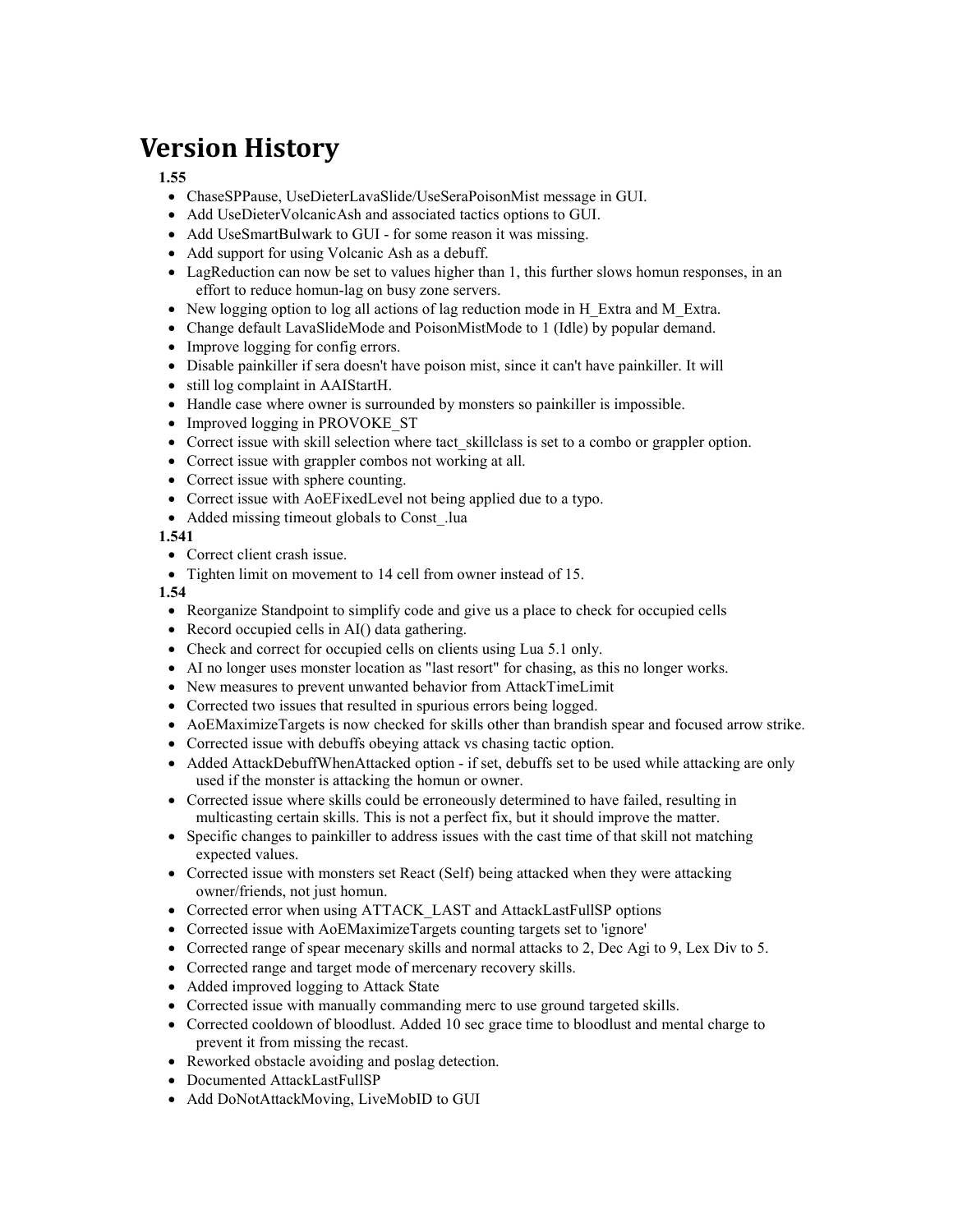- Clarify AttackTimeLimit description
- New icon by Kami Kali.

#### **1.53**

- The case where the homun is in move command state but the location to move to is off screen or invalid is now recognized and the movement command is ignored. Previously, the homun would hang in this state.
- UseSmartBulwark will now check ALL buff skills, and make sure you'll have enough SP for a full suite of buffs after casting bulwark. Note that you will want to also set ReserveSP if you want it to ever cast bulwark, otherwise it could keep it's SP below this threshold by casting attack skills, and it would never use bulwark
- Added LiveMobID option, under H\_Extra and M\_Extra. This allows MobID to be auto-generated as long as both homun and merc are present, with the homun "spotting" for the mercenary. Like AggressiveRelogTracking, this involves a lot of disk activity, and may produce poor performance if used on a system with a slow hard drive.
- Merc AI will no longer crash if no Mob ID.lua file is present.
- Mob ID file no longer requires array definition at start of file (MobID= $\{\}$ ).
- Corrected issue that could lead to double-casting of lava slide.
- Cleaned up logic around skill fail detection to prevent potential bad things.
- Improvements to the use of V\_POSITION\_APPLY\_SKILLATTACKRANGE, it is hoped that these will correct some emergent issues in 1.52 related to use of the new API calls; it will now be ignored:
	- o If it tells us to move to the location of the target to use a normal attack.
	- $\circ$  If alt  $\sim$ = nil, indicating trouble moving to the target we will now assume it's having trouble because we're getting bad target cells.
	- o If it tells us to move to the location of the target and it's a player (this is doomed to fail)

#### **1.521**

• Corrected issue with 1 range skills being used on players. This was particularly relevant with painkiller, rendering the autocast useless.

#### **1.52**

- If we see lua version 5.1.x we do the following differently:
	- o Use builtin method to find stand point, unless doing motion prediction.
	- $\circ$  Use V\_SKILLATTACKRANGE\_LEVEL as fallback if we face a skill we don't know the range for.
- Fixed rarely encountered issue with Tanking which reduced responsiveness.
- Added kludgy workaround to deal with the bathory in eden group. This will cause bathories in MOTION STAND at 174,33 to be ignored.
- AAI\_ACTOR logging no longer hangs the client
- Add support for using Silent Breeze to heal owner, now that it's possible the owner could be immune to it's silence effect. Enable with HealOwnerBreeze
- IdleWalk should be more fluid.
- If we can't write the startup log, we now throw an error that describes the problem.
- Improved coverage of Poison Mist when PoisonMistMode~=0
- We now default to PoisonMistMode=1
- Cleaned up AttackRange and related functions to take advantage of new functionality and remove dead code
- Added formatval() utility function for plugin developers, which will convert any value into something safe to concatenate into a string, and enclose strings in single-quotes. Meant for logging, where you want to get the logging message when some value you're logging is nil (the exact case where you want to know all you can!), not a "concatenate nil value" error message.
- Added HealOwnerBreeze to GUI
- Documented LagReduction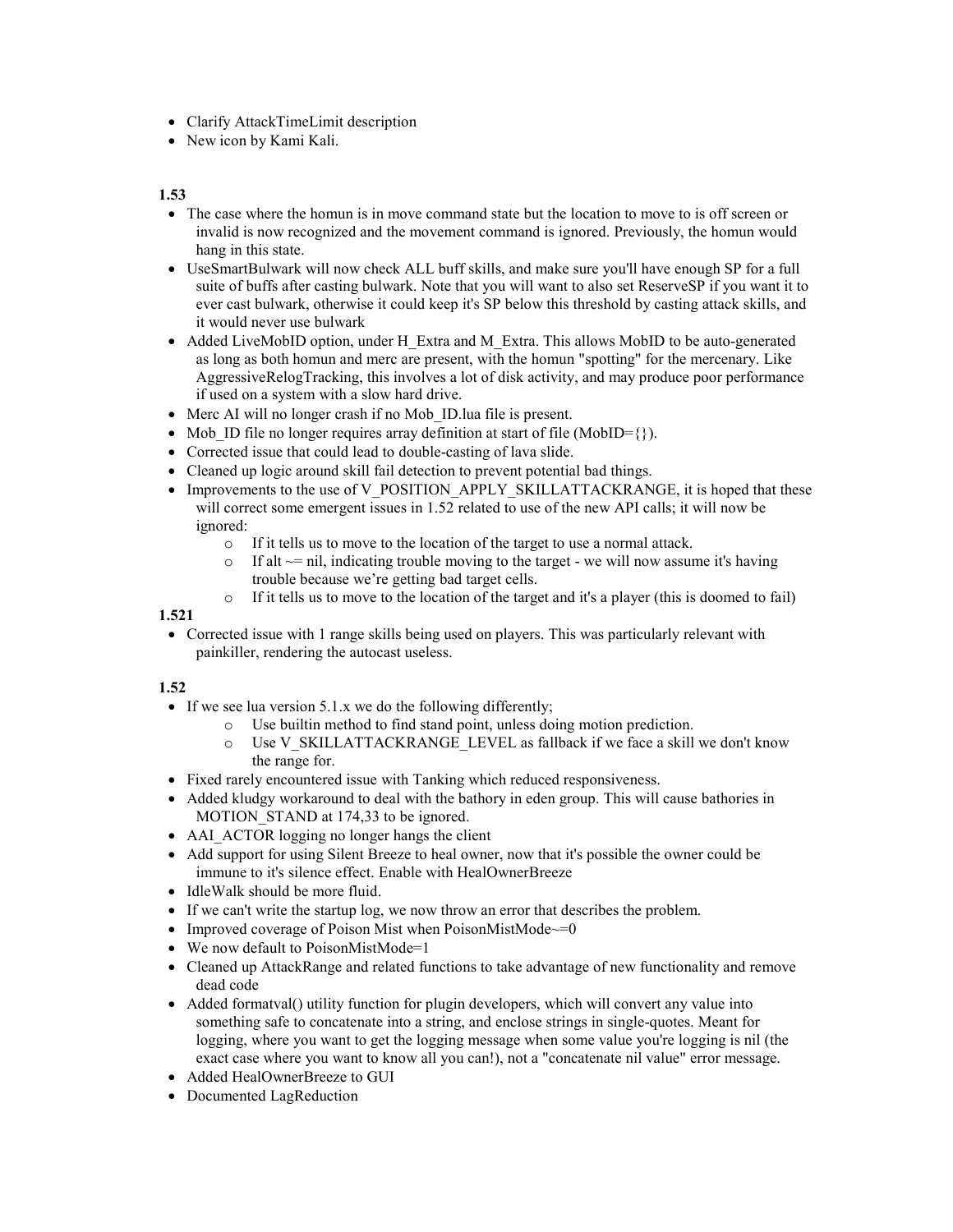**1.51** 

- Fix issue with Amistr Bulwark
- Issues with not attacking when at exactly 0 sp fixed
- Fix sevral issues with GUI not saving options correctly.
- Clarify GUI messages about MOB ID
- Corrected issue with PVP tactics in GUI
- Fix issue with Berserk Mode feature not working.
- No longer attack clones produced by the Illusion: Shadow skill by default
- Fixed issue where homun would fail to return to owner when UseIdleWalk was enabled, but homun was not eligible for using idlewalk due to low HP/SP.
- Integrated twRO lag mod as new option: LagReduction Set to true (1) if you encounter lag with homun out. Setting this to true will reduce responsiveness of the homun, however. You may want to enable this only while using homun on particularly heavily loaded maps.
- New Feature: REACT tactics to use attack or defense skills in response to monster casting on you.
- Fixed issues with OnSKILL\_AREA\_CMD\_ST() which would be relevant if the devs ever fixed ground targeted skills to call SKILL\_AREA\_CMD instead of acting as though the player was using the skill (which causes the casts to often fail or cause the player to move, because it's trying to get the player in range instead of the homun).
- Added DoSkillHandleMode() function to developer API. This is called when a skill is used by DoSkill() when DoSkill() has been passed a negative argument for mode. This allows you to handle this case. It is passed all arguments that DoSkill() is called with.
- Added OnFailUnknownMode(mode) function to developer API. This is called when the AI thinks a skill has failed, and the mode is a positive value, but is not known to AzzyAI.
- UseAutoMag and UseBayeriSteinWand now work with options other than idle.
- UseAutoMag can now be set to the normal buff options
- Added support for new LagReduction option in GUI.
- Fixed issue where homunculi were terrible at detecting successful skill casts.
- Situation where buff timeouts are set to clearly bogus values now handled better for old buffs (we immediately attempt a recast, like we do for homun buffs, instead of waiting 300 seconds)

#### **1.50 Final**

- Fix issue with Amistr Bulwark
- Fix issue with timeout of mental charge getting reset
- Corrected issue with skill fail detection on mercenaries; they do not have the distinct tell that homuns do in event of successful cast.
- Corrected issue with spurious error log entries regarding skill info type 3 on skill 0 level 0.
- Add tactics to enable use of attack skills AND summon legion against a target.
- Corrected issue with obstacle handling and dance attack doing a bad job of selecting cells.
- For LavaSlideMode/PoisonMistMode = 3 (ASAP), if we're having trouble moving into range, we'll call the built in MoveToOwner().
- For Painkiller owner, for buffmode 3 (ASAP), if we're having trouble moving into range, try the usual ways to get close to owner (since MoveToOwner only gets homunculus into 2 cells of owner, not close enough).
- For buffmode 3 (ASAP) on targeted skills, we will no longer get stuck in a loop if unable to buff. Failed attempts will be retried in 20 seconds.
- Corrected missing 'local' keyword in several helper functions in AzzyUtil, removed some dead code.
- Improved logging around Closest() function.
- Corrected default SeraCallLegionLevel to 5, instead of 0 which disabled use of the skill.
- Corrected bugged bug detector for Call Legion to be less hasty to assume that the bugs are bugged, when they're still active and standing ready to assist their master.
- We will start trying to recast painkiller 1 second earlier now, since some people will rely on this staying up 100% of the time.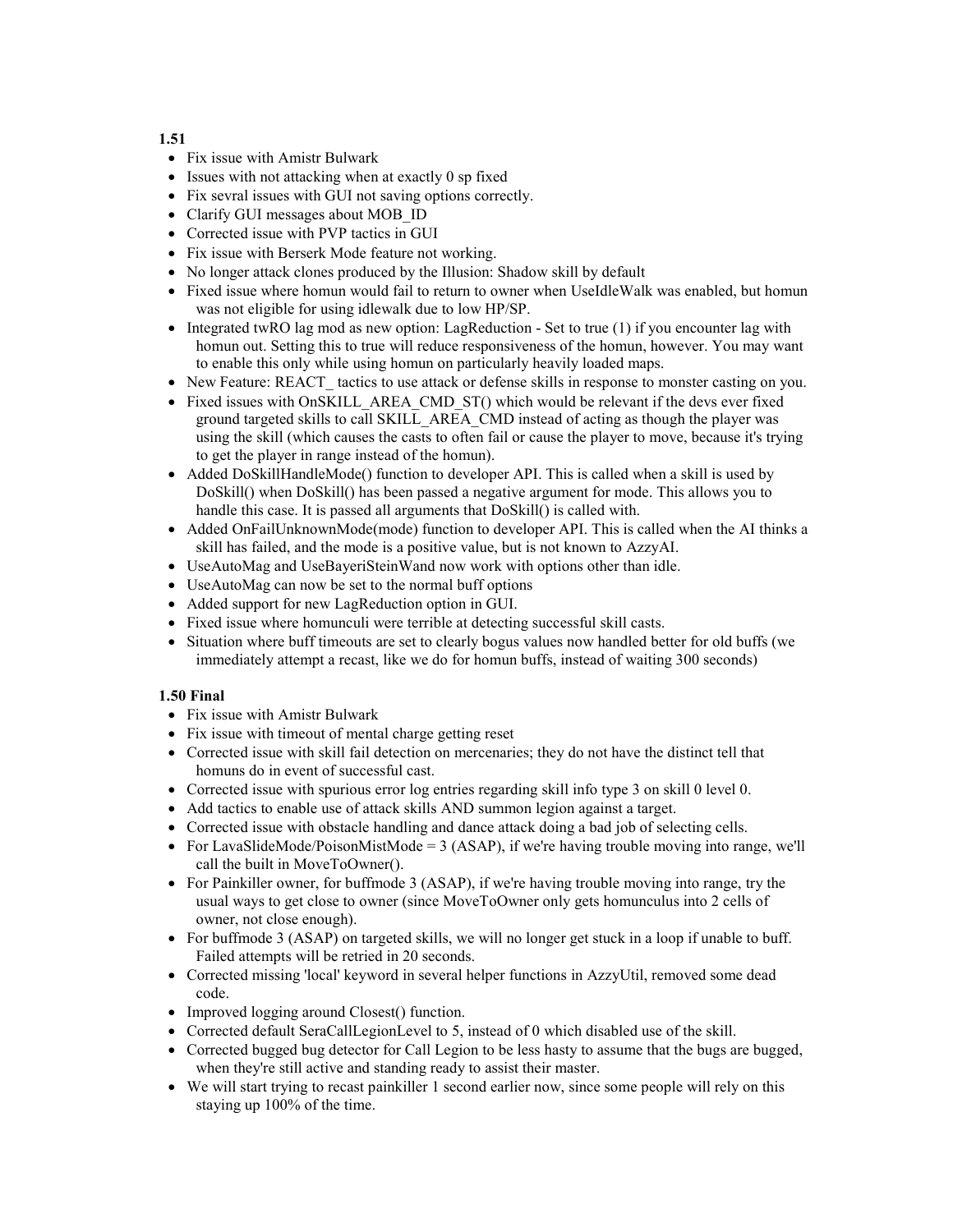- Corrected issue where use of painkiller on other players via PainkillerFriends would be done at the wrong time, depending on UseSeraPainkiller. This would cause ASAP loops when UseSeraPainkiller was set to 3 (ASAP).
- Corrected issue where circular routes could not be used with Castling (there may still be other issues with Castling Route to be corrected in a future version)
- Corrected issue where route walk would produce "attempt to concatenate global 'distance' (a nil value)" errors while the homunculus was standing on one of the cells in the route (including while loading, because the default route has step 0,0 and that is sometimes returned for GetV(V\_POSITION) right after loading.
- When SuperPassive=1, commanding homunculus to use a skill on a monster will no longer cause the homunculus to begin attacking that monster with normal attacks or other skills.
- Corrected issue with new skill tactics not being handled while chasing
- Corrected issue with AoEFixedLevel not being honored while chasing
- Corrected issue with UseHomunSSkillAttack and UseHomunSSkillChase not being honored in all cases.
- Tightened code involved in skill failure detection to hopefully do a better job of dealing with the inconsistent responses of the server and/or API.
- Corrected issue with incorrect prioritization during opportunistic target changing.
- Fixed issue where error could appear when SuperPassive=1 and homunculus was being ordered to attack manually.
- Added LogEnable options to H\_Extra/M\_Extra, added more logging options.
- Corrected issue where sniping would not respect TACT\_SKILLCLASS when using less common skill class tactics.
- Expanded logging around error condition after manually commanding homunculus to use a skill.
- Corrected rare issue where opportunistic targeting or rescue could confuse predictive motion and generate errors or lead to erratic chasing movements.
- UseAvoid will not kill the client until 5 seconds have passed since summoning homunculus disconnecting during this time will not immediately remove the character in game, so it won't do any good.
- Corrected issue with merc+homun autofriend
- Corrected issue with dance attack bypassing UseSkillOnly
- Attack() being called in superpassive is no longer logged as error; it is not an error, the owner can manually command homun to attack.
- Corrected issue where homun could become stuck when commanded to use a skill on an actor which subsequently moves offscreen.
- Added support for Isis monster mercenary.
- Corrected issue with monster mercenaries not correctly closing to melee range.

#### GUI:

- Add support for new tactics
- Corrected multiple issues with the SKILL CLASS tactic option for mercenaries for mercenary, only two values are valid - CLASS\_BOTH and CLASS\_MOB.
- SeraCallLegionLevel can nolonger be set to invalid values like 0.
- Clarified and corrected descriptions of AggroDist and MoveBounds options. Confusion over the difference between FollowStayBack and MoveBounds has been responsible for several spurious bug reports.
- Corrected issue with UseEiraSilentBreeze and EiraSilentBreezeLevel.
- Corrected issue with saving certain buff related tactics.
- Corrected issue with saving AutoMobCount
- Configuration Tool now forces itself to run as admin, just like the RO client. This should fix issues where the AI would load, but settings changes in the config tool would be ignored.
- Corrected issue with loading AutoMobCount

Doc: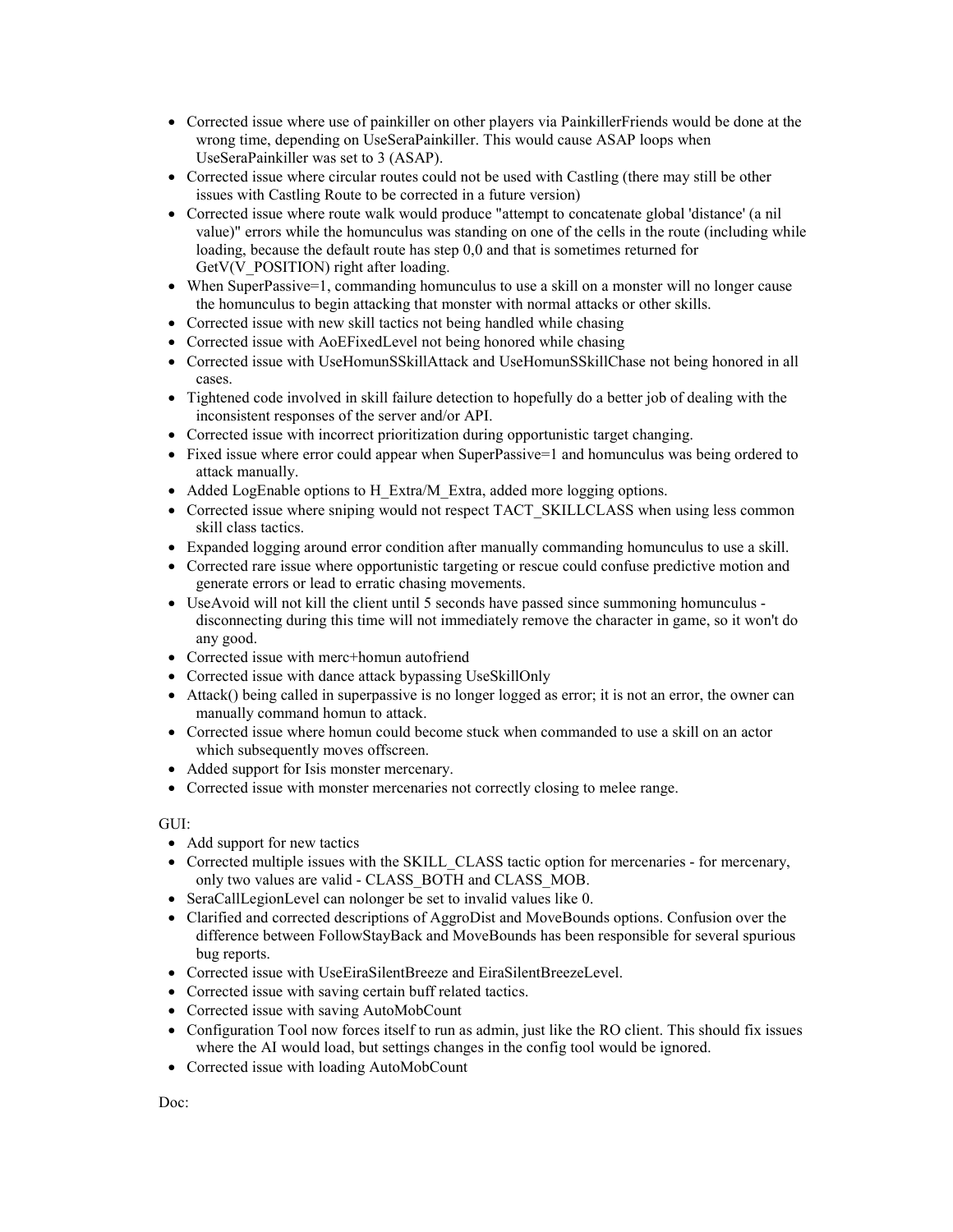• Docs updated

#### **1.50 dev 17.1**

• Fixed issue with CHASE\_NEVER tactic.

#### **1.50 dev 17**

- Fixed issue with Silent Breeze debuff tactic not being recognized.
- Corrected issue where Silent Breeze skill would not be recognized on Eira.
- Corrected issue with GetTact() handling of invalid tactics behaving incorrectly.
- Spurrious error messages are no longer recorded when homunculus is summoned.
- Corrected issue with several Eira skills.

#### GUI:

• Added option for UseEiraSilentBreeze, EiraSilentBreezeLevel

#### **1.50 dev 16**

• Fixed two critical issues with dev 15.

#### **1.50 dev 15**

- Failed cast detection completely reworked, now based on a characteristic delay in AI() calls while the homunculus does the cast animation.
- Added EleanorDoNotSwitchMode option. When this is enabled, all eleanor mode switching must be done manually; we will always assume we are in the right mode. This was requested by Meoryou2.
- We now log the most recent time that the configuration tool has been used to modify the config file.
- Added racooons to the default tactics to ignore.
- Corrected issue with default configuration enabling ChaseSPPause by default
- We detect when someone has modified the AI to use the ranged pierce exploit and write a warning to AAIStartM.txt (assuming the modification was done in the obvious manner). AzzyAI does not condone the use of this exploit, and it may be prohibited on the RO that you play.
- Global variables moved to Const .lua, this will make the code easier for me to manage.
- When StickyStandby and DefendStandby are both enabled, homunculus will not attack targets aggressively if the owner attacks a monster with a lower priority.
- Corrected issue where an Eleanor might use combo attacks when skill class tactic was set to minions (ie, sera's summon swarm).
- Added new grapple tactics.
- Corrected skill data to include Tinderbreaker cast time.
- DanceMinSP will not be checked when dancing due to being in berserk mode.
- Corrected issue with UseEiraOveredBoost
- Corrected spelling of Eira related options
- Corrected issue where low level vani with less than 30 max SP would not autocast caprice. It will now cast the highest level of caprice it can with it's current max SP.
- When we fail at moving into range to use Painkiller, or cast lavaslide or poison mist under the owner, we now take more aggressive actions.

 $GUE$ 

- ASAP option removed for auto-mist and auto-lava slide. There are issues that could occur when this option was used which could result in a hung situation.
- Added support for EleanorDoNotSwitchMode options
- Now records the date that start file was saved on to assist in debugging.
- StickyStandby  $= 2$  now supported, this will save standby status through teleport/mapchange/relog.
- Added support for new grapple tactics
- Corrected spelling of Eira related options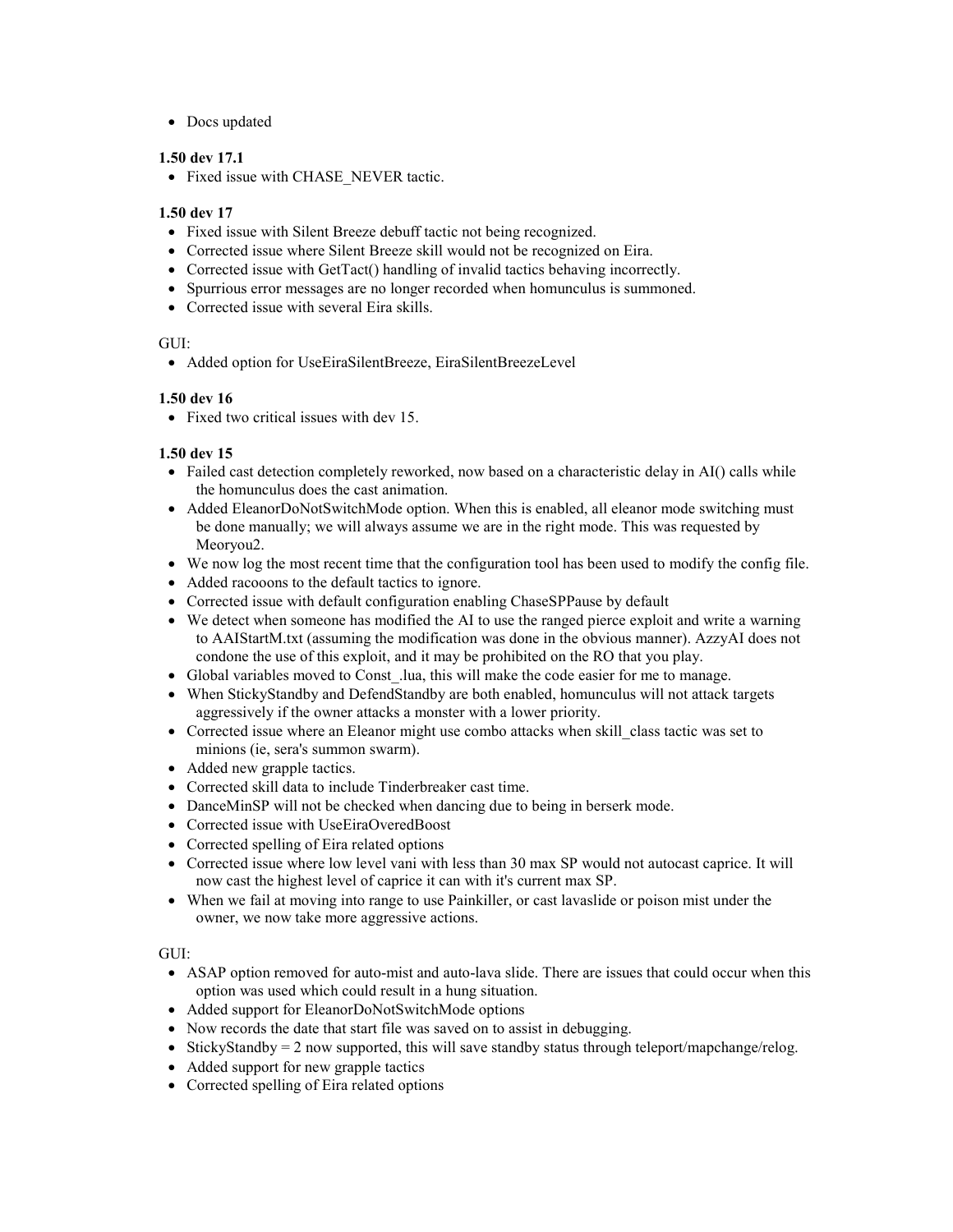#### **1.50 dev 14**

- Added PainkillerFriends option, if set to 1, will try to keep painkiller up on all friended players. Additionally, if a player is manually targeted with painkiller, they will be added to the list of players to Painkiller. If PainkillerFriendsSave option is 1, these lists will be recorded, otherwise, they will only last until the next resummon.
- Corrected incorrect SKILLCLASS tactic in default H\_Tactics.lua
- Success of casting targeted buff skills was not being checked. This has been fixed.
- Corrected issue where failure to use some skills would result in the AI crashing
- Corrected issue where failed skill use was not treated appropriately.
- Corrected issue with default mercenary configuration in M\_Config.lua
- Added OnAIEnd() callback to enable support for twRO-mod without losing stack space.

#### GUI:

• Added support for PainkillerFriends related options.

#### **1.50 dev 13**

• Fixed line 3135 error

#### **1.50 dev 12**

- Fixed issue with Eleanor mode switching
- Fixed issue with non-human-readable date/time in AAIStart file
- Enabled default/customized file detection in AAIStart file
- Added version checking to AAIStart file
- Improved handling of missing data folder; this will now log errors instead of crashing, and will also log to AAIStart.
- If you have two accounts logged in at once on the same computer from the same RO installation, AND they are friended with eachother, they will autofriend eachothers homunculi and mercenaries.

#### GUI:

- Added IdleWalkSP option
- Fixed issue with GUI crash when working with tactics
- Fixed issue where "once, level:" option could be set for mercenaries; mercenary skills are not levelselectable.
- Clarified description of LavaSlideMode and PoisonMistMode, corrected copy/paste error.
- Options relating to Painkiller now shown under autobuff options.

#### **1.50 dev 11**

- Added support for Pengineer mercenaries
- Improved mercenary identification.
- Resolved issue with counting monsters for AoEMaximizeTargets that also spammed the error log.

#### **1.50 dev 10**

- Corrected issue with default SeraCallLegionLevel, RestXOff and RestYOff values
- Trapped and handled obstacle handling issue in following state.
- Trapped and corrected several obstacle handling issues, including the one encountered at the enterance to anthell.
- Fixed spurrious log messages in PVPmode.
- Fixed issue with enabling PVPmode.
- Fixed issue with spurrious error messages when using a Sera homunculus.
- Fixed issue with IdleWalk logging errors when starting IdleWalk routines.
- Added IdleWalkSP option. Set this to the SP (as a %) above which IdleWalk will be enabled.
- Fixed issue with level 5 of Caprice not being used.
- Added verbose chase mode logging to facilitate debugging of likely issues with the new obstacle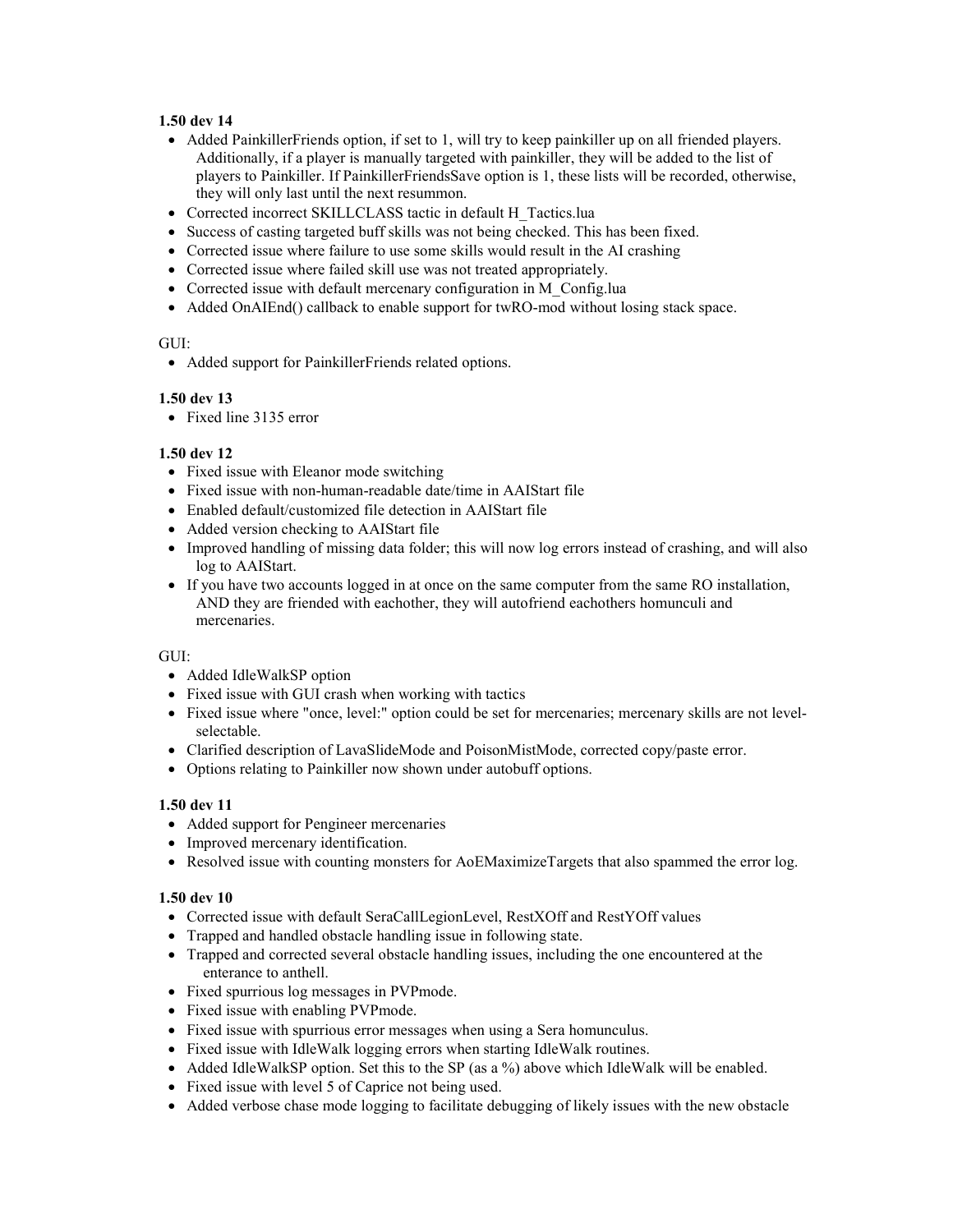handling.

- Logs to AAI\_ERROR and similar are now recorded in AI traces.
- Removed spurrious AAI ATK log file.
- Corrected issue with document size bloat

#### **1.50 dev 9**

- Corrected issue with StickyMove referring to a function I never wrote.
- Corrected issue with Summon Legion producing errors.
- Spelling errors in constant file fixed.
- ProvokeOwnerMobbed changed to DefensiveBuffOwnerMobbed, and now effects Kyrie not Provoke for mercenaries.
- ProvokeOwnerHP changed to DefensiveBuffOwnerHP, and now effects Kyrie, not Provoke for mercenaries.
- Painkiller use now controlled by new option UseSeraPainkiller.
- Added options to use the new GM mercenary skills
- Improved forward compatibility with future skills. Manual use will now not throw errors.
- Added support for new GM mercenaries.
- Corrected potential infinite loop scenario with skills set to be used "ASAP"
- Corrected issue where route walk caused errors.
- Corrected issue where IdleWalk did not correctly calculate the relative positions of homunculus and owner.
- Corrected issue where square IdleWalk pattern did not correctly deal with the top left corner.
- Corrected issue where random IdleWalk pattern did not correctly calculate destinations.
- Corrected issue where IdleWalk would become confused if the homunculus paused en route.
- Corrected several issues involving route walk.

#### GUI:

- Updated GUI to be compatible with systems running with non-US localization
- Updated GUI to include descriptions of kiting parameters.
- Updated GUI to perform data validation on most numerical options
- Corrected issue with skill tactics in GUI
- Updated GUI to account for new and renamed options related to buffs
- Corrected issue with the GUI blanking M\_Extra.lua
- Corrected several typos and option categorization issues.

#### **1.50 dev 8:**

• Updated AI to be compatible with clients running LUA 5.1 (such as fRO)

#### **1.50 dev 7:**

- Urgent Escape is now a defensive buff, not an offensive one
- Added support for using Mental Charge as an offensive buff for Lif type homunculi (not that you'd probably want to use it).
- Updated documentation to reflect recent changes.
- Updated documentation regarding installation procedure.

#### GUI:

• Added support for CLASS\_MINION for the skill class tactic.

#### **1.50 dev 6**:

- Corrected issue with defensive buffs not working correctly when set to be used at times other than while idle.
- Corrected issue where homunculus could end up in endless loop after unsuccessfully attempting to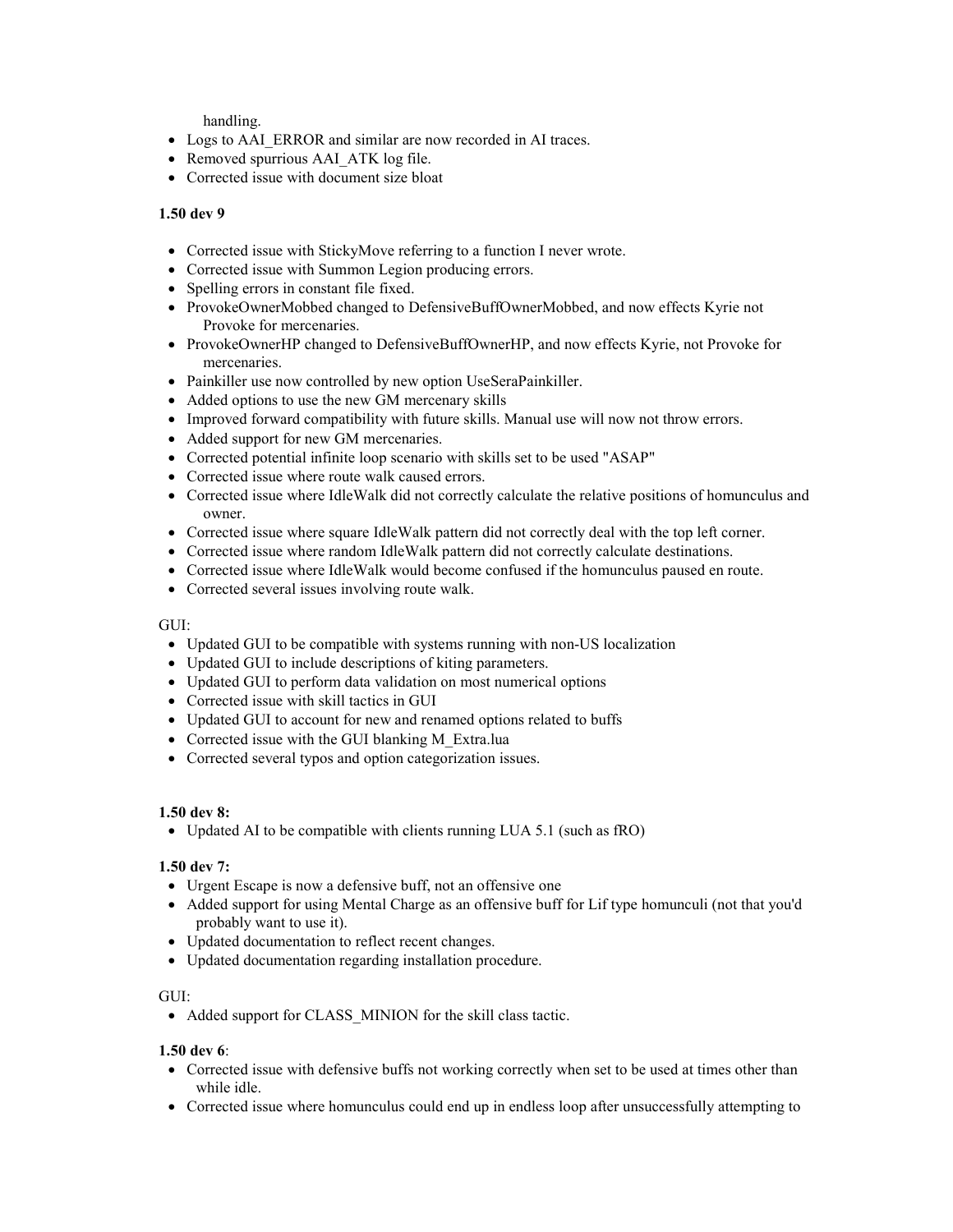provoke or painkiller owner

• Corrected issue where the AI would crash sometimes when attempting to use painkiller on owner.

#### GUI:

- Corrected issue with a crash while creating new tactics.
- Corrected issue where AttackTimeLimit and AggroHP were confused, resulting in bogus settings being saved and causing the homunculus to abandon targets inappropriately.

#### **1.50 dev 5:**

- Fixed issue with missing PVP tactics files.
- Fixed error encountered with Sera homunculus S.
- Added "as soon as possible" option to all buffs. Set the option to 3 to enable.
- Renamed UseAutoQuicken to UseOffensiveBuff.
- Renamed UseAutoGuard to UseDefensiveBuff.
- Renamed ReserveAoESP to AoEReserveSP.
- Renamed MobSkillFixedLevel to AoEFixedLevel.
- Renamed UseSmartAoE to AoEMaximizeTargets
- Renamed UseAutoSkill MinSP to AttackSkillReserveSP
- Renamed UseAutoSkill to UseAttackSkill
- Renamed UseCleverChase to ChaseSPPause
- Renamed CleverChaseSP to ChaseSPPauseSP
- Renamed CleverChaseTime to ChaseSPPauseTime
- Added AttackTimeLimit option time, in milliseconds, to attack something before deciding that you're not actually attacking it and mark it unreachable.

#### GUI:

- Added new config options, applied above renaming.
- Added support for new tactics options.
- Added support for independent homunculus and mercenary PVP tactics.
- Corrected issue where extras files were not properly saved.
- Corrected issue where PVP tactics were not saved.

#### **1.50 dev 4:**

- Added support for CLASS MINION skill class tactic if this is set as skill tactic, Sera will use Call Legion on this class of monster
- UseSmartAOE now supports all skills (except brandish is still done approximately)
- Clever chase now prevents normal following too
- Other changes and fixes changelog file got reverted at some point.
- Added basic PVP support

#### **1.50 dev 3**

- Fixed issue with TACT\_IGNORE and TACT\_TANKMOB not working as advertised or intended.
- Fixed multiple issues with CleverChase
- Added CHASE CLEVER tactic; This is probably the correct way to use CleverChase. Monsters with the chase tactic set to CHASE\_CLEVER will use CleverChase even if CleverChase is otherwise turned off. They will still observe CleverChaseSP and CleverChaseTime
- Fixed issue with Sera skill, Painkiller being spammed when it shouldn't.
- Added tracking for the status of Sera's Legion (the rest of this functionality isn't done yet)
- Added ProvokeOwnerMobbed option If owner is below 90% hp, and has at least this many monsters on him, THEN use provoke (ie, painkiller) on them. This way you can use it on a fragile genetic without wasting time casting it when he's safe and healthy.
- Added a few options for stonewalling as a bayeri (Stien Wand that is. "Stien wand" is german for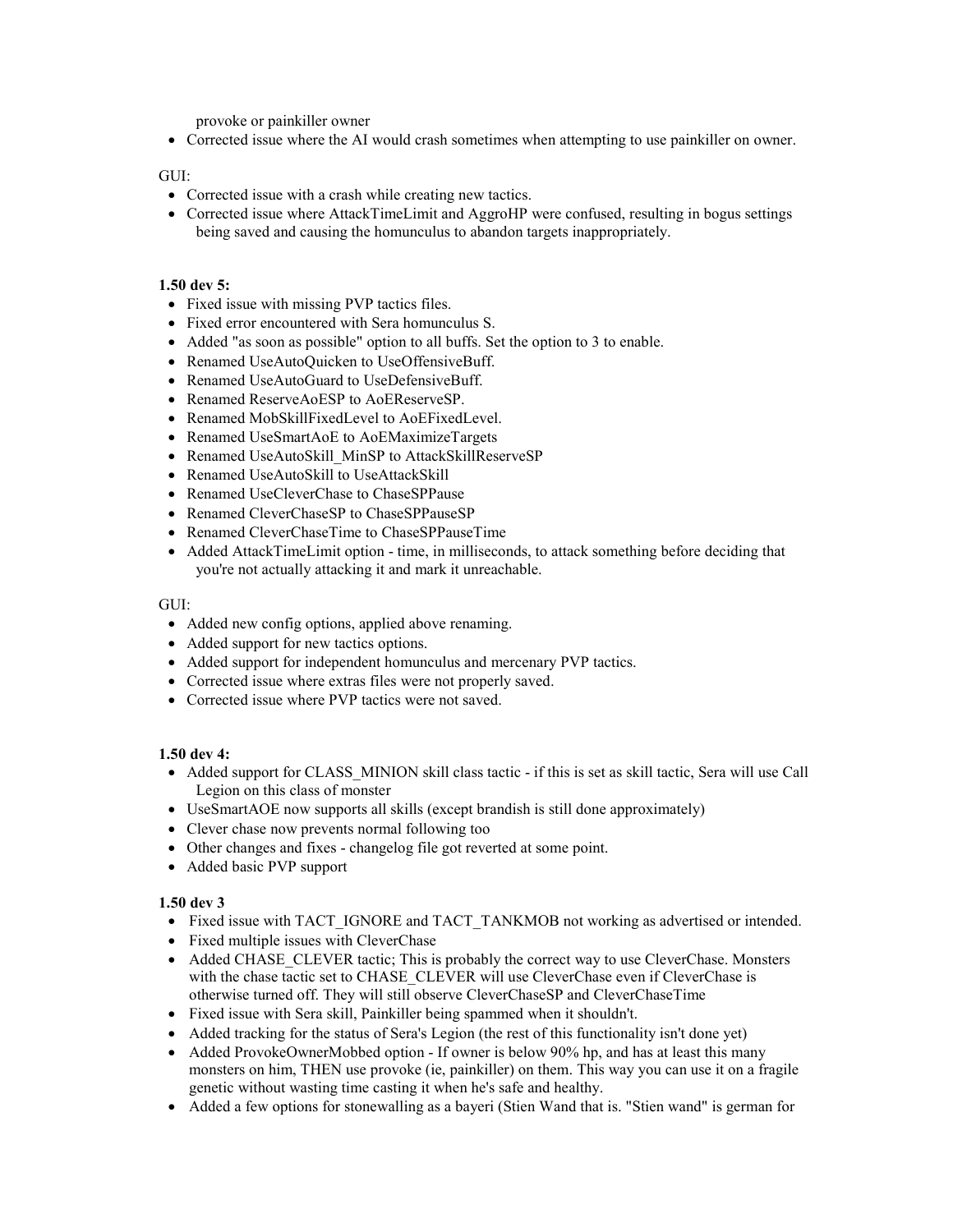#### "stone wall")

#### **1.50 dev 2**

- Slimmed down documentation file size.
- Fixed error when using all mercenaries.
- Fixed error when using mercenaries with level 2 or higher of the skill Crash.
- Fixed issue with ReserveAoESP not working at all
- Fixed issue with ReserveAoESP not working for chase skills
- Fixed issue with ReserveAoESP not working for AoE-as-buff mode.
- Fixed issue with AOE-as-buff mode not working at all.
- Missing fix for Dieter skills (from 1.40 dev 20) replaced.
- Fixed issue with AOE-as-buff mode failing to account for skills having a finite range.
- Fixed AutoMobMode=2 to correctly count only aggro monsters.
- We no longer count dead or dying monsters when deciding whether to use an AoE. This should correct the long-standing behavior where a homunculus deals the dying blow to 1 monster as another monster arrives, and then (with AutoMobCount=2) uses it's AoE attack on them.
- Provoke only worked with mode 1 (during idle state). Now it works all the time.

#### **1.50 dev 1 - Initial 1.50 release**

- Added SP, Weight, Chase, and Snipe tactics.
- Added support for use of castling.
- Replaced old system for idle walking motions
- Added option to use AoE skills like buffs on the owner.
- Added SP and skill failure watcher
- Added clever chase
- Implemented use of combo skills
- Added new basic tactics
- Added low priority heal option
- Added option for buffing at times other than in idle state.
- Improved support for multiple homuns
- Added option for aggressive tracking of relogs
- Treasure Boxes are now ignored by default as a fail-safe.
- Snipe will not be used if it should be using an AoE skill
- Added opportunistic target changes
- Added DanceMinSP option
- Various other changes and additions

#### **1.41**

- Fixed critical issue with mercenary AoE skills introduced by 1.40 dev 19
- Fixed issue with UseSmartAOE when used with FAS which can cause the mercenary to incorrectly select targets with FAS when handling targets to the northwest or southeast of the mercenary.
- The area of Brandish Spear is calculated incorrectly for comparison to UseAutoMobCount. This will be fixed in 1.50 as the framework planned for this is not ready.
- Corrected improper use of FAS when there were not enough monsters on screen.
- Corrected issue with FAS target counting of monsters in the four cardinal directions being 2 cells narrower in the vertical direction (this meant that the area it was counting for east/west direction was only 1 cell wide).
- Corrected issue with FAS target counting of monsters in the diagonal directions always counting zero monsters.
- Corrected issue with mercenaries failing to correctly use debuff skills
- Corrected AutoMobCount to 2 in default mercenary settings.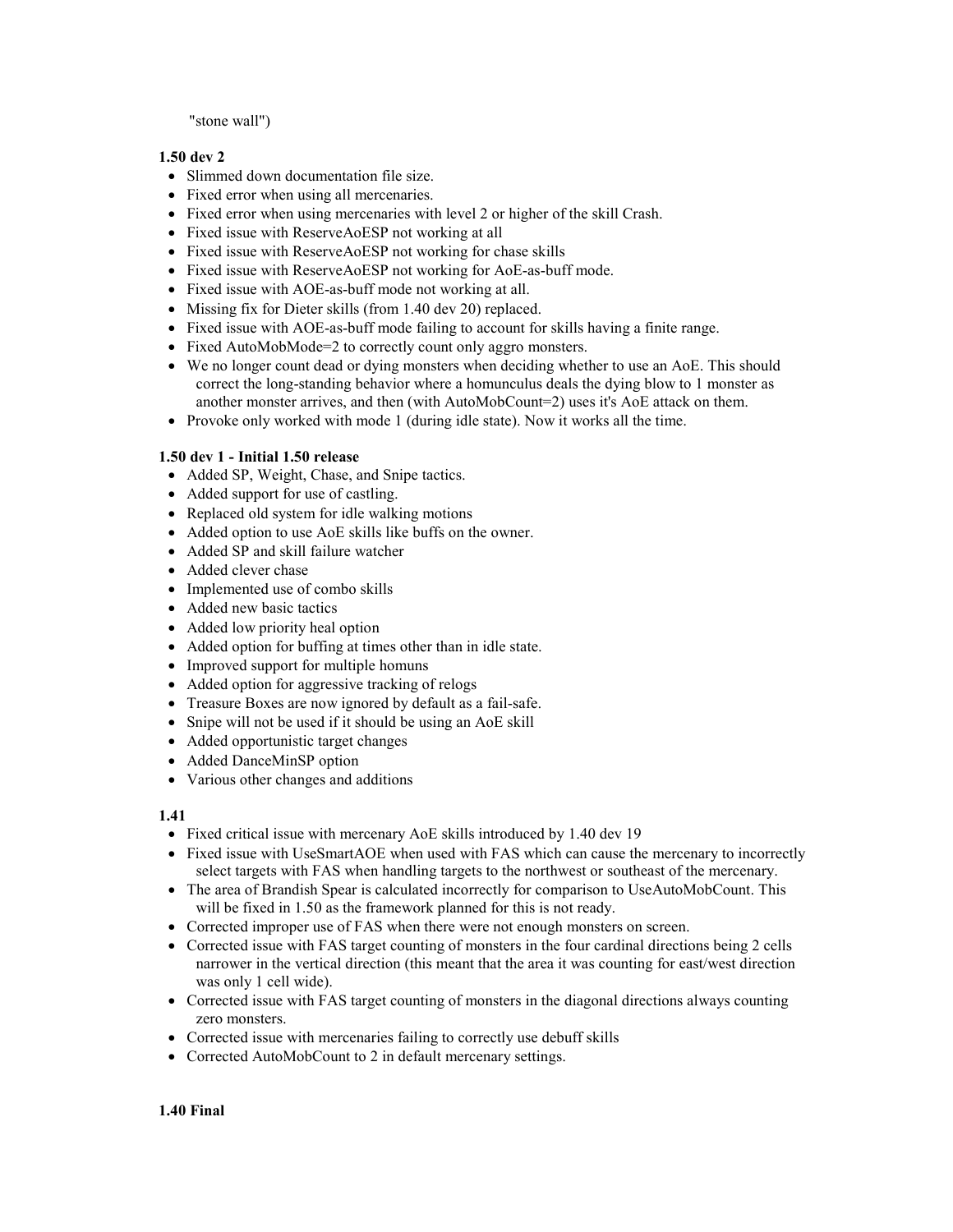- Padded skill delays to reduce the liklihood of the AI trying to recast skills before the cooldown is up due to lag, flywings, etc. This is 5 seconds for bloodlust, 1-1.5 for flitting/accel flight - so you can still make it bug by winging around alot - or of course if you log out or manually cast the skill but this should help significantly
- Padded lava slide and a few other skills with a short delay, because my tests indicate that they seem to have one, and we were trying to cast other skills during that delay and failing.
- AI will not let you cast SBR 44 manually, unless you set AllowSBR44=1 in H\_Extra. Misclick insurance. Unfortunately, I can't do the same for self destruct
- Minor internal changes backported from 1.50

#### **1.40 dev 23 3/28/2012**

- Fixed MobSkillFixedLevel option
- RESCUE ALL will now rescue if the target is friend or owner, but not if target is self. This makes a lot more sense.
- Fixed issue with failing to use autobuffs on homunculi with more than one buff with a non-zero cast time and delay, due to failure to check delay status.
- Corrected default H\_Tactics to use basic tactic ATTACK\_M instead of REACT\_M, an error introduced by poor source control in dev 21 and 22.
- Improved logging around autobuff and healing skills.
- Added function to improve human readability of skill-usage logging in future updates.

#### **1.40 dev 22 3/27/2011**

- Fixed issue with Chaotic Blessings and Healing Hands not correctly using cooldown.
- Fixed issue in which UseAutoSkill\_MinSP would be ignored if Berserk\_IgnoreMinSP (defaults to 1) was enabled, even when the AI wasn't in berserk mode.
- Cleaned up SP checking, much easier to read and work on now
- Cleaned up attack state logging.
- New option for homuns: MobSkillFixedLevel if set to 1, always use the level set via (homuntype)(skill)Level option (ex, DieterLavaSlideLevel)) for antimob skills, ignoring tactics stating otherwise. Defaults to 1. I've been seeing lots of people using lvl  $1~\sim$ 4 of lava slide in OD2, and i'm pretty sure it's because they wanted to use lvl 1~4 of the bolt skills, but level 5 of lava slide.
- Fixed issue with commanding homunculus to use skills not behaving as expected.
- Fixed issue with UseSkillOnly mode not correctly using attack ranges
- Fixed issue with Sera skill Poison Mist not properly using cooldown
- Fixed major issue with incorrectly estimating casting times.
- Fixed issue with incorrectly calculating cooldown options
- Added cooldown on Lava Slide ("what? you didn't have one already?" you say? See last point).
- Improved logging around skill cooldowns.

#### **1.40 dev 21 – 3/26/2012**

- Fixed issue with sniping
- Fixed issue with tanking

#### **1.40 dev 20 – 3/20/2012**

- Fixed issue with Dieter selfbuff skills
- Added OnInit() call, for players to handle multiple homunculus AI configurations.
- Added protection for file conflict issue when using multiple homuns at once will now fail gracefully.
- AoE skill count no longer counts killsteals as targets when deciding whether to cast an AoE
- Sonic claw delay is back, because the GMs added a short delay on it
- Added UseSmartBulwark option.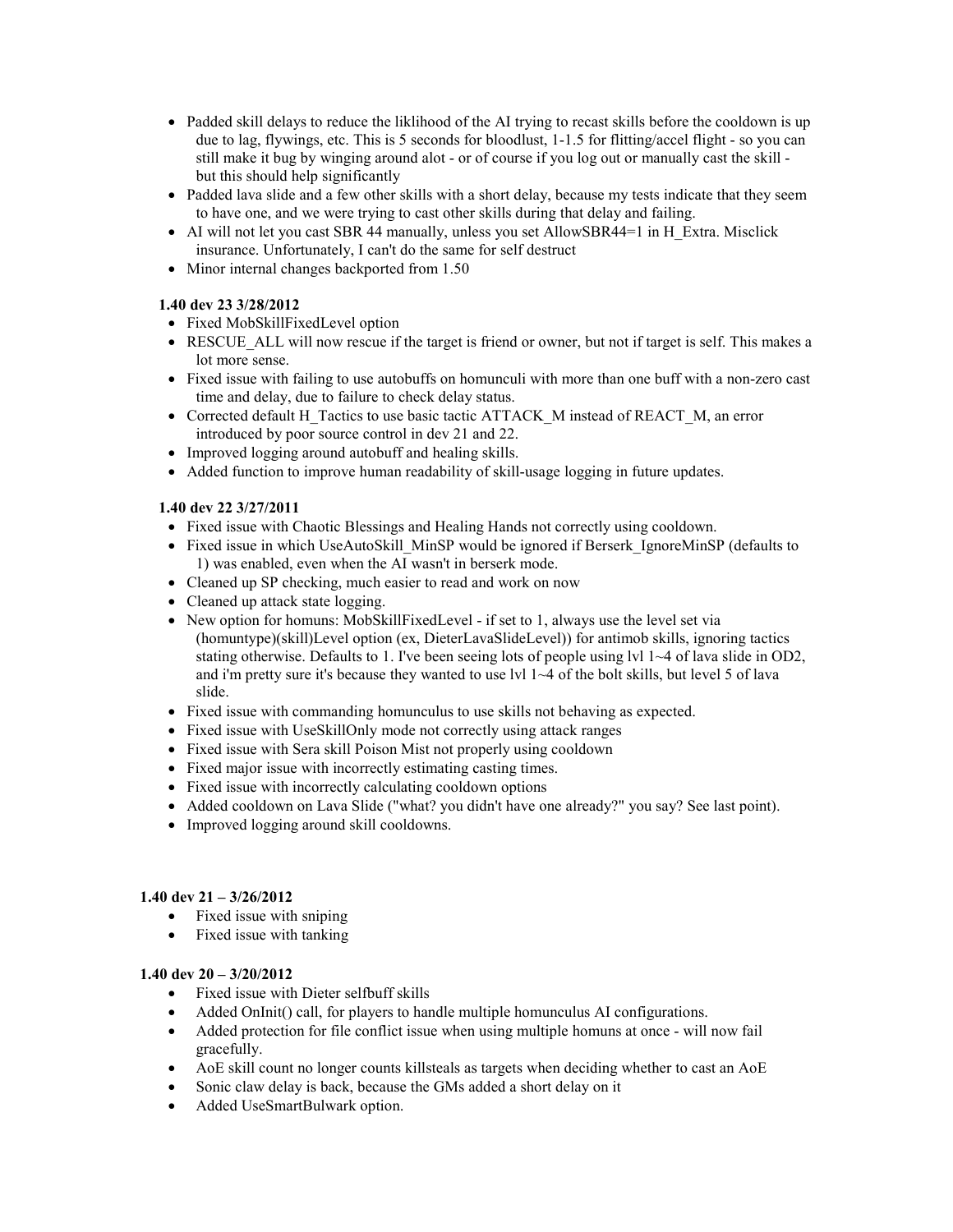#### **1.40 dev 19 – 3/15/2012**

- Sonic claw will be spammed faster now
- Fixed issue with movement destination selection. This will fix issue with choosing non-optimal cells to move to, and prevent a hang possible under unusual conditions.
- Corrected issue with monster counting function.
- Corrected anti-mob skills to count the monsters within the AoE instead of the monsters currently near the homunculus.
- Fixed timing for Sera's Poison Mist skill
- Internal stability improvements
- Added improved tracing for issue with failure to call AI()
- Improved reporting of serious error conditions. Please delete all AAI\*.log files in your RO folder.
- Improved reporting of time in AAIStartH/AAIStartM files.

#### **1.40 dev 18**

• Deactivate dance attack near edges of screen. This will prevent an obstacle-slide effect from pushing homunculus off screen.

#### **1.40 dev 17**

- Corrected bloodlust support
- Improved behavior when chasing moving targets if you're faster, you'll catch it now.
- Fixed issue with loop at edges of screen

#### **1.40 dev 16**

- Corrected issue with improper default values contributing to improperly dropped targets.
- Improved system for chasing blocked targets.
- Improved catches for rescue loops.
- Possible improvement in dance attack
- Improved logging around chasing and movement.

#### **1.40 dev 15**

- Independent cooldown timers for Moonlight, Caprice, Chaotic Blessing, and Healing Hands. I have not tested this with a homunculus with more than 1 attack skill since I don't have any yet, so try it out and see if it works.
- Added improved logging to try to nail down a freeze bug.
- Support Bloodlust Autocast

#### **1.40 dev 14**

- Fixed critical issue that lead to homunculus running off screen.
- Fixed issue where fix for archers introduced with dev 7 was not applied when homunculus HP was above AggroHP
- Minor responsiveness tweaks.
- Fixed more improper tail calls.
- Fixed a number of cases where responsiveness measures were being used improperly, forcing me to use more conservative settings for the responsiveness measures. This has been corrected. (this will be tested with more aggressive settings, and these will be included in the next version if they do not adversely affect stability).
- Fixed issue with improperly dropped targets
- Fixed issue with follow state in strongly adverse conditions.
- Fixed issue with spurious warnings in AAI\_Warning.log changes introduced in dev 9 had led to warnings being produced under normal circumstance.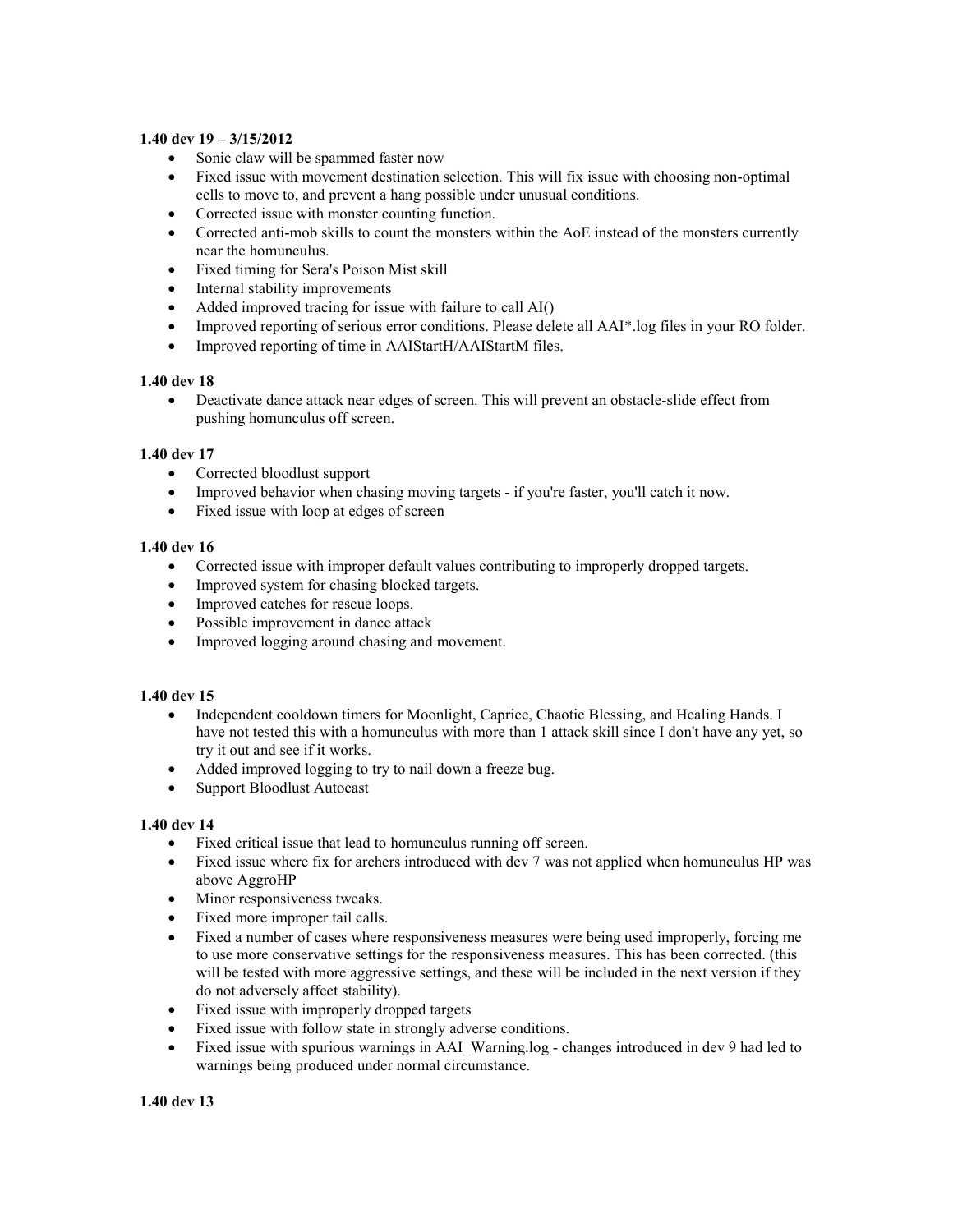- Fixed issue with moving long distances.
- Improved chasing behavior, should fix the wobble.
- Improved boundary detection while chasing.
- Fixed issue with SP being counted incorrectly when using skill levels other than max level
- Fixed issue a distance function in AzzyUtil.lua (no reported issues in the field).
- Fixed issue with occasional target dropping while closing to melee range.
- Fixed numerous serious bugs with skill while chasing.

#### **1.40 dev 12**

• Fixed critical issue with sniping tactic.

#### **1.40 dev 11**

- Fixed issue with provoke state.
- Fixed issue with provoke skill info.
- Fixed issue with AI mistaking sacrifice for provoke
- Three above issues combined to cause crashes on homuns with sacrifice when autoprovoke was enabled.

#### **1.40 Dev 10**

- Fixed issue where we attempted to use math.huge which isn't implemented in lua 5.0.2
- Fixed issue where chase state tried to move to a target one last time after dropping it's old target.
- Fixed line 667 error, which was caused by the combination of the two above bugs.
- Corrected error where stationary aggrodist and movebound would be used if the owner was moving only in the north-south direction.
- Improved logging for the closest cell calculations, because they're brittle and cause a lot of problems.
- Corrected issue with ranged mercenaries moving 1 cell closer than they need to when approaching targets from the west and south.

#### **1.40 Dev 9**

- Removed posbug correction code was causing dropped targets, inappropriate dancing, and other issues because it is impossible to detect posbug due to GetV() bug, and hence was activating even when not posbugged.
- Fixed issue with Sniping TACT\_SNIPE\_L/M/H should now work. If you can 1-shot in OD2, try it out! Makes much better use of SP.
- Fixed issue that could cause a high-speed homunculus to run off the screen chasing a monster. We will now drop the target instead. This was killing people in OD2.
- Fixed improper tail call from chase to idle.
- Default tactics are now a bit better: They default to not attacking the stupid event mobs, nor ants and giearths for doing ant eggs.
- Set DoNotAttackMoving in H\_Extra to make the homunculus not attack stuff that's moving. It'll still continue chasing them if they do move, though. This is not the final version of this feature, but it's been requested by several people - here's an interim solution.

#### **1.40 Dev 8**

- Quick bugfix release
- Fixed follow obstacle fix from previous versions as it was not being used correctly
- Fixed attack posbug fix, which was suffering from an almost identical issue
- Fixed missing geographer tactic.

#### **1.40 Dev 7x**

• Fixed the attack chase loop bug.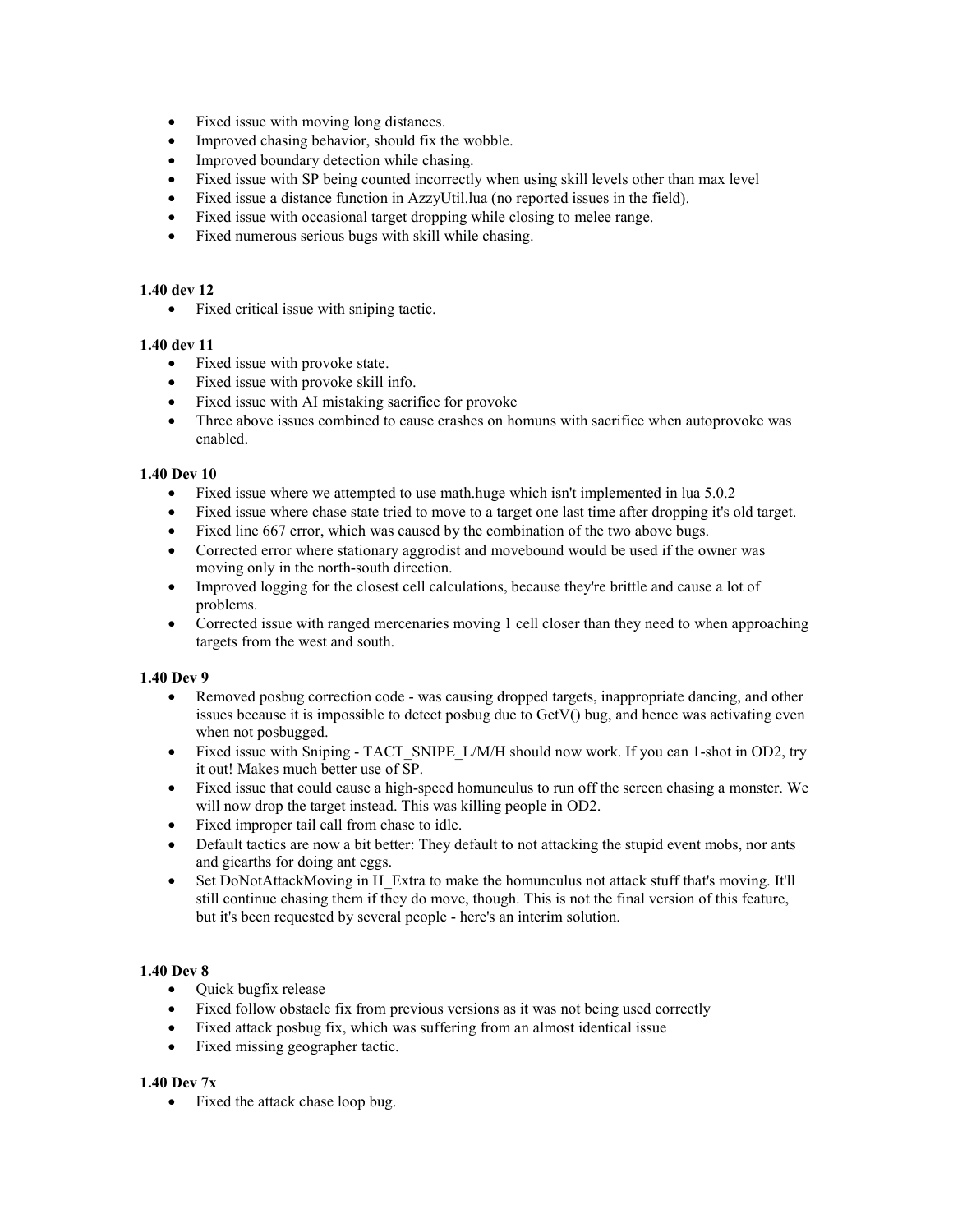#### **1.40 Dev 7**

- Added support for autoskill skill selection tactic Manually edit H\_Tactics.lua and chance the size tactic to CLASS\_BOTH (to use either pre-S or homunS skills), CLASS\_OLD (for pre-s skill only), or CLASS\_S (for S skills only), or CLASS\_MOB (if, for some reason, you want to use a mob skill on this, even if there aren't enough targets around to normally justify using a mob attack (per MobAttackCount) - i expect this to be most useful for mercenaries, particularly the lvl 10 sword mercenary, where you might want it to use BB for the higher damage - of course tactics for mercs require MobID - so maybe this isn't so useful.) For mercenaries, you can edit this using the GUI - use the TACT\_SIZE tactic, SIZE\_LARGE is the same as CLASS\_MOB, SIZE\_UNDEFINED should be used in all other cases (since there's no S-class skills for mercenary)
- Unified code between chase skill use and attack skill use
- Fixed longstanding issue with debuff while attacking which would prevent the homunculus from using debuffs while attacking if told via tactics to use a certain debuff skill. This bug has been present since 1.30 or earlier and had not been reported. Did anyone try to use this?
- Corrected boneheaded prioritization of targets which resulted in the homunculus aggroing new monsters while ignoring monsters currently attacking him. This was a really really nasty bug IMO.
- FOLLOW ST with FAST CHANGE did not use proper tail call when changing to IDLE ST, this was corrected (internal change)
- Removed more obsolete code
- Fixed a few potential error message
- Fixed issue with empty AAI Warning file
- Fixed error with bow mercenaries that have the skill Double Strafe
- Another change dedicated to truly eradicate the follow state hang.
- Fixed issue with inappropriate use of antiposbug measures which could cause problems around obstacles.
- Fixed issue where the wrong measure of range was compared to MoveBounds for attacking monsters outside AggroDist, resulting in failure to defend against ranged attackers (like those blasted orc archers!) on the edges of the screen.
- Improved tracing to try to trace down yet another freeze issue.

#### **1.40 Dev 6x2, 6x3**

• Fixed issues in M\_SkillList.lua

#### **1.40 Dev 6x1**

• Fixed missing config program and fixed an issue in M\_SkillList.lua

#### **1.40 Dev 6**

- Corrected issue with AttackRange() leading to homuns not closing to 1 cell range, resulting in Filirs and Eleanors not closing to skill range
- Corrected issue with MotionClasses resulting in monsters currently targeting the owner not being correctly given priority
- Follow state no longer attempts to move to the owner's location; That doesn't work anymore. Follow state will now move to 1 cell range if it can't move to distance specified in FollowStayBack for ~500ms, and after another ~500ms it will use MoveToOwner() builtin.
- Corrected issue where follow behavior did not return to normal if the homunculus was interrupted while in follow state. Combined with above, homunculus could hang in freeze state until vap/recalled.
- M\_SkillList.lua now loads.
- Accellerated Flight now works. It is classified as a defensive skill (turn on UseAutoGuard to use it).
- Obsolete code removed from AzzyUtil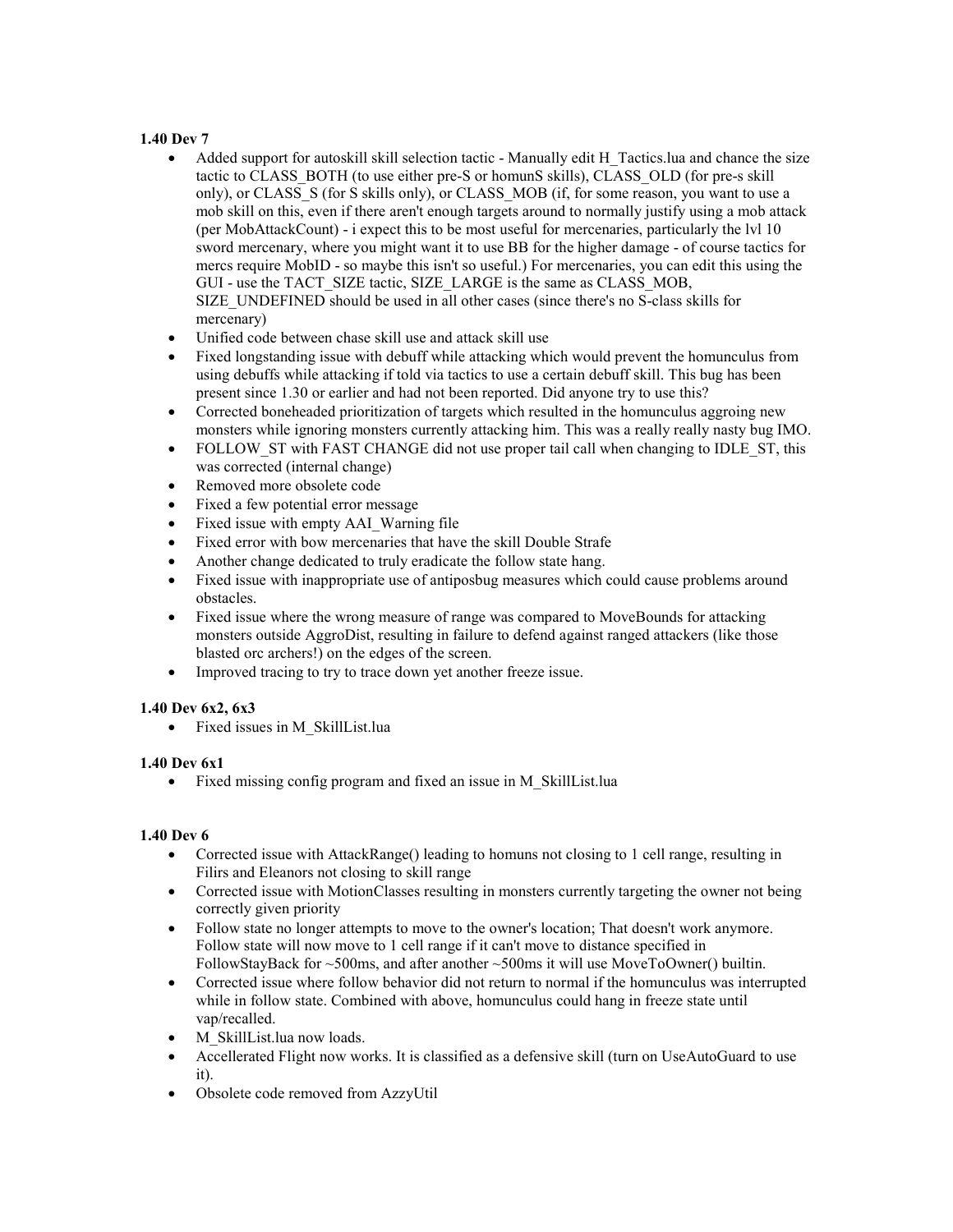- Pierce size removed. This variable and tactic will be removed or repurposed in a future release.
- Added AoE info to the skill info database this is not currently used.
- Added additional AI tracing.
- Removed unneeded files accidentally included in previous packages

#### **1.40 Dev 5**

- HUGE internal overhaul of skill selection
- Fix for issue with manually commanding homunculus to use skills
- Fix for random error caused by new aggrodist/movebounds
- Fix for incorrect Stahl Horn range
- Closer to support for new buff skills
- Fix for vibrating homunculus when sitting issue.
- Support for homunculus S buff skills

#### **1.40 Dev 3**

- Fixed issue with dance attack
- Fixed issue with chase targeting
- Fixed issue with sniping activating incorrectly
- Fixed issue that may have been triggering freezes (sending invalid move commands)
- Fixed issue with poor handling of ranged monsters near edge of screen. See the two new AggroDist values in H\_Extra
- Added support for Sera autocasting painkiller on you (set UseOwnerProvoke=1 in H\_Extra to enable!)
- Added support for vani's healing themselves ( turn on UseAutoHeal and it will kick in automatically. Control the %hp that it will activate at with HealHomunHP in H\_Extra)
- Added support for choosing which skills to use while chasing.

#### **1.40 dev 2**

- Fixed issues with chase when UseSkillOnly=0 that really should have been fixed long ago. (special thanks to Notepad ++ for this one!). My apologies to the people who reported this and who I accused of installing the AI wrong. There was a bug there after all!
- Added framework to autouse homunculus S buffs.
- Fixed commands to use skills on non-monsters. Previously homunculus would not try to get in range to use the skill.
- Added some development logging. Please contact me if an AAI\_WARNING.log or AAI\_RMsg.log is created in your RO folder!

#### **1.40 dev 1, 1x:**

• Fixes to critical (but trivial) bugs.

#### **1.40 dev 0 - 1/27/2012**

- Added basic support for new homuns.
- You must tell the AI which homunculus you had before if it's not a vani
- Made some improvements to motion locking issue this is an issue I'm currently not entirely sure of the underlying basis of. I think it has to do with the horrible change to Move() behavior recently.
- Added support for using homunculus S skills automatically. This has known issues, but is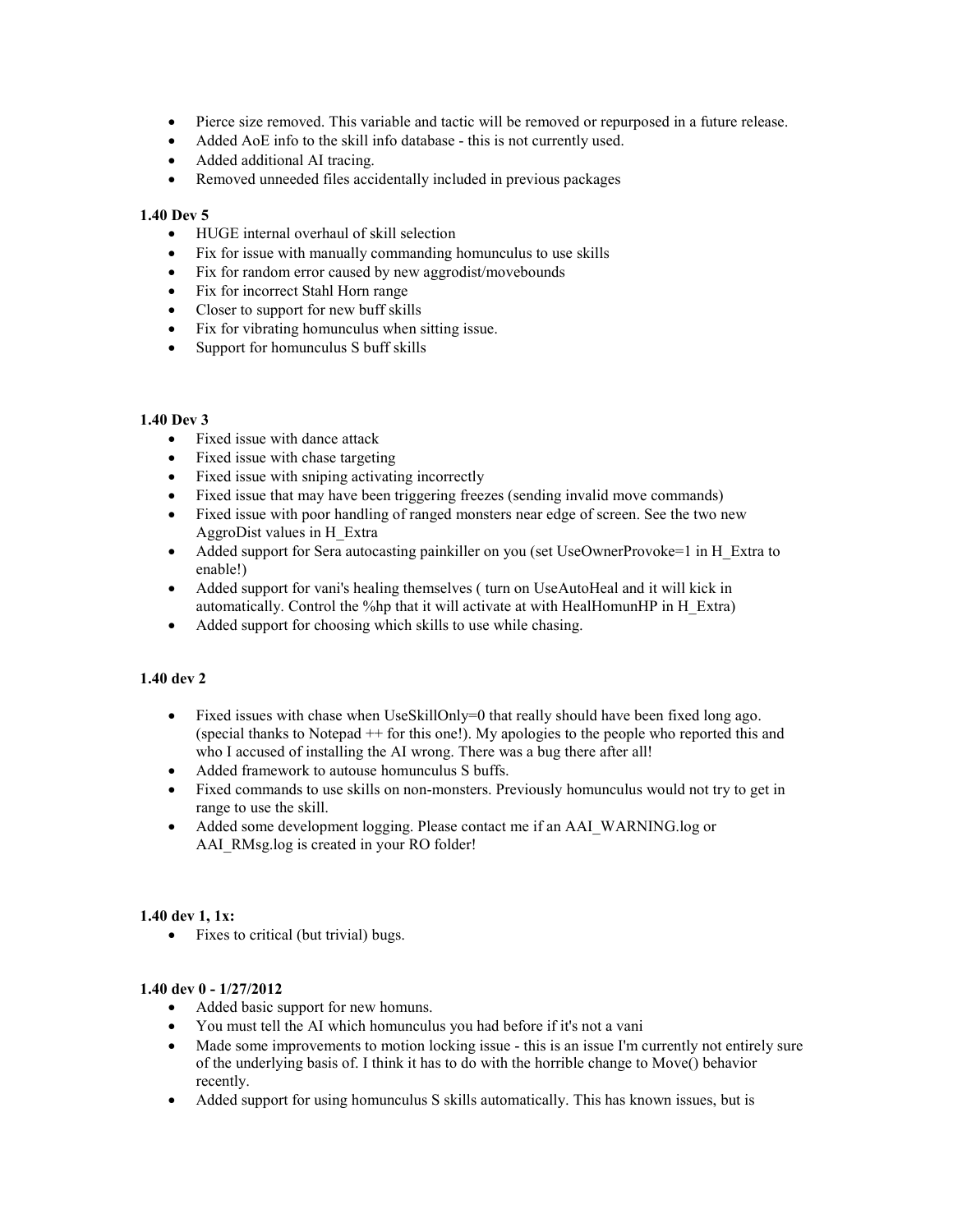probably better than before.

#### **1.35**

- Total rewrite of targeting, should fix many problems.
- Cross/Circle motions when friending
- Amistr/Lif buff behavior fixed.
- Autouse of healing skills (healing touch, chaotic blessings)
- Fixed Tank and Rescue tactics
- Extras feature functionality expanded greatly.
- Greatly improved debugging facility.
- AAIStart files created to verify proper installation
- Newly rewritten GUI
- Major internal changes which should streamline future development
- Fixes to unreachable target handling
- Corrected issue with supplied friendlist, present apparently since the inception of the friend list feature, which could cause homunculus to kill-steal pistola, a specific iRO player.
- Fixed issue with obstacle avoidance, greatly increased efficiency of obstacle avoidance.
- Fixed longstanding issue with rescue, expanded rescue options.

#### **1.30b**

• GUI Bugfix

**1.30** 

- New GUI configuration program by Machiavellian. Please give feedback on this.
- Added support for new monster mercenaries: Doppleganger, Egnigem Cenia, and Alice.
- Added feature to not return to owner when told to move beyond following distance.
- Added berzerk mode feature.
- Implemented data gathering to identify herb plants (AutoDetectPlant)
- Improved obstacle handling while chasing and while attacking.
- Reduced number of files in the AI to reduse clutter.
- Added extra options files
- Fixed issue with sword mercenaries not using single target skills.
- Fixed issue with some monster mercenary skills not working correctly.
- Fixed issue with pvp just plain not working.
- Fixed issue with pushback bugging the mercenary.
- Fixed issue with homunculus/mercenary not using skills when trying to tank.
- Fixed issue where deletion of H\_ID.txt or M\_ID.txt would cause crashes.
- General minor improvements.

**1.29** 

- Fixed critical bug with bowling bash discovered during xmas lucky box event (affected level 8, 9, and 10 fencers)
- Made AI behavior with Focused Arrow Strike marginally better.
- Corrected AI behavior to account for newly added skill delay on Double Strafe..

#### **1.282**

- Added support for Wild Rose mercenaries. Other minor fixes.
- **1.281** 
	- Fixed issue with use of Sacrifice skill
	- Fixed issue where homunculus would use skills in a manner contrary to tactics settings with SkillWhileChasing selected (again).

#### **1.28**

- Fixed stack overflows involving the fast change responsivity optimizations.
- Fixed a random crash problem.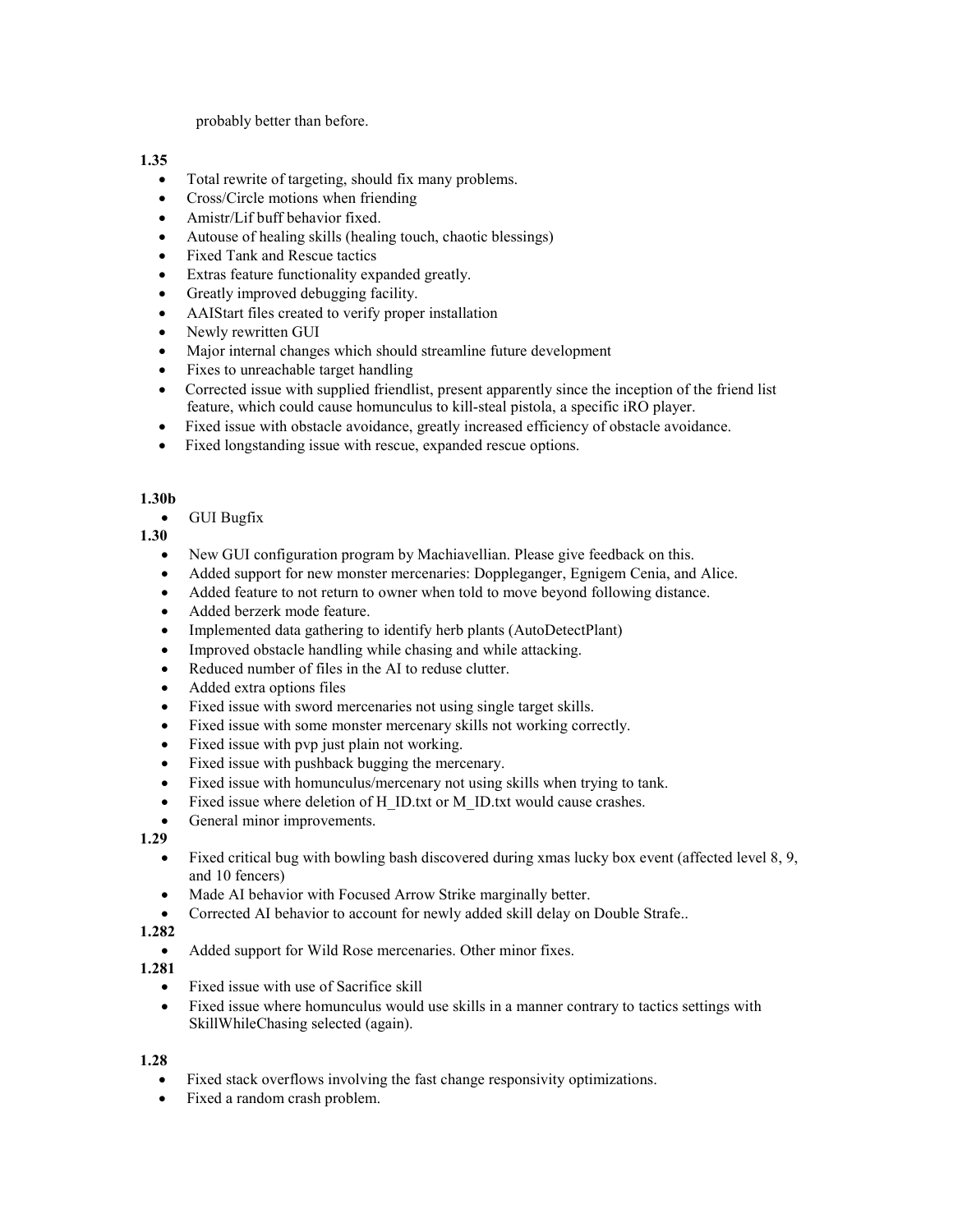- Fixed issue where homunculus would use skills in a manner contrary to tactics settings with SkillWhileChasing selected.
- Fixed issue where homunculus or mercenary would refuse to use skills when mobbed.
- Fixed issue where GUI would improperly save several settings.
- Added GUI support for future implementation of Chaotic Blessing use (albeit in a terrible manner)

**1.271** 

• Critical bugfix.

**1.27** 

- Fixed bug with buff skills.
- Added sniping tactics.
- Added support for using debuff skills.
- Added support for selecting levels of skills to use (for homunculus; mercenary skills are not level selectable)
- Added basic emulation of MirAI friendlisting. Still doesnt do the movement upon friending.
- homunculus/Mercenary will now KS if you tell it to attack or skill on a monster that is fighting another player
- Various minor fixes/tweaks
- Updated AI to control features added with 1.26 and 1.27.

**1.263** 

- Critical bugfix.
- Added DoNotUseRest option.
- Added StickyStandby and DefendStandby options.

#### **1.262**

• Critical bugfix.

#### **1.261**

- Critical bugfix.
- Fixed bug with the autofriend added in 1.26 which prevented proper friending of mercenary/homunculus.

#### **1.26 (GUI v1.25, AI v1.26)**

- homunculus and mercenary are now always friended to eachother using H\_ID and M\_ID files. Disable this by changing NewAutoFriend to 0 in defaults.lua.
- Dance Attack works now.
- Support for a new target class on mercs: Summons. Now there is an option for Default Summon, which is the default behavior for any summon or retainer not friended to the mercenary. This should probably be left as is (react low), so that mercs will not kill summoned plants, even if aggressive.
- Support for more sophisticated targeting of player/friend's enemies targeting when player uses skills or is casting. Configured in H\_FriendMotion and M\_FriendMotion files.
- Improved use of buffs will now not recast buffs right after spawning in if they're still up. This is particularly important with guard, which apparently works the same way as the player skill, being taken down when recast.
- Yet another attempt at fixing RouteWalk. This one appears to have been marginally successful.
- Added bug that prevented mercenary from using offensive skills or attacks, and caused homunculus to attempt to use skills improperly.

**1.25a** (GUI v1.25, AI v1.21)

- Minor GUI improvements, support for v1.25 features, including debuffing, which is not implemented in the AI yet.
- Numerous minor tweaks to AI behavior that should significantly improve targeting and antiKS behavior.
- Routewalk nolonger crashes the client; it fails gracefully instead.
- Dance attack temporarally out of order (something went wrong trying to improve it)
- Errors if the default AI was not installed fixed for good.

**1.20** Release

- GUI Improvements
- Dance mode no longer sucks as much.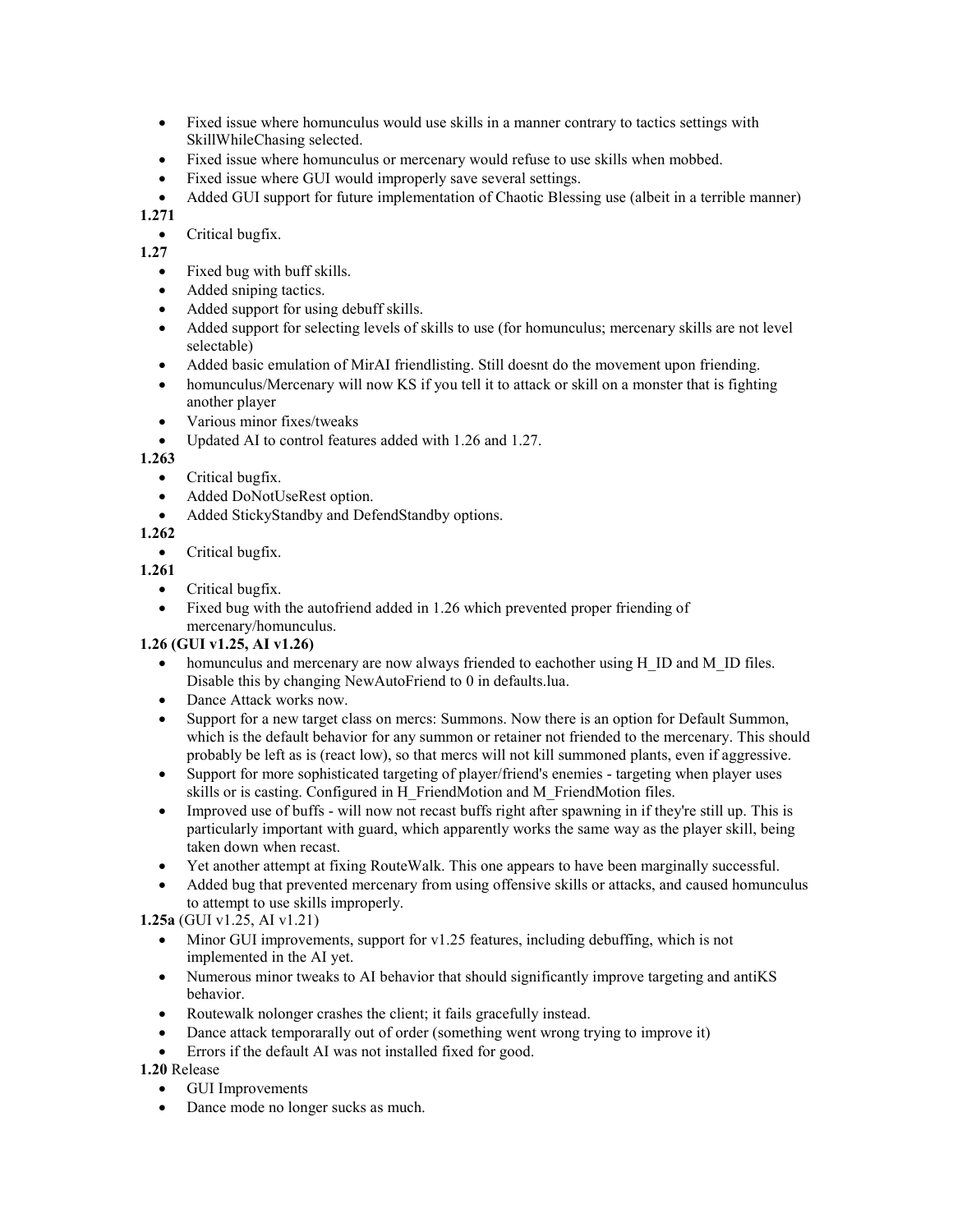- Fixed bug causing dependence on the default AI being in the \AI\ folder
- Various targeting changes for improved target selection:
	- o Fixed detection of owner/friend targets. This had gone unreported since 1.09 or earlier!
	- o Will now finish killing monsters that are on the owner/friend/self, before aggroing more targets.
	- o Monsters with the ATTACK\_LOW and REACT\_LOW priority are excempt from that they will be ignored, even if attacking the owner/self/friend, if there are higher priority targets to attack.
- Made an attempt at fixing use of skills while chasing.
- Debuff while chasing still doesnt work, but using attack skills while chasing does.

#### **1.20b0**

- GUI for config
- Minor bugfixes
- Subtle changes to default config files and structure to make GUI easier to write.
- TACTIC IGNORE option removed for GUI compatability.

#### **1.09**

- Added basic pvp support
- Removed bug with DoNotChase and UseSkillOnly
- Improved targeting speed

#### **1.08**

- Added homunculus support.
- Added use debuff skills, but it doesnt work.
- Added DoNotChase option
- Recoded chasing routine, so it doesnt suck like it used to.
- Various tweaks and fixes.
- Added defaults file, so that missing lines from config wont choke the AI.
- Fixed unacceptable following behavior with archers, specifically in combination with AutoPushback
- Fixed friending bug.

#### **1.071**

• Critical bugfix.

#### **1.07**

- Added full tactlist support based on actor IDs, MobID file required.
- Fixed bug with follow command (standby mode)
- Added another bug with follow command (standby mode)
- Added support for live friending and unfriending
- Added support for autofriending of homunculus.

#### **1.061**

• Critical bugfix.

#### **1.06:**

- Added feature to autocast provoke or sacrifice on user.
- Added feature to auto use pushback skills (arrow repel and skid trap) if monsters are on the mercenary (doesn't work great).
- Added feature to make the mercenary go non-aggro if the player sits down.
- Added option to limit the number of times mercenary will use skills on a given enemy.
- Did work on future support of tactics based on actor IDs.
- Observed and captured several minor bugs with target acquisition for study (will be fixed later).
- Fixed bug with random walk.
- Improved friending AI (thanks Biochemist-ness)
- Expanded motion list in Const .lua for future expansion.
- Dug up and fixed buried treasure in the follow command processing routine.